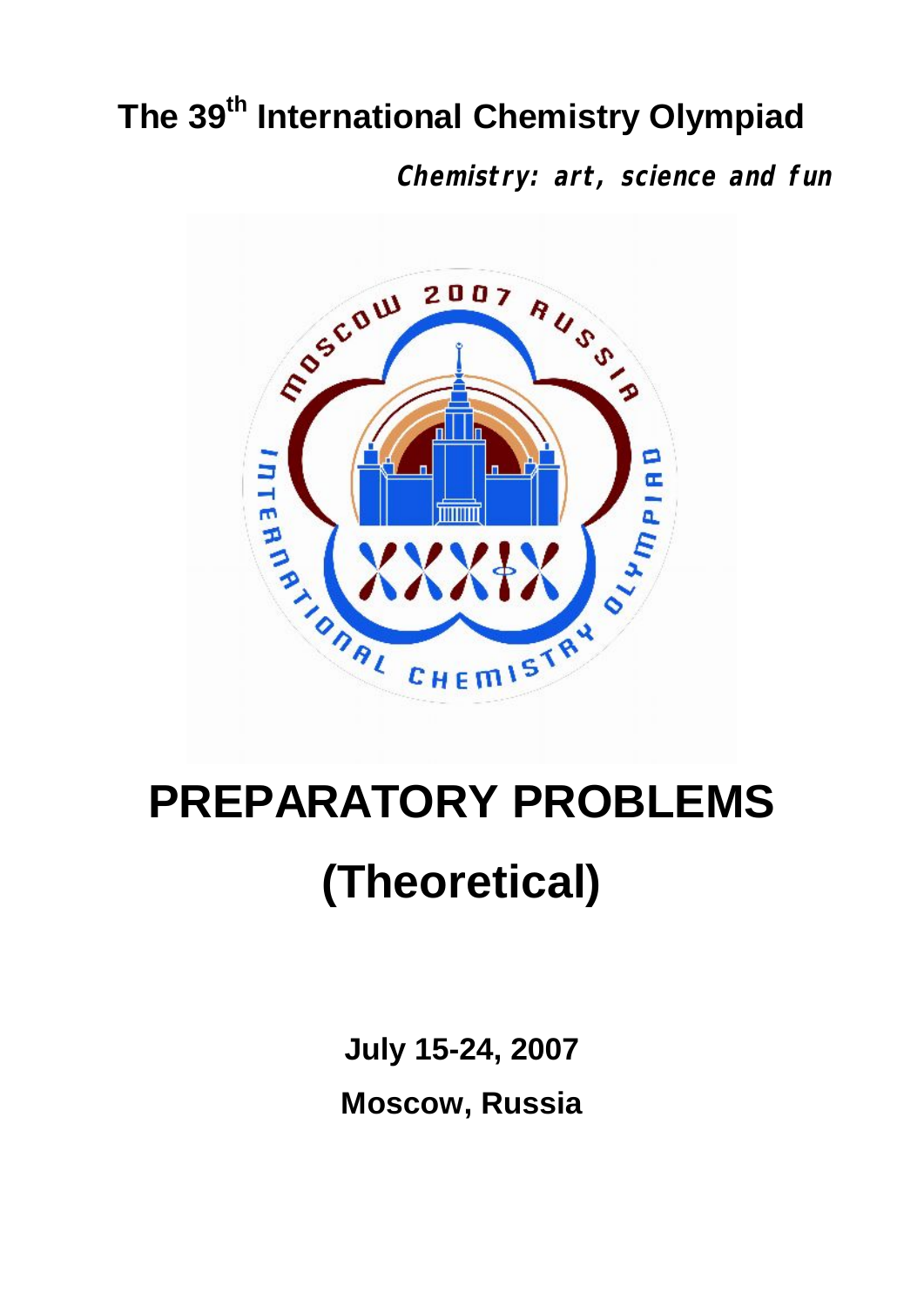#### TABLE OF CONTENTS

| Problem 22. UNUSUAL PATHWAYS OF FATTY ACID OXIDATION: OMEGA- AND (OMEGA-1)-OXIDATION 41 |  |
|-----------------------------------------------------------------------------------------|--|
|                                                                                         |  |
|                                                                                         |  |
|                                                                                         |  |
|                                                                                         |  |
|                                                                                         |  |
|                                                                                         |  |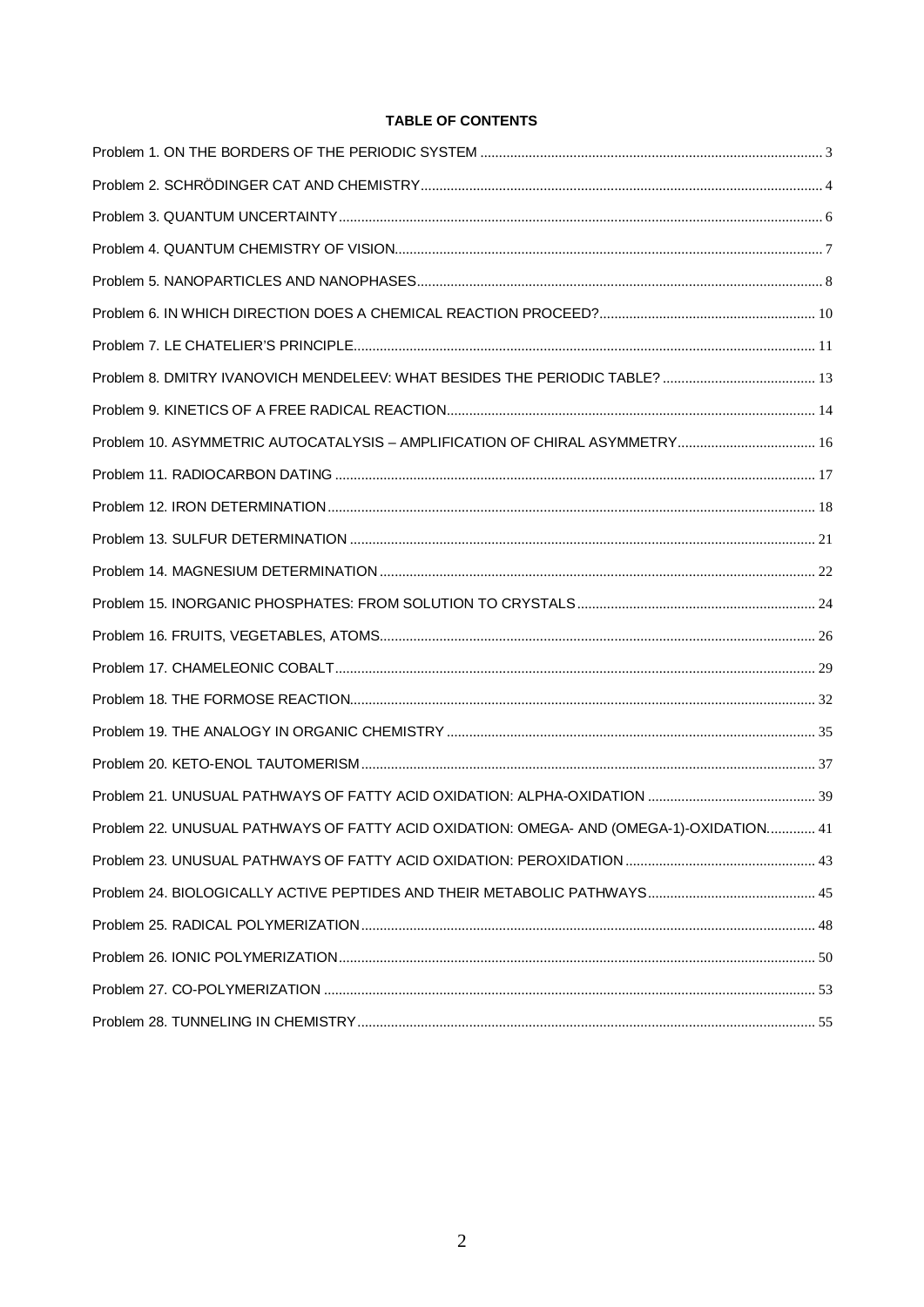#### <span id="page-2-0"></span>**Problem 1. ON THE BORDERS OF THE PERIODIC SYSTEM**



The first Periodic system of the elements was proposed in 1869 by the Russian chemist D.I. Mendeleev, who arranged all the known chemical elements in the order of increasing atomic mass. In 1871 Mendeleev published the article «The natural system of the elements and its application to the prediction of properties of yet undiscovered elements » in the «Journal of the Russian Chemical Society». In that article Mendeleev described in detail the properties of three unknown elements that were ekaboron (Eb), ekaaluminum (Ea), and ekasilicon (Es). All of them were discovered in the next 15 years.

1. What are the present names of the three elements predicted by Mendeleev? Interestingly, all three names have a geographical origin.

The first Periodic system listed 66 elements only, of which three were unknown. In the present-day system there are 118 elements. The last, 118<sup>th</sup> element was discovered in 2005 during the collaborative studies by the Joint Institute for Nuclear Research (Russia) and the Livermore National Laboratory (USA). After the collisions of calcium-48 nuclei with the target containing californium-249 nuclei three cascades of  $\alpha$ -decay were detected, that started from the  $118<sup>th</sup>$  element with the mass number 294.

2. Write the balanced equations of the nuclear reactions of: i) the synthesis and ii) the  $\alpha$ decay of the 118<sup>th</sup> element.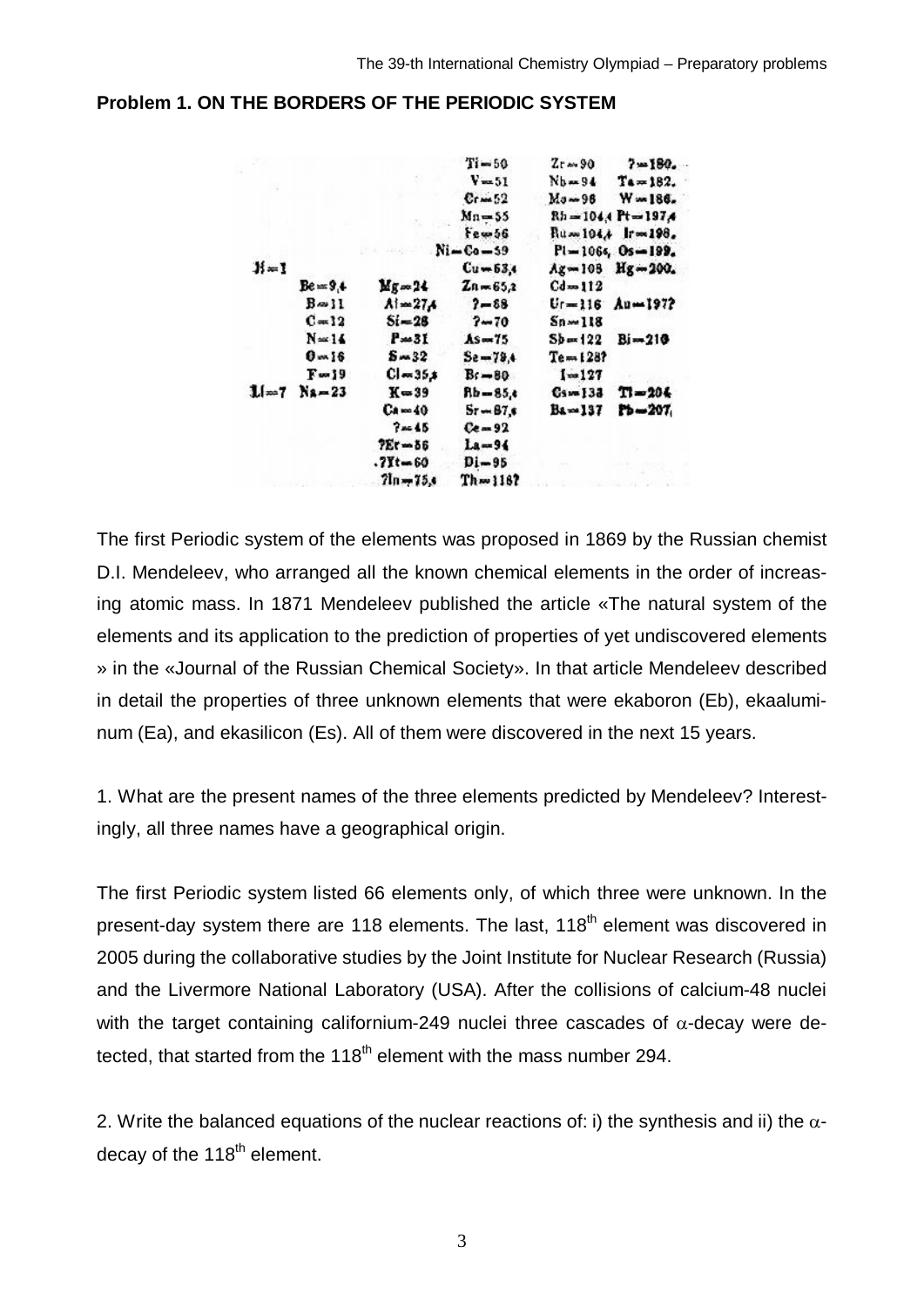3. To which group of the Periodic system does the  $118<sup>th</sup>$  element belong? Give its electron configuration using a noble gas with the *spdf* notation.

4. Based on the properties of the same-group analogs of the  $118<sup>th</sup>$  element and using extrapolation predict the following properties of the  $118<sup>th</sup>$  element: i) melting point: ii) boiling point, iii) atomic radius, iv) first ionization energy, v) the formula of the oxide of the  $118<sup>th</sup>$  element in its highest oxidation state.

#### <span id="page-3-0"></span>**Problem 2. SCHRÖDINGER CAT AND CHEMISTRY**

Many chemical phenomena can be explained by physical theories. The main theory for chemistry is quantum mechanics, which gives the solid foundation for the observed chemical periodicity. One of the cornerstones of quantum mechanics is the superposition principle that says:

*"If a quantum system can be found in the states 1 and 2 described by wavefunctions*  $\mathcal{Y}_1$ *and* <sup>Y</sup>*2, it can also be found in a mixed state with the wavefunction*

$$
\Psi = c_1 \Psi_1 + c_2 \Psi_2,
$$

*where factors c1 and c2 characterize the contributions of the pure states 1 and 2 to the mixed state".*

The sum or difference of some wave functions taken with certain factors is called a superposition (a linear combination) of these functions.

In a mixed state the quantum system exists in both pure states simultaneously. When you perform some measurement on the system being in the mixed state, this measurement transfers the system to one of the pure states. We can never predict the specific final state; it is determined by the probability laws. The probability of any of the final states after measurement is proportional to the square of the modulus of the corresponding factor:

$$
p_1 \sim |c_1|^2, \ p_2 \sim |c_2|^2.
$$

Of course, the probability to find the system in either of the states is unity:

$$
p_1+p_2=1.
$$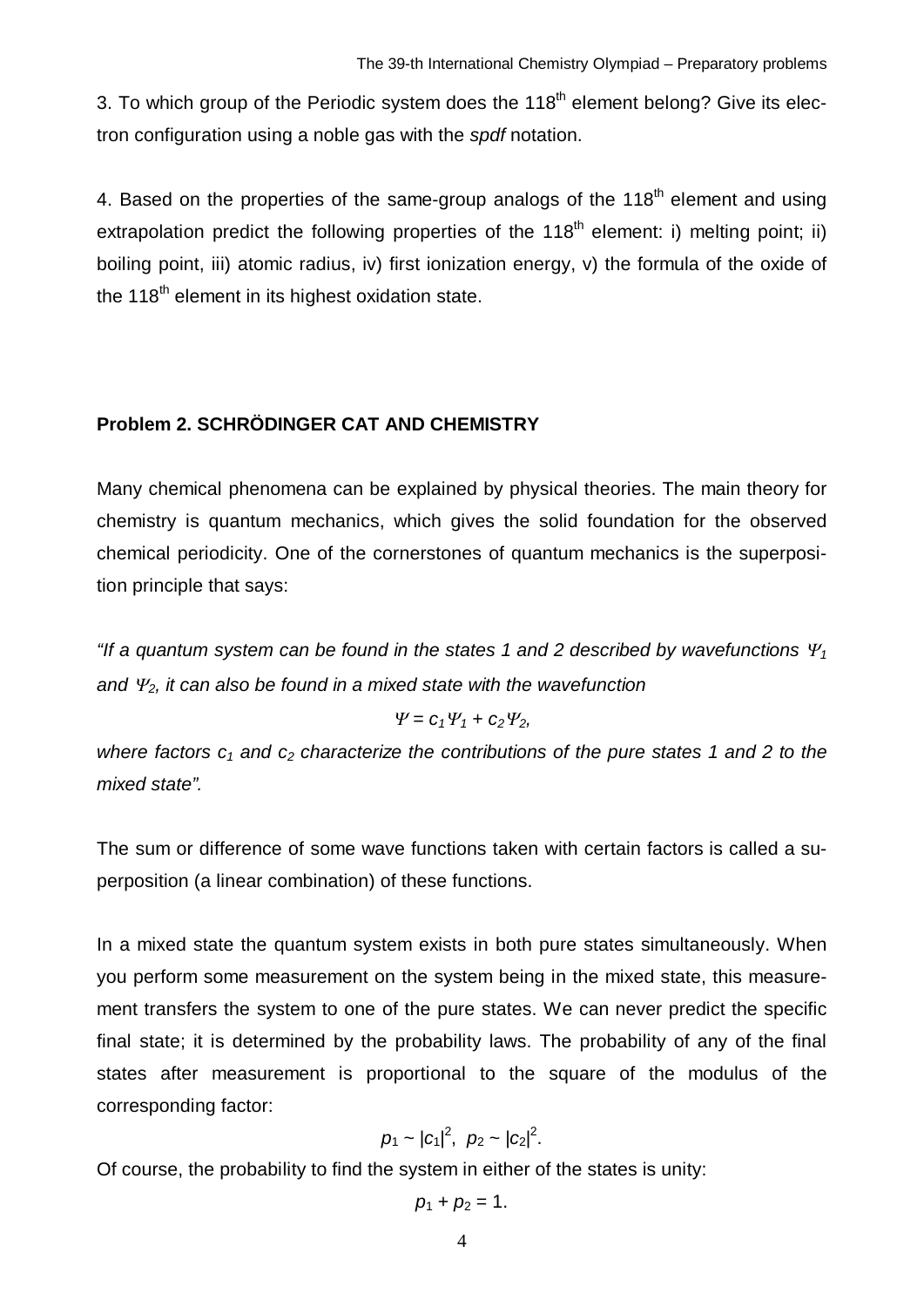The superposition principle is applicable to quantum systems only and is not valid when applied to macrosystems. To illustrate this idea, E. Schrödinger proposed the following mental experiment. Consider the Geiger counter which detects the entering electrons. The counter is connected to a device which breaks the glass with the poison when the particle enters the counter. Near the glass is a live cat. If the particle enters the counter, the cat is poisoned. But if the counter did not perform the measurement and is in the mixed state between the detected and undetected particle then the state of the cat is a superposition of life and death. Evidently, this is nonsense: the cat can be either alive or dead.

In chemistry, the superposition principle is used in the theories of hybridization, resonance, and molecular orbitals.

#### *The superposition principle in theory of hybridization.*

1. An sp<sup>3</sup>-hybrid atomic orbital is a linear combination of one s and three p-orbitals:

$$
\Psi_{sp^3} = c_1 \Psi_s + c_2 \Psi_{p_x} + c_3 \Psi_{p_y} + c_4 \Psi_{p_z}.
$$

i) If we assume that all the orbitals make an equal contribution to a hybrid orbital, what are the absolute values of the coefficients  $c_1 - c_4$ ?

ii) Similarly, find the absolute values of the coefficients  $c_1 - c_3$  for an  $sp^2$  hybrid orbital.

#### *The superposition principle in molecular orbital theory.*

2. The molecular orbital for the ground state of  $H_2^+$  molecule ion has the form:

$$
\Psi = \frac{1}{\sqrt{2}} \Psi_{1s}^a + \frac{1}{\sqrt{2}} \Psi_{1s}^b,
$$

where *a* and *b* denote hydrogen atoms. What is the probability to find an electron on the 1s-orbital of the atom *a*?

#### *The superposition principle in theory of resonance.*

3. Covalent bonds have a partial ionic character. Thus the wavefunction of a hydrogen halide bond can be presented as a linear combination of two wavefunctions characterizing its ionic  $(\Psi_H^+_{Hal}^-)$  and covalent  $(\Psi_{H:Hal})$  states:

$$
\Psi_{\text{HHal}} = c_{\text{cov}} \Psi_{\text{H:Hal}} + c_{\text{ion}} \Psi_{\text{H}^{\dagger} \text{Hal}^{-}}
$$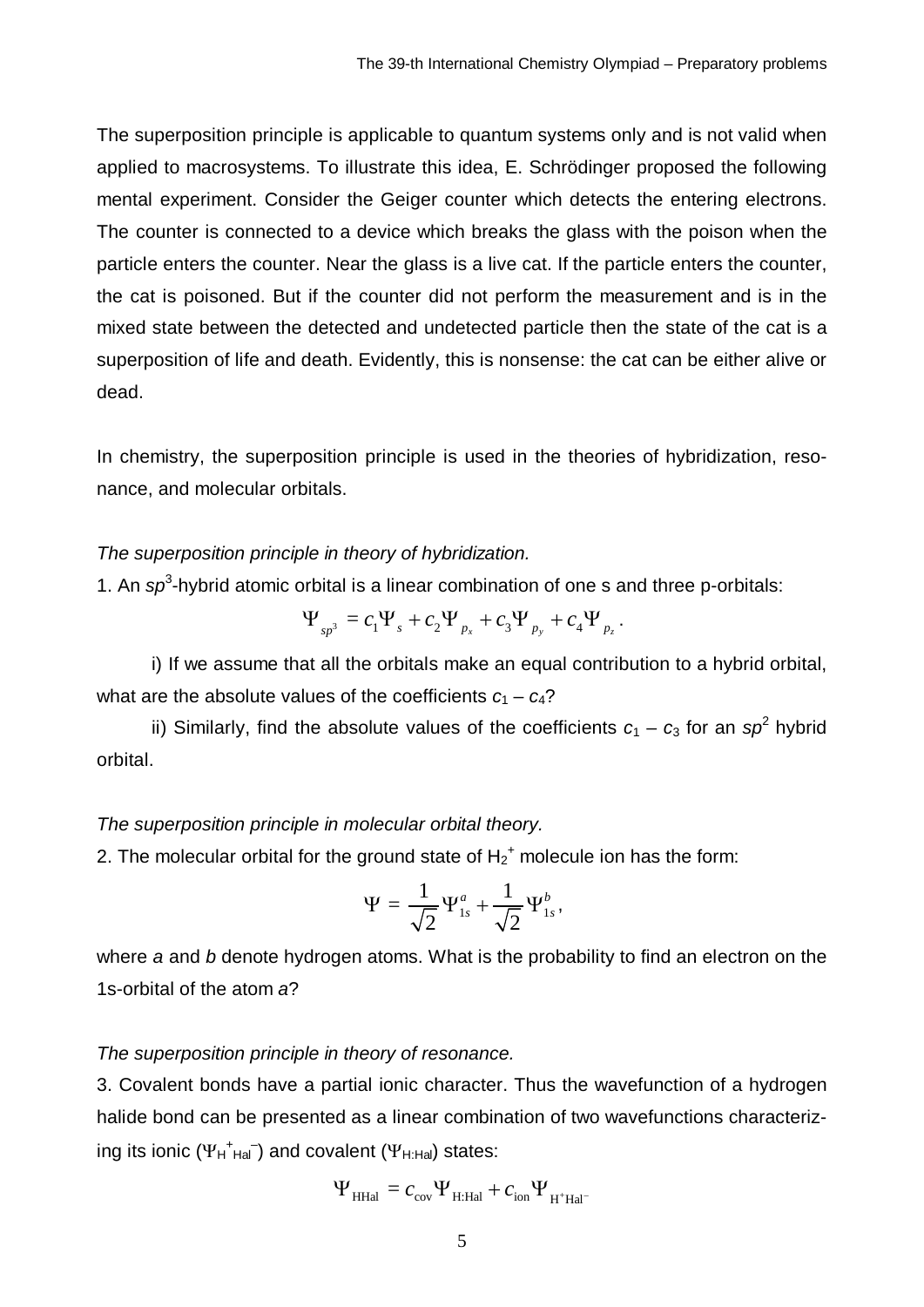L. Pauling in his famous book «The nature of the chemical bond» (1947) claimed that in the HCl molecule the chemical bond is 17% ionic in character. Find the absolute values of *c*cov and *c*ion for HCl.

4. One of the benzene wavefunctions can be presented as a linear combination of wavefunctions that correspond to two Kekule and three Dewar structures:

$$
~~\Psi_{\rm C_4H_6}=\sqrt{\frac{2}{5}}~\Psi_{\rm C}+\sqrt{\frac{2}{5}}~\Psi_{\rm C}+\frac{1}{\sqrt{15}}~\Psi_{\rm C}+\frac{1}{\sqrt{15}}~\Psi_{\rm D}~\frac{1}{\sqrt{15}}~\Psi_{\rm C}
$$

What is the total contribution of the Kekule structures to this electronic state of benzene?

In chemical reactions molecular structure changes over time so that the electronic state of a molecule is a function of time. In some cases structure of a molecule can be presented by a superposition of the initial and final states with time-dependent coefficients.

Let's assume that a molecule oscillates between two pure states, one with a wave function  $\Psi_1$ , and another with a wavefunction  $\Psi_2$ , with the frequency  $\omega$ . Initially (*t* = 0) the molecule is in the pure first state and after a half-period  $(t = \pi/\omega)$  – in the second pure state.

5. Find the time-dependent coefficients of the superposition of these states describing the electronic structure of the molecule. Write the total wave function at a quarter of a period.

#### <span id="page-5-0"></span>**Problem 3. QUANTUM UNCERTAINTY**

One of the main quantum laws relates the uncertainties of position  $\Delta x$  and momentum  $\Delta p$  of quantum particles. The uncertainty product cannot be less than a fixed value – a half of Planck's constant:

$$
\Delta x \cdot \Delta p \ge \frac{\hbar}{2}
$$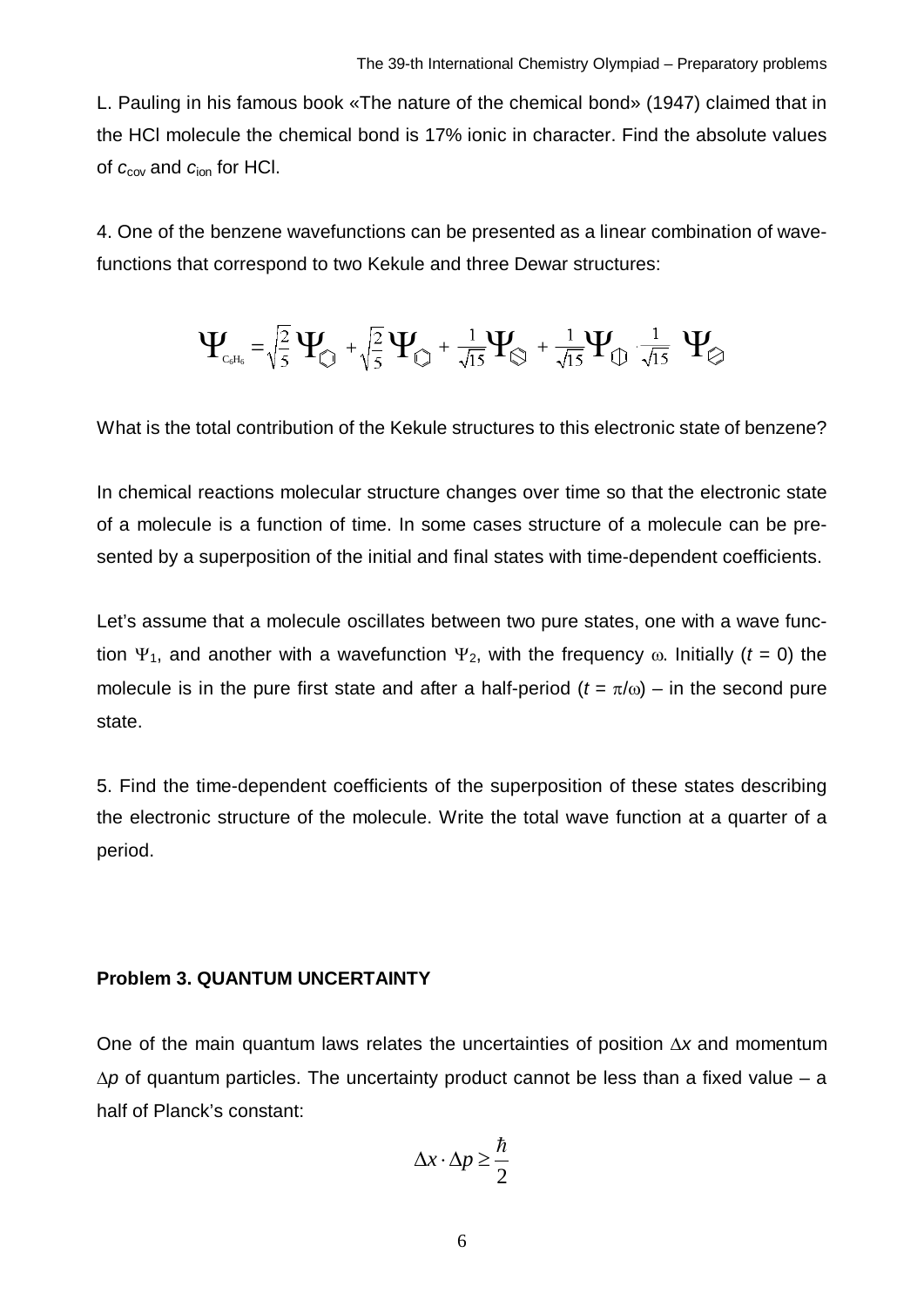where momentum is the product of mass and velocity:  $p = mV$ , the Planck's constant is  $\hbar = 1.05 \cdot 10^{-34}$  J $\cdot$ s.

1. Without performing calculations arrange the following particles in the order of increasing minimal uncertainty of velocity,  $\Delta V_{\text{min}}$ .

- a) an electron in a  $H_2$  molecule;
- b) a H atom in a  $H_2$  molecule;
- c) a proton in the carbon nucleus;
- d) a  $H_2$  molecule within a nanotube;
- e) a  $O<sub>2</sub>$  molecule in the room of 5 m width.

2. For the first and the last particles from the list above calculate  $\Delta V_{\text{min}}$ . Take the necessary reference data from handbooks or Internet.

#### <span id="page-6-0"></span>**Problem 4. QUANTUM CHEMISTRY OF VISION**

The first step in the very complex mechanism of vision is the photoinduced  $cis \rightarrow trans$  isomerization of the chromophore retinal embedded in rhodopsin molecules. Absorption of visible light by *cis*-retinal causes a change of the configuration of a double bond:



1. Show the double bond, which participates in the *cis*-*trans*-isomerization. Indicate the reaction coordinate.

2. Energies of the reactant and the product were found to be periodic functions of the reaction coordinate *x*: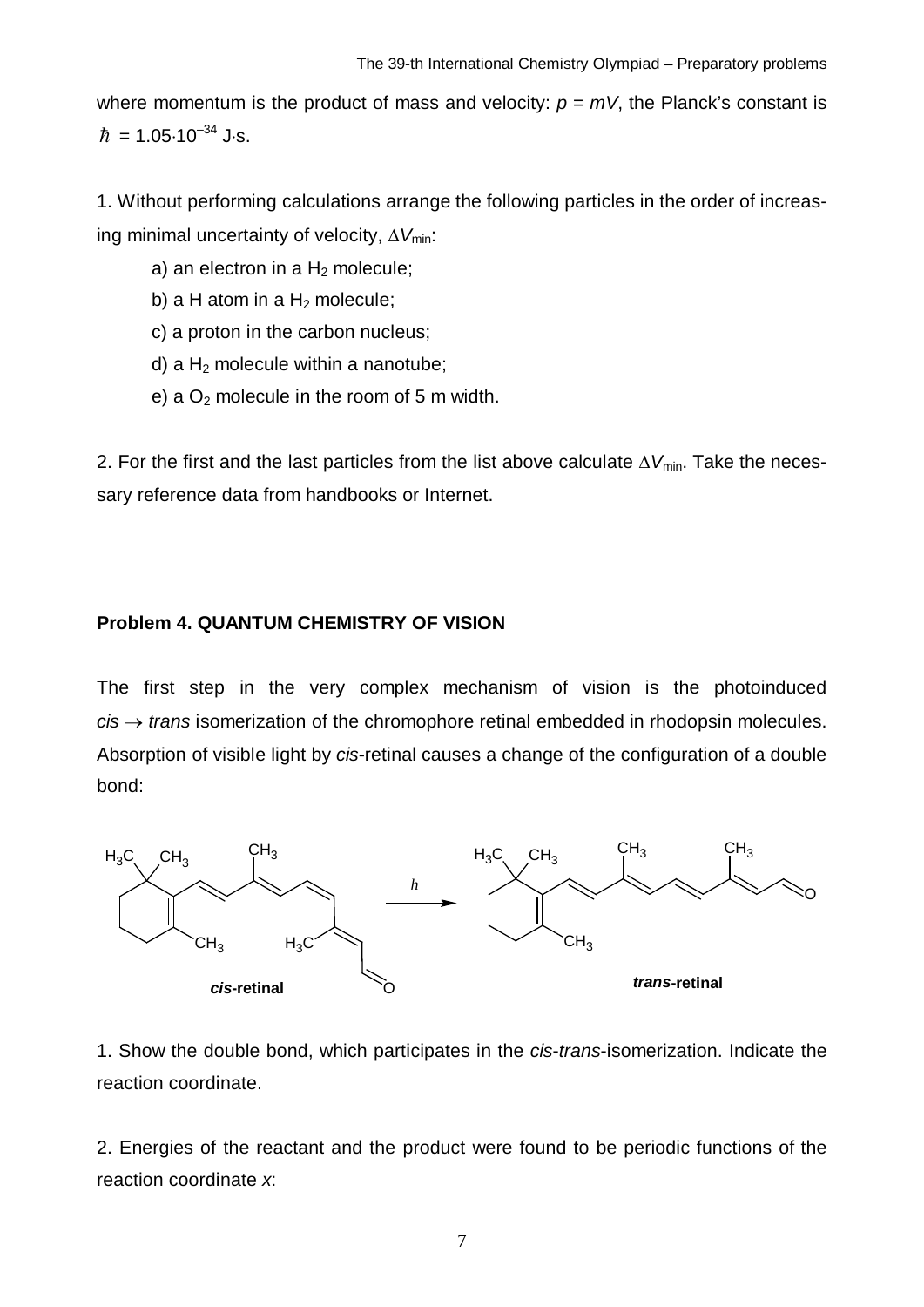The 39-th International Chemistry Olympiad – Preparatory problems

$$
E_{\text{cis}}(x) = 1.79 \cdot (1 - \cos(x)),
$$
  
\n $E_{\text{trans}}(x) = 1.94 + 0.54 \cdot \cos(x).$ 

Energies are in eV (1 eV =  $1.60 \cdot 10^{-19}$  J = 96500 J/mol),  $x = 0$  corresponds to the reactant,  $x = \pi -$  to the product. Draw the energy diagram for this reaction. Determine the energy change for the reaction and its activation energy in kJ/mol.

3. What is the largest wavelength of light that can be absorbed by *cis*-retinal?

Let us apply the "particle-in-a-box" model to the electrons present in the conjugated system of *cis*-retinal. Energy levels of a particle of the mass *m* locked in an one-dimensional box of the width *l* are given by:

$$
E_n = \frac{h^2 n^2}{8m l^2}, \quad n = 1, 2, ...
$$

4. What is the number of electrons in the conjugated system of *cis*-retinal?

5. Based on your answers on questions (3)-(4) and using the formula above calculate *l*. How does this value compare with the structure of retinal molecule?

#### <span id="page-7-0"></span>**Problem 5. NANOPARTICLES AND NANOPHASES**

Nanochemistry has sparked much excitement in the recent years and a large amount of research has been dedicated to understanding of nanomaterials. Single-walled carbon nanotubes (SWNTs) are a universally known example of such materials. SWNT can be thought of as a sheet of graphite rolled into a seamless cylinder ( $d \approx 1.5$  nm). These cylindrical carbon "molecules" might provide components for molecular electronic devices of the future.

The properties of nanometer-scale materials are size- and shape-dependent.

Saturated vapor pressure of a small spherical particle (crystalline or liquid) is higher than that of the bulk phase of the same material. At equilibrium the molar Gibbs functions (*G*)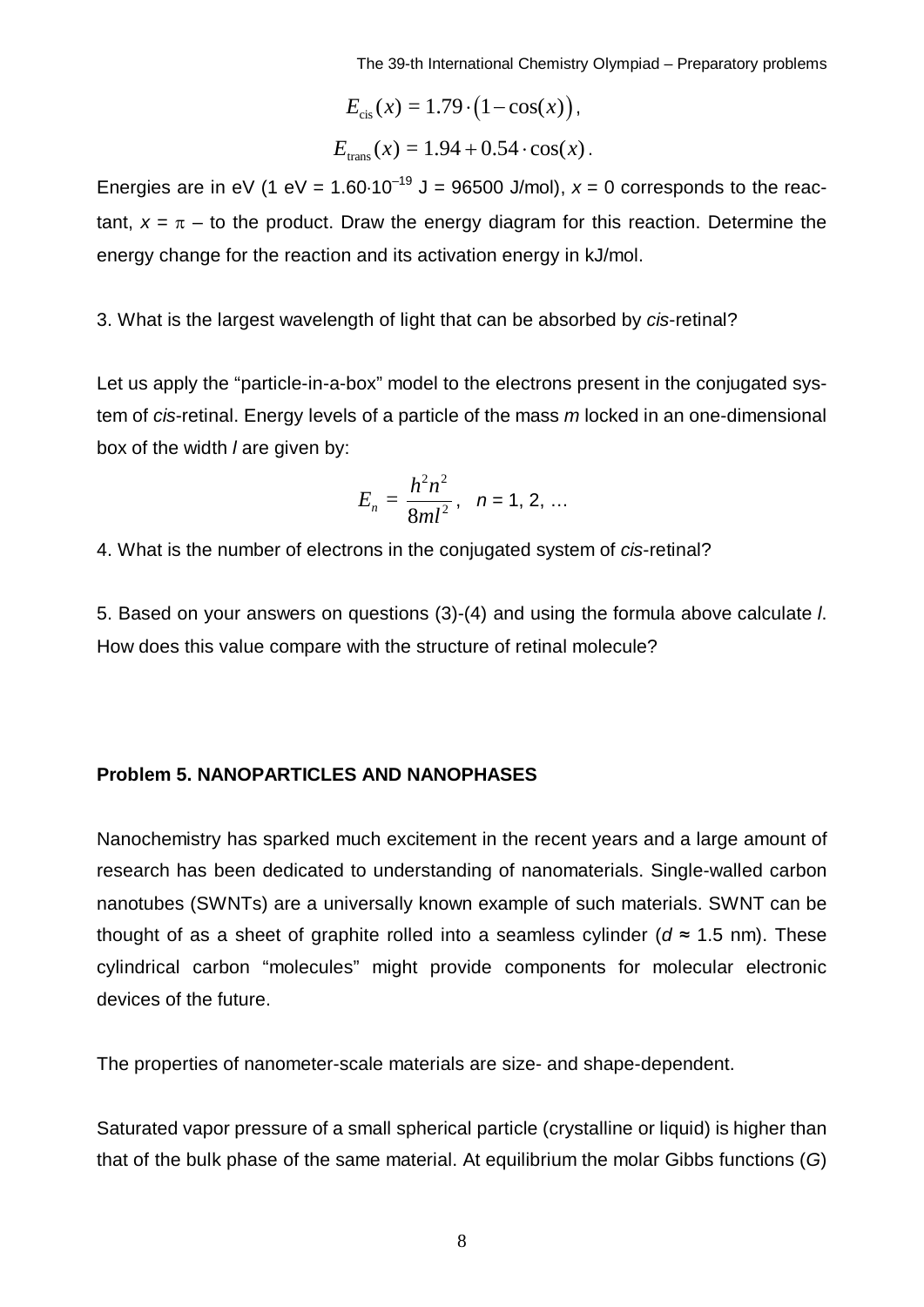of the condensed phase  $(G_{\text{bulk}})$  and vapor  $(G_{\text{van}})$  are equal. Equation (1) determines the saturated vapor pressure, *p*, above a bulk phase

$$
G_{\text{bulk}} = G_{\text{vap}} = G^{\circ}_{\text{vap}} + RT \ln p, \tag{1}
$$

 $G<sup>o</sup>_{\text{vap}}$  is the standard molar Gibbs energy of vapor at standard pressure  $p = 1$  bar.

The substance inside a small spherical sample is under excess pressure, caused by surface tension:

$$
\Delta P_{\text{in}} = 2\sigma / r
$$

 $r$  – the radius of the spherical sample,  $σ$  – the surface tension at the "condensed phasevapor" interface. The increase of the internal pressure results in a change in the molar Gibbs energy of the substance inside the spherical sample. This molar Gibbs energy  $G^*_{sph}$  is larger than  $G_{bulk}$ . The difference in the Gibbs energy of the spherical sample and the bulk phase is equal to  $\Delta P_{\text{in}}V$ :

$$
G^*_{\text{sph}} = G_{\text{bulk}} + \Delta P_{\text{in}} V = G_{\text{bulk}} + 2\sigma V / r, \qquad (2)
$$

*V* is the molar volume of the liquid or solid substance. Therefore from equation (1)

$$
G^*_{\text{sph}} = G_{\text{bulk}} + 2\sigma V / r = G_{\text{vap}} = G^{\circ}_{\text{vap}} + RT \ln p^* \tag{3}
$$

*p*\* is the saturated vapor pressure of the spherical sample with the radius *r*.

1. The saturated vapor pressure of water at  $T = 298$  K is 3.15 $\cdot$ 10<sup>-2</sup> bar. Calculate the saturated vapor pressure of the spherical droplets of water with the radius of: i) 1 µm and ii) 1 nm. The surface tension at the liquid-vapor interface of water is 0.072 J/m<sup>2</sup>.

Assuming that the substance retains properties of a bulk while the difference between its saturated vapor pressure and the saturated pressure of the bulk is less than 1%, what is the minimum radius of the spherical sample that can still be considered as a bulk phase? How many molecules of water are there in such a droplet?

2. Few droplets of mercury were put inside a SWNT maintained at 400 K. What is the minimum vapor pressure of mercury inside the tube? The saturated vapor pressure of bulk mercury is 1.38 $\cdot$ 10<sup>-3</sup> bar, the density of mercury  $p(Hg)$  = 13.5 g/cm<sup>3</sup>, the surface tension at the liquid-vapor interface of mercury is 0.484 J/m<sup>2</sup> at the given temperature.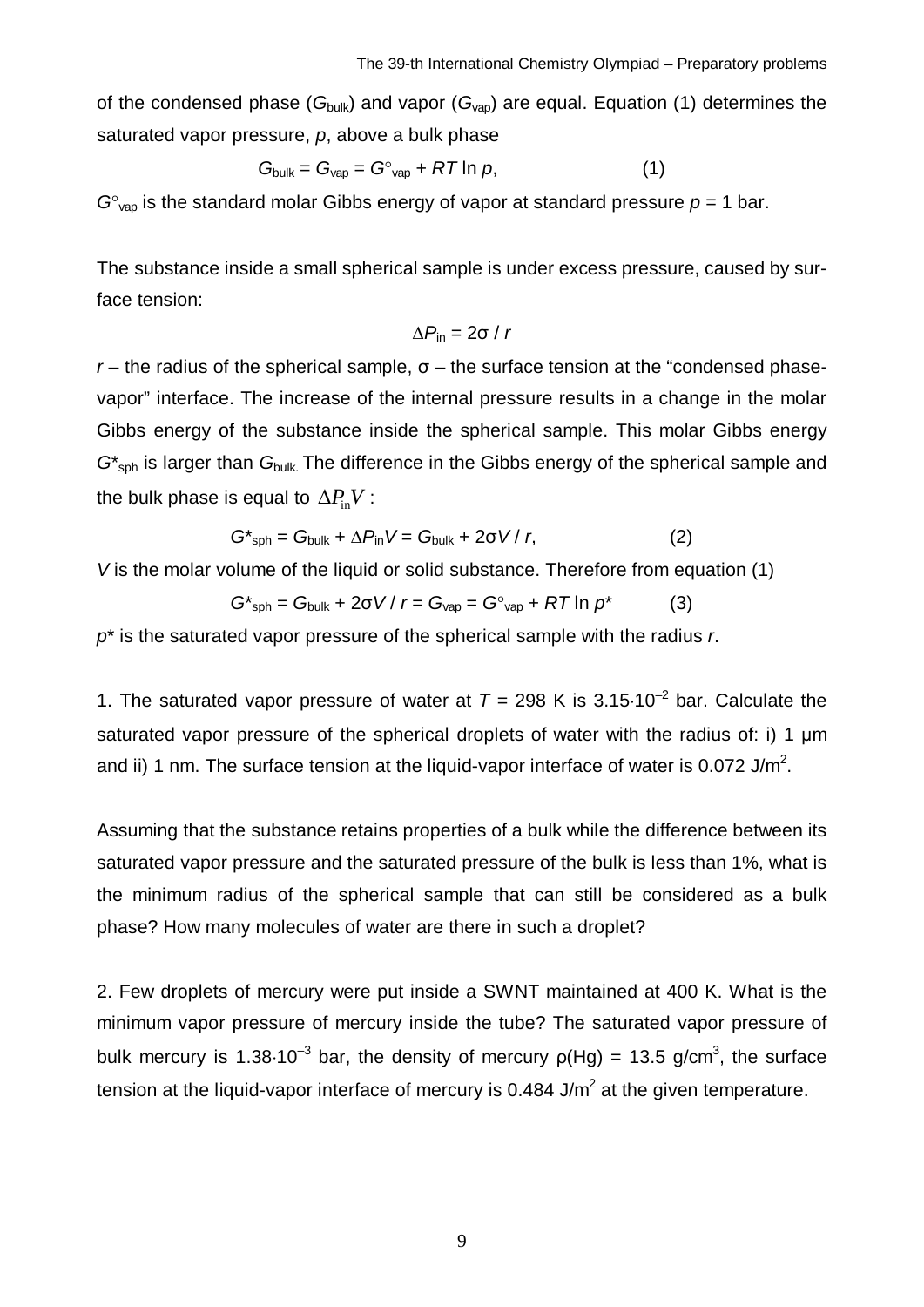3. The boiling point of benzene at the standard atmospheric pressure is  $T_b$  = 353.3 K. The temperature dependence of the saturated vapor pressure of benzene near the boiling point is given by the equation

$$
\ln p(T) = -\frac{\Delta H_{\text{vap}}}{RT} + const \tag{4}
$$

where  $\Delta H_{\text{vap}}$  = 30720 J/mol is the enthalpy of vaporization of benzene. Estimate the boiling point (*T*\*) of the finely dispersed liquid benzene at the standard atmospheric pressure if the sample consists of droplets with the radius  $r = 50$  nm. The surface tension of benzene near the boiling point is 0.021 J/m<sup>2</sup> and its density is 0.814 g/cm<sup>3</sup>.

4. In general, properties of the bulk and nano-sized material composed by one and the same substance A are different. Which of the following thermodynamic constants will decrease when passing from the bulk to the nano-scaled material?

- 1) Solubility of A in any solvent;
- 2) the boiling temperature at atmospheric pressure;
- 3) the saturated vapor pressure over solid substance A;
- 4) the equilibrium constant of a chemical reaction, where A is a reagent;
- 5) the equilibrium constant of a chemical reaction, where A is a product.

#### <span id="page-9-0"></span>**Problem 6. IN WHICH DIRECTION DOES A CHEMICAL REACTION PROCEED?**

The natural tendency of any chemical reaction to proceed in a certain direction at constant temperature and pressure is determined by the sign of the Gibbs energy of the reaction,  $\Delta G$ . This is the universal principle. If  $\Delta G$  < 0, the reaction can proceed predominantly in the forward direction (a product-favored reaction). If  $\Delta G > 0$  the reaction can proceed predominantly in the reverse direction (a reactant-favored reaction). When  $\Delta G =$ 0 the reaction is at equilibrium.

The standard reaction Gibbs energy,  $\Delta G^{\circ}$ , can be calculated from the tabulated Gibbs energies of formation of the reactants and products (see the Table).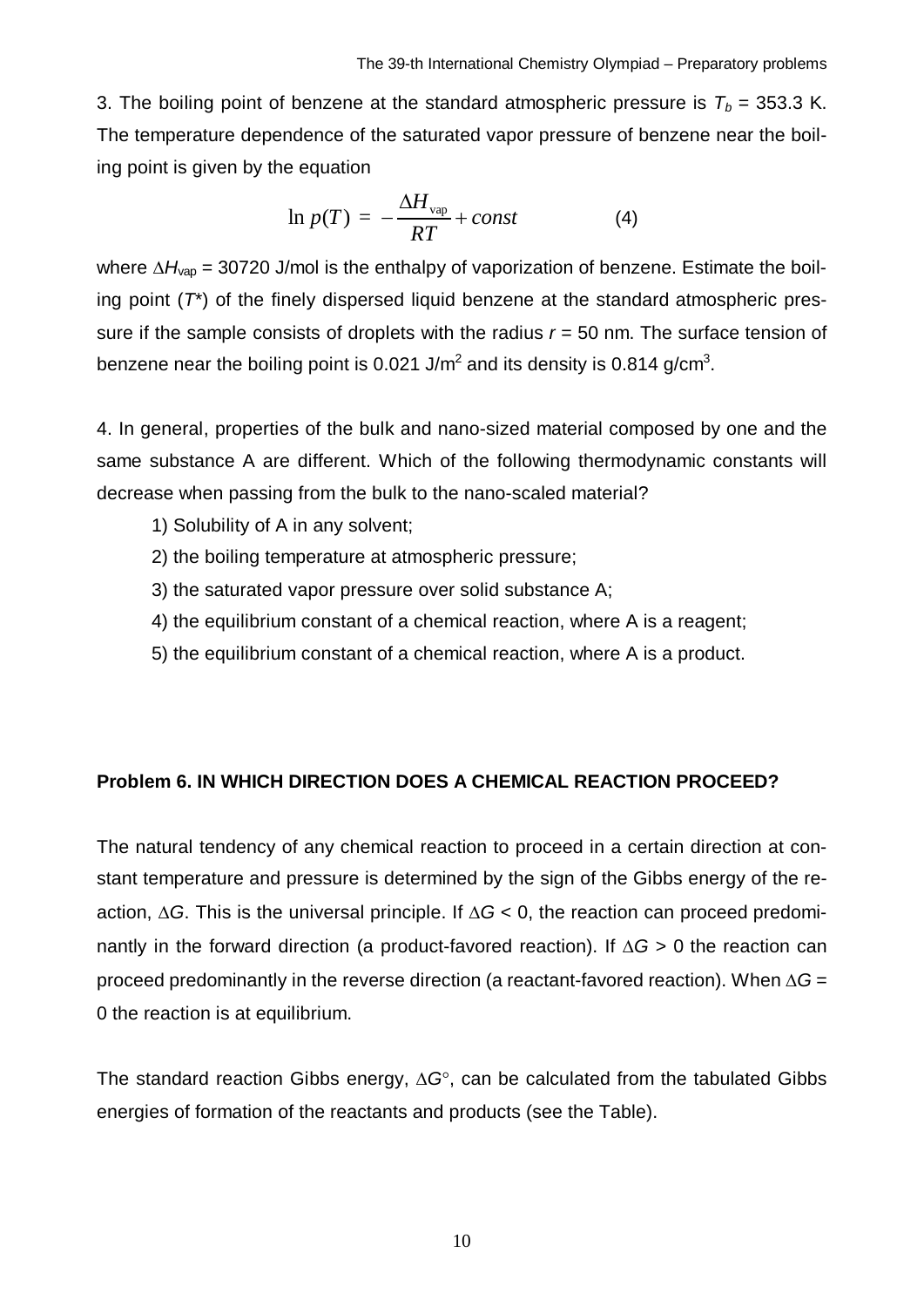1. Calculate the equilibrium constant of reaction (1) at 1627 °C. Can the reaction proceed predominantly in the forward direction if the initial partial pressure of  $O<sub>2</sub>$  is below 1.00 Torr?

$$
2Ni(I) + O_2(g) = 2NiO(s)
$$
 (1)

2. The standard Gibbs energy of the reaction

$$
TiO_2(s) + 3C(s) = 2CO(g) + TiC(s)
$$
 (2)

is positive at 727 °C. Calculate the equilibrium pressure of CO at 727 °C. What should be the reaction conditions to allow for the forward reaction to be the predominant process at this temperature if this is possible at all?

3. Calculate the standard Gibbs energy of the reaction

 $3H_2 + N_2 = 2NH_3$  (3)

at 300 K. Can the forward reaction be the predominant process under the following conditions:  $p(NH_3) = 1.0$  atm,  $p(H_2) = 0.50$  atm,  $p(N_2) = 3.0$  atm?

In fact the reaction does not occur at 300 K at a noticeable rate. Why?

| Substance        | t, $\mathrm{C}$ | $\Delta_{\mathsf{f}}G^{\circ}$ , kJ/mol |
|------------------|-----------------|-----------------------------------------|
| <b>NiO</b>       | 1627            | $-72.1$                                 |
| TiO <sub>2</sub> | 727             | $-757.8$                                |
| <b>TiC</b>       | 727             | $-162.6$                                |
| CO               | 727             | $-200.2$                                |
| NH <sub>3</sub>  | 27              | $-16.26$                                |

Table 1. Gibbs energies of formation\*.

\*The standard pressure – 1atm, JANAF Tables.

#### <span id="page-10-0"></span>**Problem 7. LE CHATELIER'S PRINCIPLE**

Le Chatelier's principle states that

*«Every system in the state of equilibrium when subjected to a perturbation responds in a way that tends to eliminate the effect»* (P.W. Atkins "Physical Chemistry").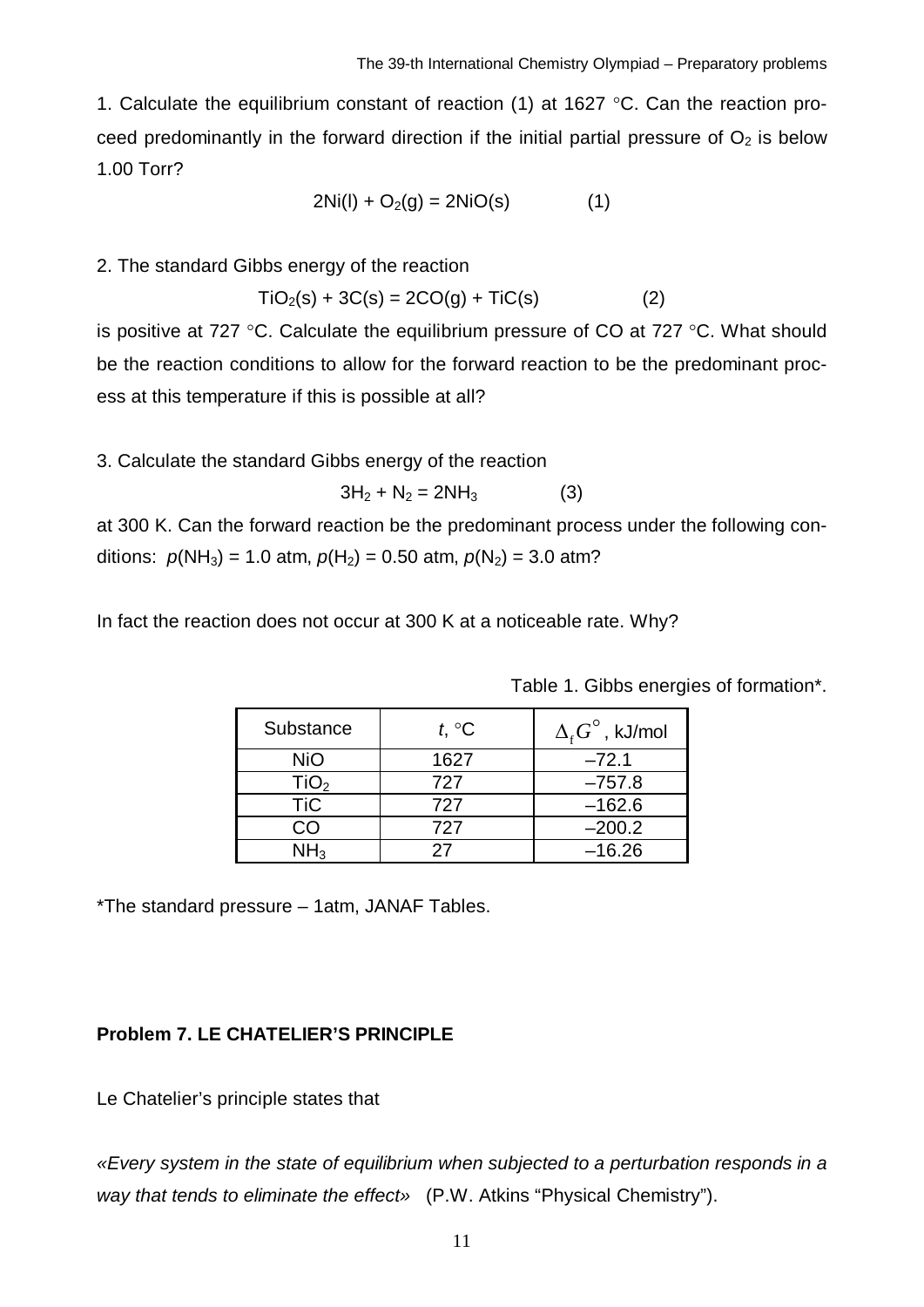Let us see how this principle works. Let a chemical equilibrium be established in the following reaction between the ideal gases:

$$
3H_2 + N_2 = 2NH_3 \tag{1}
$$

At the temperature of  $T = 400$  K partial pressures of reactants and product are respectively:  $p(H_2) = 0.376$  bar,  $p(N_2) = 0.125$  bar,  $p(NH_3) = 0.499$  bar.

The equilibrium was disturbed. Let this disturbance be

a) increase of the total pressure in the system at constant temperature,

b) increase of the amount of  $NH<sub>3</sub>$  in the system at constant total pressure and temperature,

c) small increase of the amount of  $N<sub>2</sub>$  in the system at constant total pressure and temperature,

d) small increase of the amount of  $H_2$  in the system at constant total pressure and temperature.

1. Calculate the standard Gibbs energy for the reaction (1) at *T* = 400 K.

2. Write down the expression for the Gibbs energy of reaction (1) for any pressure of reactants and product after perturbation. This expression is called the isotherm of chemical reaction.

3. Using the equation of isotherm from question 2 determine in which direction the reaction (1) will predominantly proceed after the disturbance of equilibrium as indicated in  $(a)-(d)$ .

4. Will the answers to question 3 change, if the initial equilibrium partial pressures in the system are:  $p(H_2) = 0.111$  bar,  $p(N_2) = 0.700$  bar,  $p(NH_3) = 0.189$  bar? Assume that temperature and total pressure in the system are the same as in questions 1–3.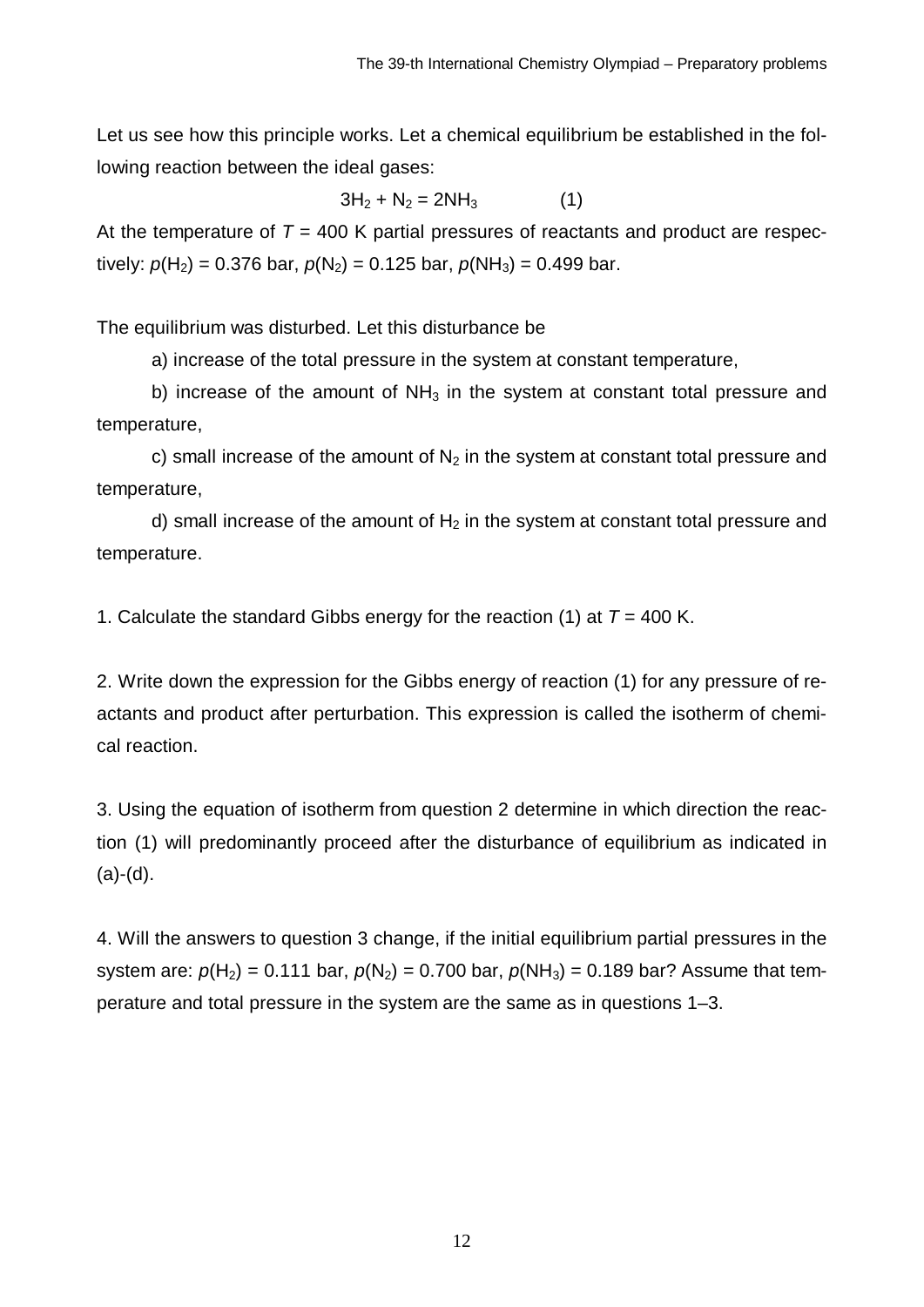# <span id="page-12-0"></span>**Problem 8. DMITRY IVANOVICH MENDELEEV: WHAT BESIDES THE PERIODIC TABLE?**

The Russian chemist D. Mendeleev is known for his Periodic Table of elements. This discovery made him famous worldwide. Dmitry Mendeleev has carried out some other interesting studies as well. Consider two of them.

1. Mendeleev was the first to state that every substance has "the temperature of the absolute boiling". Above this temperature "the substance will stay in the gas phase no matter how high the pressure is". According to Mendeleev "the temperature of the absolute boiling of water" is 543 °C.



a) What is "the temperature of the absolute boiling"?

b) Indicate the temperature of the absolute boiling in the *P*-*T* phase diagram of water.

c) Calculate the temperature of the absolute boiling of water from the Van der Waals equation of state:

$$
\left(p+\frac{a}{V^2}\right)(V-b)=RT,
$$

For H<sub>2</sub>O,  $a = 5.464$   $\text{I}^2\text{-atm·mol}^{-2}$ ,  $b = 0.03049$   $\text{I·mol}^{-1}$ .

2. In Russia many people believe that D. Mendeleev invented the recipe of the famous drink "Russian vodka". We have a chance to check this legend.

The fact is that in his Ph.D. thesis Mendeleev characterized some properties of the binary system "ethanol-water". He measured the density  $\rho$  of a series of binary solutions of various compositions *W*, where *W*(%) is the weight percent of ethanol in the mixture. The derivative *do / dW* is presented in Fig.1 as a function of *W*.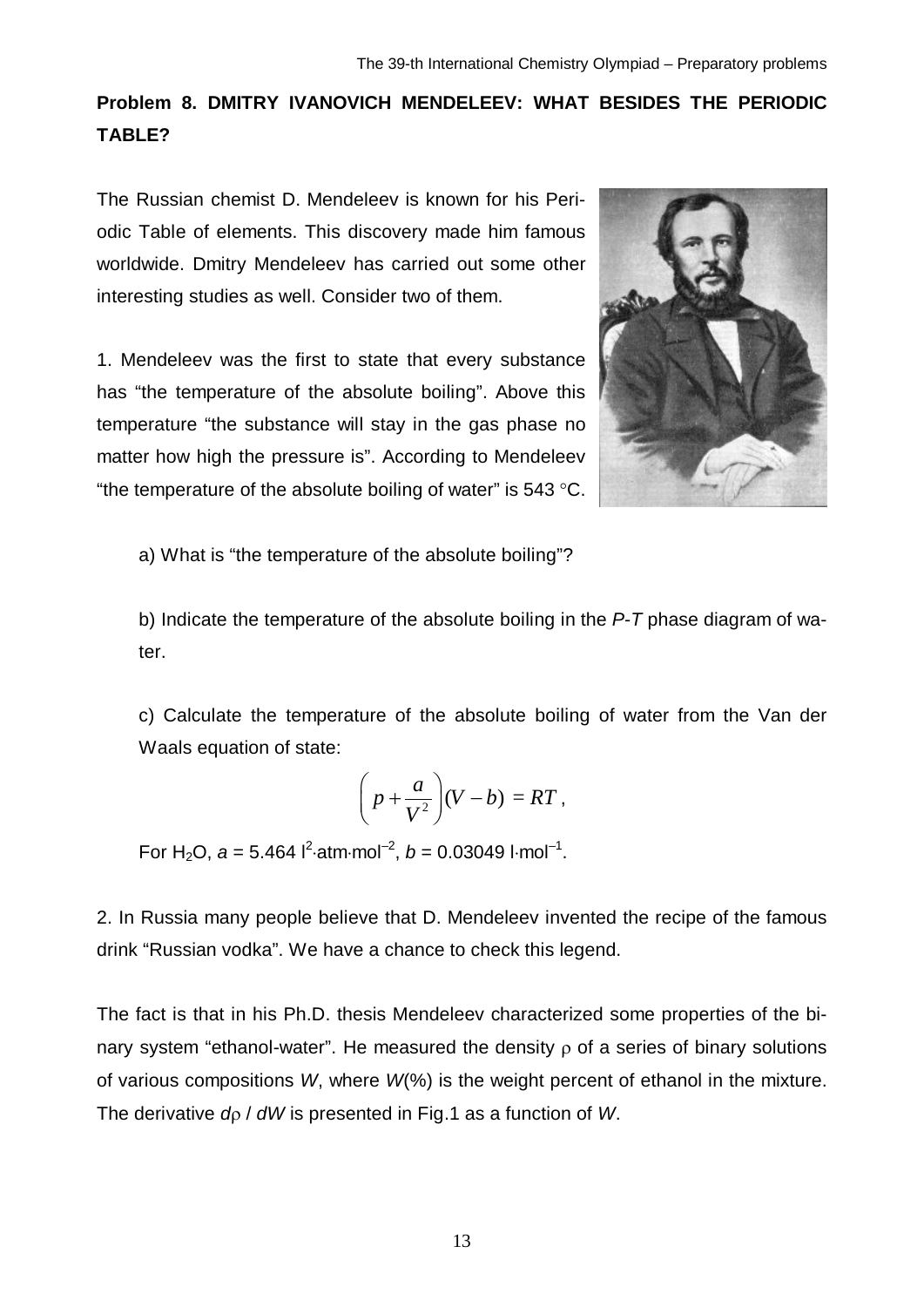

Fig. 1. Experimental results obtained by Mendeleev

The curve markedly changes the slope three times. According to D. Mendeleev these three special points correspond to the compositions of the weakly bonded chemical compounds, "hydrates of ethanol".

a) What are the chemical formulas of "the hydrates of the ethanol"?

b) Does the composition of any of the "hydrates" resemble the recipe of vodka (40 volume percent of  $C_2H_5OH$ ? The density of ethanol is 0.794 g $\cdot$ cm<sup>-3</sup>. Decide whether or not Dmitry Mendeleev took part in "the discovery of Russian vodka".

#### <span id="page-13-0"></span>**Problem 9. KINETICS OF A FREE RADICAL REACTION**

Pyrolysis is an important industrial process for conversion of coal to liquid fuels and chemical feedstocks. The structure of coal can be viewed as a three-dimensional network of polycyclic aromatic building blocks joined together by short aliphatic bridges. In model pyrolysis studies, α,ω-diphenylalkanes are sometimes used as model compounds for coal.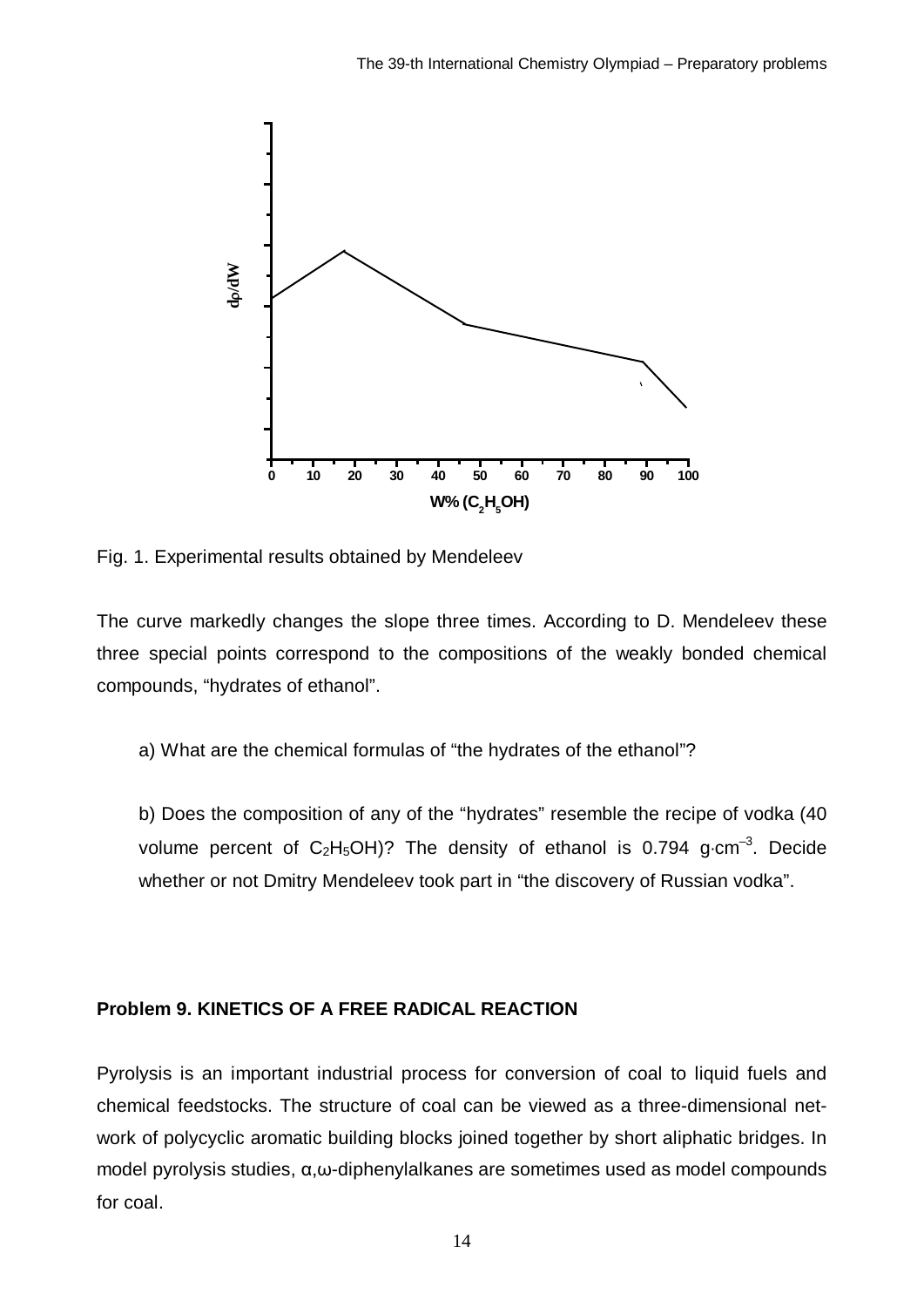Thermal decomposition of 1,3-diphenylpropane gives toluene and styrene as the major products and ethylbenzene and other hydrocarbons as byproducts. The following mechanism of decomposition has been proposed (the first step is the slowest):

$$
\text{PhCH}_{2}CH_{2}CH_{2}Ph \xrightarrow{\,k_{1}\,} \text{PhCH}_{2} \cdot + \text{PhCH}_{2}CH_{2} \cdot \qquad (1)
$$
\n
$$
\text{PhCH}_{2}CH_{2} \cdot + \text{PhCH}_{2}CH_{2}CH_{2}Ph \xrightarrow{\,k_{2}\,} \text{PhCH}_{2}CH_{3} + \text{PhCHCH}_{2}CH_{2}Ph \qquad (2)
$$
\n
$$
\text{PhCH}_{2} \cdot + \text{PhCH}_{2}CH_{2}CH_{2}Ph \xrightarrow{\,k_{3}\,} \text{PhCH}_{3} + \text{PhCHCH}_{2}CH_{2}Ph \qquad (3)
$$
\n
$$
\text{PhCHCH}_{2}CH_{2}Ph \xrightarrow{\,k_{4}\,} \text{PhCH=CH}_{2} + \text{PhCH}_{2} \cdot \qquad (4)
$$

1. Applying the steady-state approximation for the radical **2**, derive the rate equation for the side reaction of ethylbenzene formation.

2. What is the ratio between the steady-state concentrations of the radicals **1** and **3**?

Additionally, two free radicals can recombine. The rate constant of recombination  $k<sub>R</sub>$  is supposed to be the same for all radicals.

$$
R_1^{\bullet} + R_2^{\bullet} \stackrel{k_R}{\rightarrow} R_1 R_2^{\bullet}
$$

3. Why could we neglect these reactions in the steady-state equations in questions 1 and 2?

4. One of the radicals is present in the reaction mixture at much higher concentration than others. This radical is:

a) Ph CH CH<sub>2</sub>CH<sub>2</sub>Ph , because it is the most stable one;

·

b)  $\mathrm{PhCH}_{2} \bullet \,$  , because the rate constant of β-scission reaction (4) is higher than the rate constant of chain propagation reaction (3);

c) PhCH<sub>2</sub>CH<sub>2</sub> $\bullet$ , because it accumulates in the system.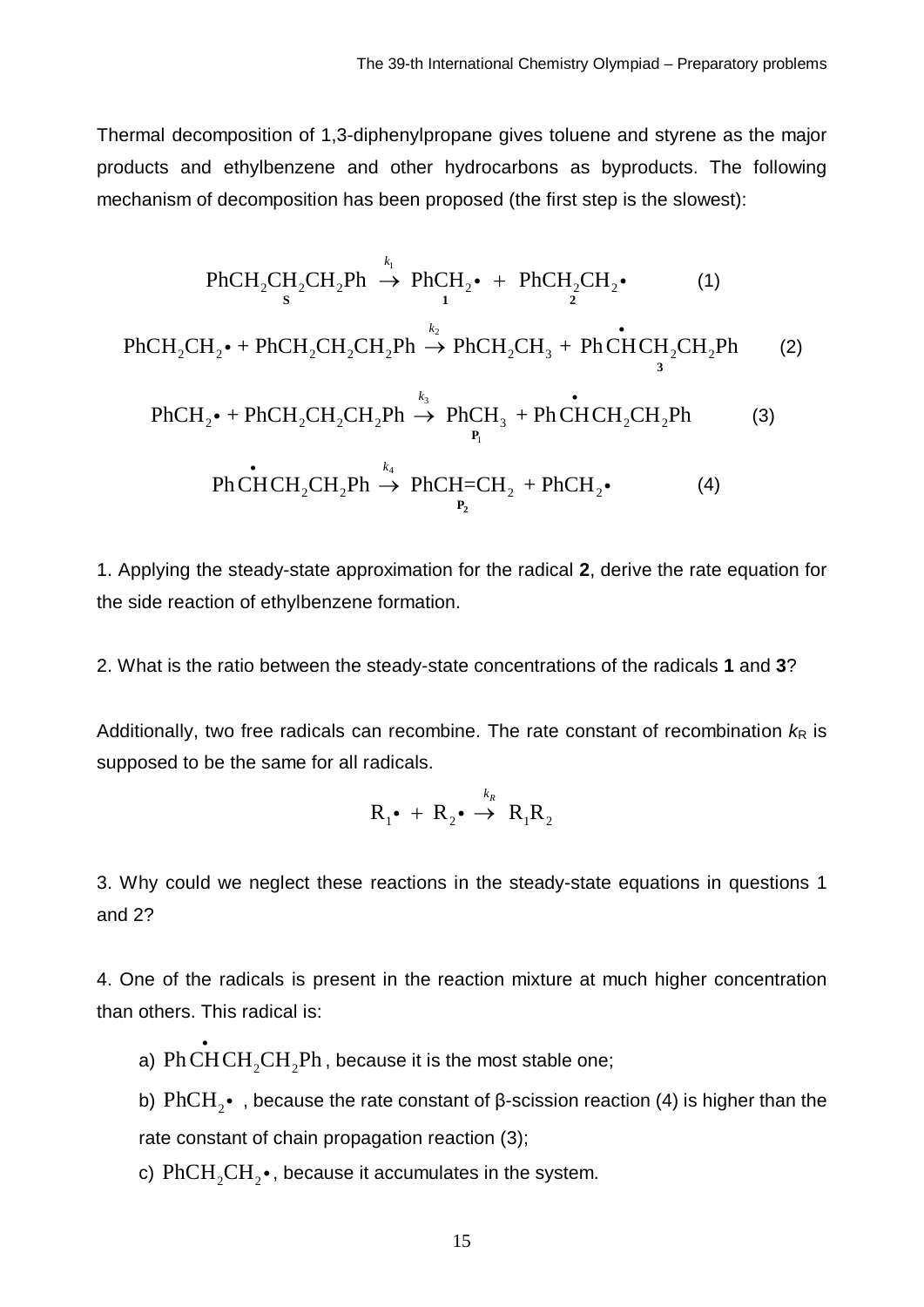5. Obtain the rate equation for toluene formation. Determine the reaction order. Express the effective activation energy via the activation energies of elementary steps.

# <span id="page-15-0"></span>**Problem 10. ASYMMETRIC AUTOCATALYSIS – AMPLIFICATION OF CHIRAL ASYMMETRY**

Living nature is homochiral: almost all natural amino acids have L-configuration, sugars – D-configuration. One of the possible explanations of this phenomenon is based on the concept of asymmetric autocatalysis. In some reactions chiral products can serve as catalysts of their own formation: the larger is the content of one of the enantiomers the faster is its synthesis.

1. The simplest equation for autocatalysis is:  $A + P \rightarrow 2P$ , where P is product. Reaction can be performed under various conditions: either in a closed system when reagents are mixed only once, or in an open system where reagent A is being continuously added to the mixture so that its concentration is maintained constant.

Write the kinetic equations and draw the kinetic curves for product P in the closed and open systems. Assume that the initial concentration of P is non-zero but small.

The first reaction of asymmetric autocatalysis was discovered in the early 1990-s. Addition of diisopropylzinc to pyrimidine-5-carbaldehyde in toluene leads to the mixture of enantiomers  $X_1$  and  $X_2$ , which after hydrolysis is transformed to enantiomeric alcohols  $Y_1$ and  $Y_2$ :

N N O (i-Pr)2Zn toluene, 0 <sup>o</sup> C **X1 , X<sup>2</sup>** 1 M HCl **Y1 , Y2**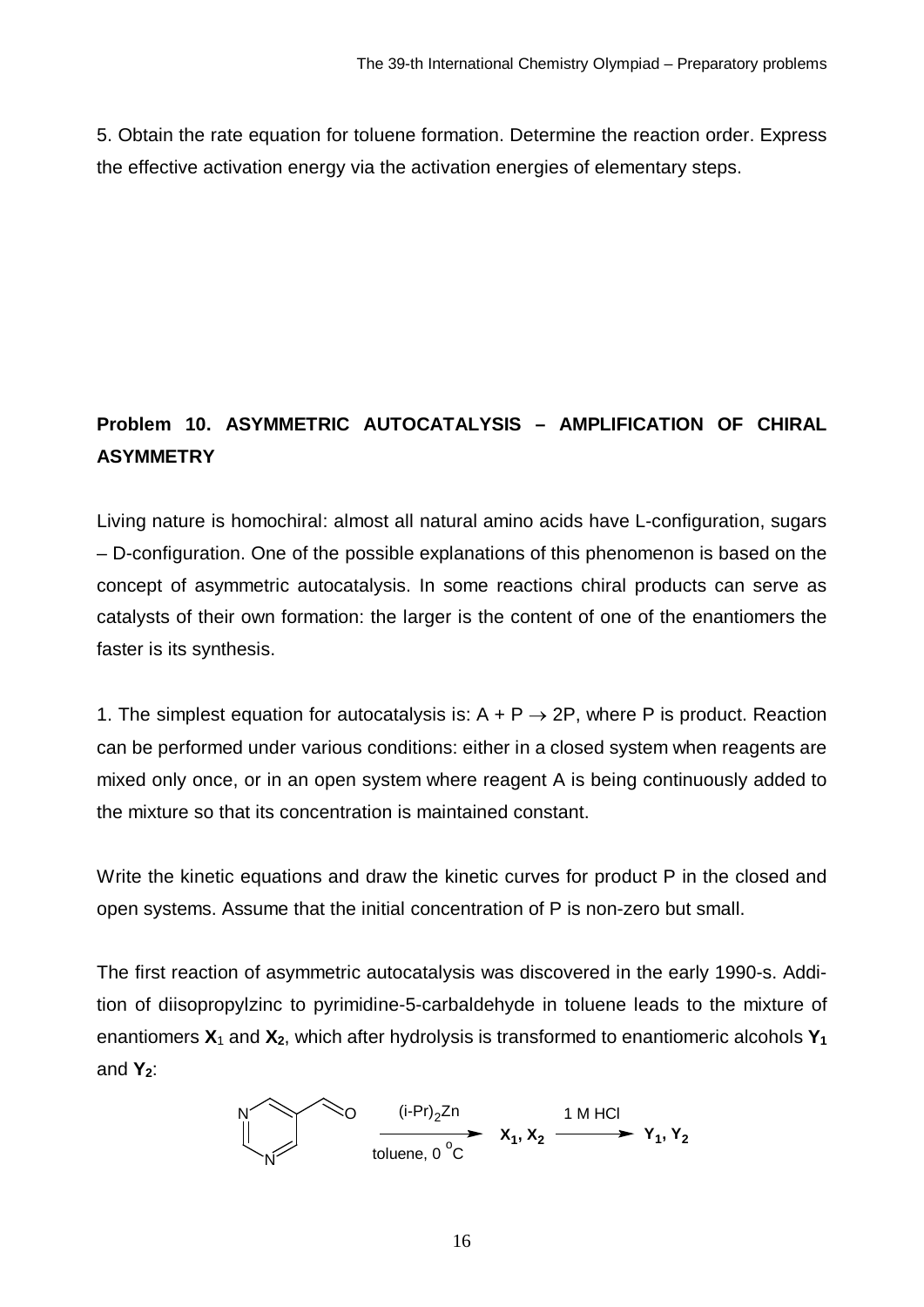2. Draw the structure of enantiomeric pairs **X** and **Y**, and show the configuration of the stereocenter.

It turned out that the presence of small amounts of any product (**Y1** or **Y2**) selectively accelerates the formation of that specific product which leads to enantiomeric enrichment of the reaction mixture. Suppose that the yield of each product is proportional to the square of its molar fraction in the mixture of alcohols prior to synthesis.

3. To 1 mmol of mixture **Y1** and **Y2,** containing 55% of **Y1**, 1 mmol of aldehyde and 1 mmol of diisopropylzinc are added several times. Assuming that total reaction yield is 100%, calculate how many times we should add the reagents to enrich the mixture of alcohols up to: a) 70%, b) 90%, c) 99% of **Y1**.

*Note*. You need to write a small iteration program.

#### <span id="page-16-0"></span>**Problem 11. RADIOCARBON DATING**

The carbon-14, a radioactive isotope of carbon, is often used to date archaeological, geological, and hydrogeological samples. The half-life of  ${}^{14}C$  is  $t_{1/2}$  = 5730 years, but in calculations of the age of samples, a different value of half-life,  $t_{1/2}$  = 5568 years, is used. The  $14$ C is produced from nitrogen in the atmosphere under the action of cosmic rays. It can be included in the organisms of plants and animals through the photosynthesis and the food chains. The radiocarbon content in living organisms is nearly constant with the activity of  $14$ C being 230 Bq per kg of carbon. After death of an organism, the carbon exchange stops and the  ${}^{14}$ C content starts decreasing continually.

1. Give the balanced reaction equations of formation and decay of  $14C$ .

2. Activity of radiocarbon in a sample of cloth from an Egyptian pyramid corresponds to 480 disintegrations per hour per gram of carbon. What is the age of the cloth?

In another pyramid, a white powder was found. Analysis showed it was a pure phenoxymethylpenicillin (Penicillin V):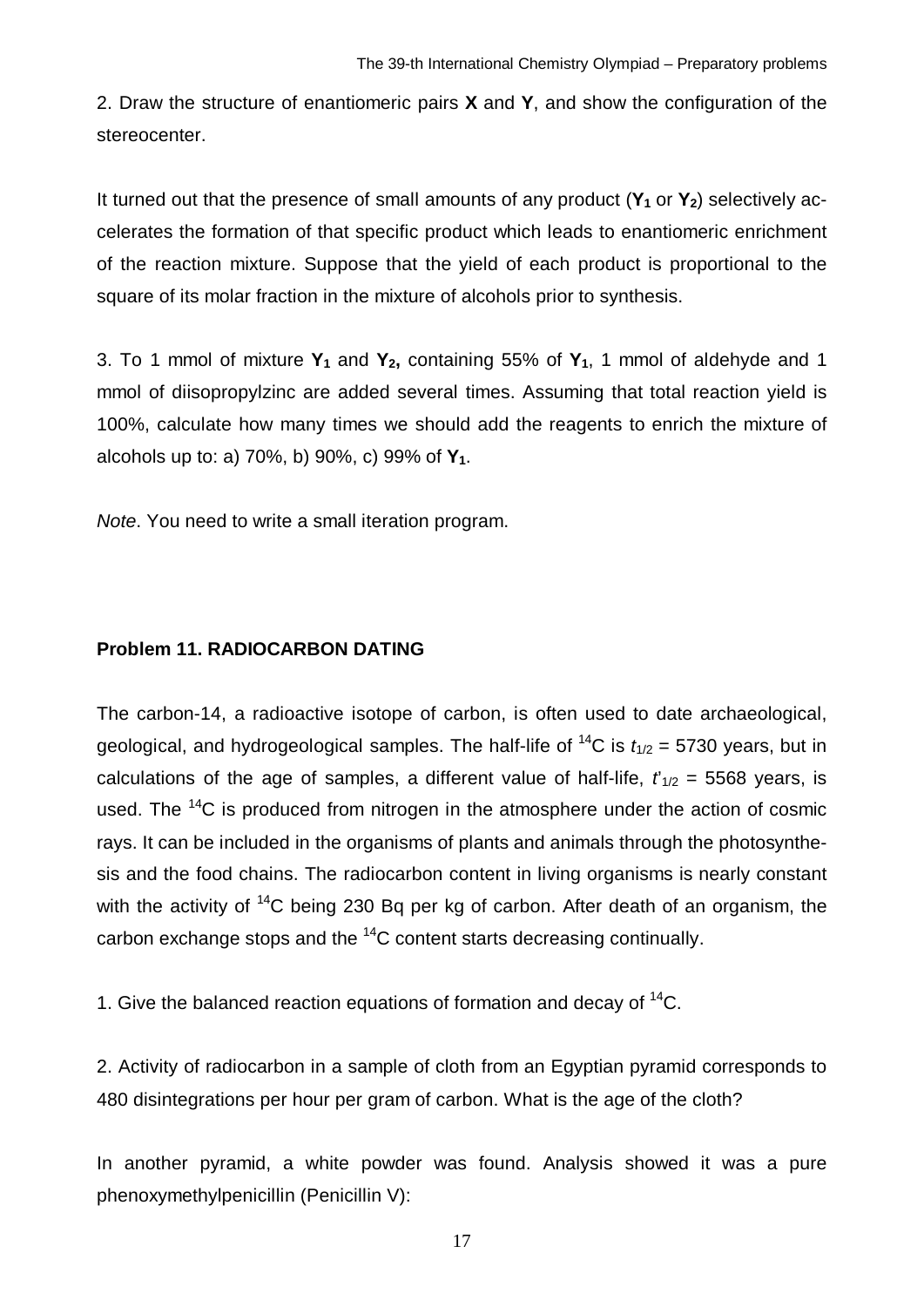

Commercial phenoxymethylpenicillin is produced by microorganisms cultured in a medium containing carbohydrates (lactose, glucose, sucrose), cornsteep liquor, mineral salts and phenoxyacetic acid.

It was decided to determine the radiocarbon content to estimate the age of the powder. The  ${}^{14}C/{}^{12}C$  ratio determined from mass-spectrometry measurements amounts to  $6.0 \cdot 10^{-13}$ .

3. The archaeologists estimated the age of the powder from the radioactive decay law. What was the production date they obtained?

4. Explain this result. When was the powder produced in reality?

Constants were taken from:

Lloyd A. Currie. The Remarkable Metrological History of Radiocarbon Dating. // J. Res. Natl. Inst. Stand. Technol. 109, 185-217 (2004)

#### <span id="page-17-0"></span>**Problem 12. IRON DETERMINATION**

Iron is one of the most important elements necessary for the support of the vital functions of human organism. Its deficiency may cause anemia for treatment of which Fe(II)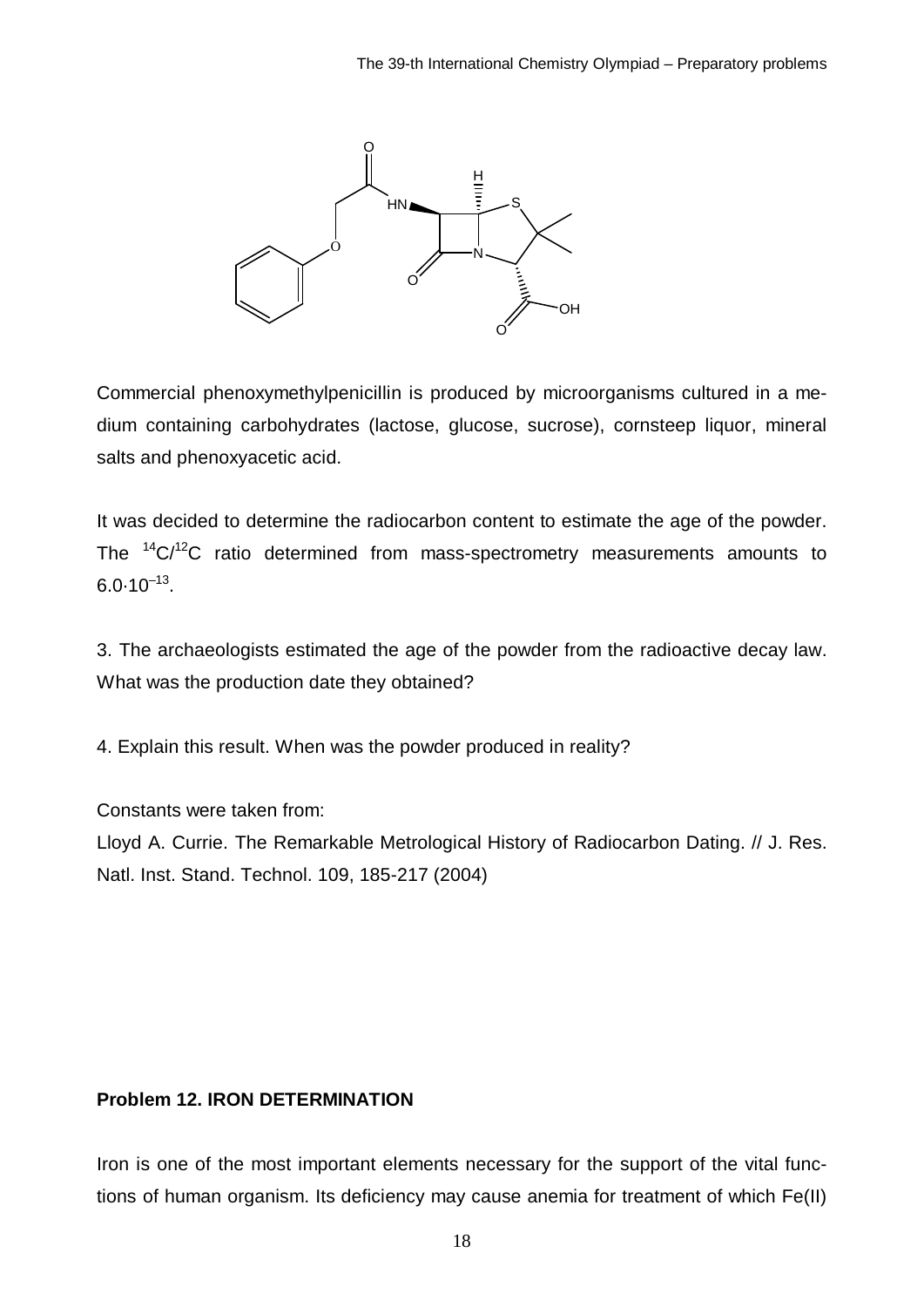supplementation is usually employed. The therapeutic effect of Fe(III) compounds is much less pronounced.

Fe(II) is a fairly strong reducing agent which can be readily oxidized to Fe(III). Therefore methods for separate determination of Fe(II) and Fe(III) as well as for the determination of the total iron content are needed for quality control of pharmaceuticals. Here we will see how this problem can be solved.

1. Prior to determination of the total iron content it is usually transformed quantitatively either to Fe(II) or to Fe(III). Using standard redox potentials given below establish which of the oxidizing agents listed can oxidize Fe(II) to Fe(III) under standard conditions. Write down the balanced net ionic equations of corresponding reactions.

| oxidized form             | reduced form | $E^{\circ}$ , V |
|---------------------------|--------------|-----------------|
| $Fe3+$                    | $Fe2+$       | $+0.77$         |
| HNO <sub>3</sub>          | $NO (+H2O)$  | $+0.96$         |
| $H2O2$ (+H <sup>+</sup> ) | $H_2O$       | $+1.77$         |
| l2                        |              | $+0.54$         |
| Br <sub>2</sub>           |              | $+1.09$         |

2. After oxidation of all the iron to Fe(III) its total amount can be determined by precipitation of iron in the form of Fe(OH)<sub>3</sub> followed by annealing of the precipitate to Fe<sub>2</sub>O<sub>3</sub> and weighing.

a) Estimate the pH of 0.010 M FeCl<sub>3</sub> in water. Assume that Fe(OH<sub>2</sub>)<sub>6</sub><sup>3+</sup> cation is a monoprotic acid with the dissociation constant  $K_a = 6.3 \cdot 10^{-3}$ .

b) Calculate the pH necessary to begin precipitation of  $Fe(OH)<sub>3</sub>$  from the solution above. Solubility product of Fe(OH) $_3$  is  $\mathcal{K}_{\text{\tiny{SP}}}$  = 6.3 10<sup>–38</sup>.

c) At what pH value precipitation of  $Fe(OH)_3$  from 100.0 mL of 0.010 M FeCl<sub>3</sub> will be complete? Consider the precipitation as complete if no more than 0.2 mg Fe remains in solution.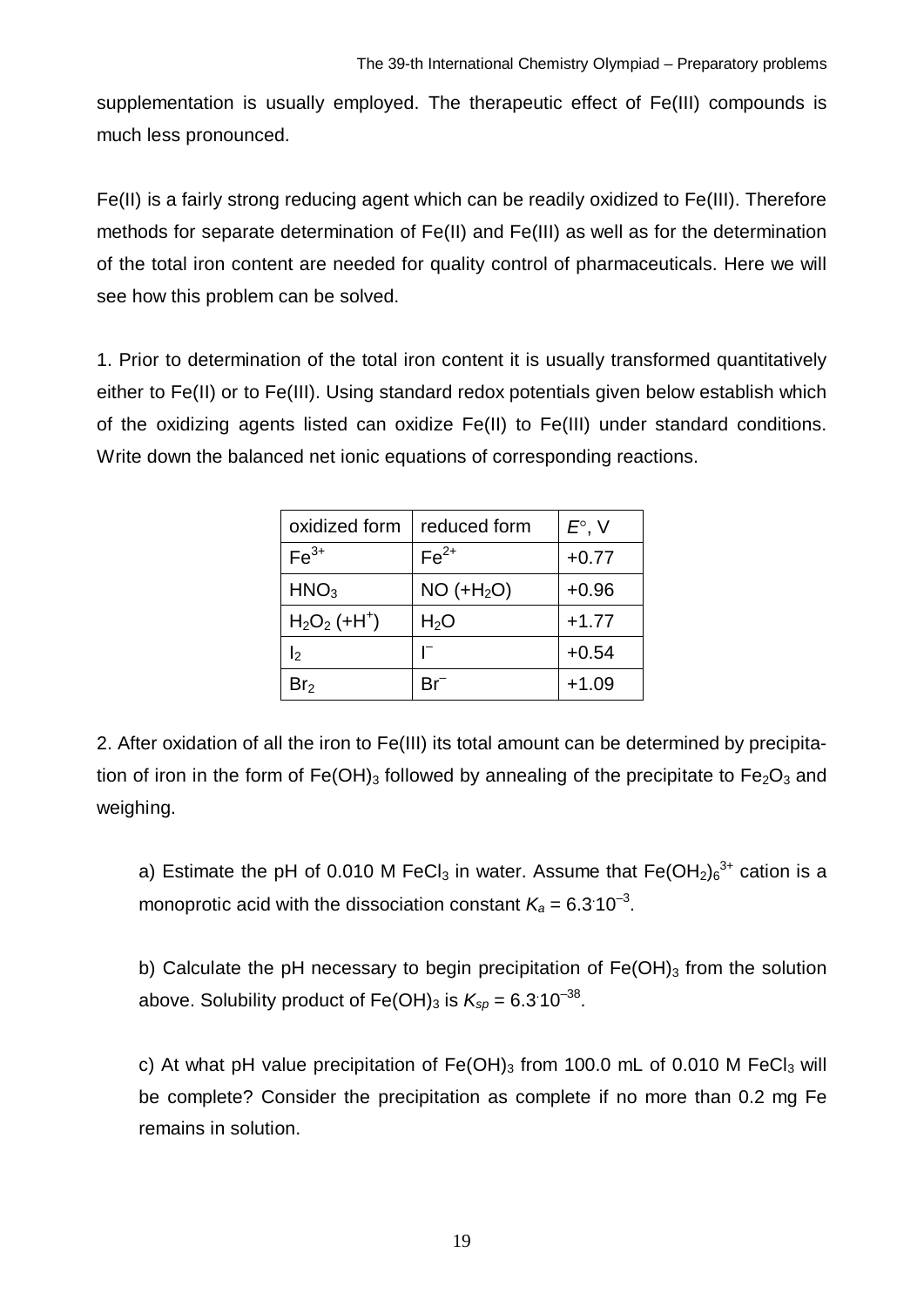*Note*. All the pH values should be estimated with accuracy of 0.1 units pH. Neglect the effect of ionic strength.

3. Fe(II) can be determined in the presence of Fe(III) by titration with  $KMnO<sub>4</sub>$  solution in acidic media. Since aqueous solutions of  $KMnO<sub>4</sub>$  tends to decompose slowly over time, the exact concentration of  $KMnO<sub>4</sub>$  has to be found immediately before determination of Fe(II). This is usually done by titration with  $KMnO<sub>4</sub>$  of a solution of a primary standard, a pure substance of known composition. Such standard solution can be prepared by dissolving an exact amount of the primary standard in water in a volumetric flask of an exactly known volume.

For the titration of 10.00 mL of a primary standard solution containing 0.2483 g of As<sub>2</sub>O<sub>3</sub> in 100.0 mL of water 12.79 mL of  $KMnO<sub>4</sub>$  solution were used, whereas for titration of 15.00 mL of the solution containing 2.505 g Fe per liter were used 11.80 mL of that same solution of KMnO4. What fraction of iron in the sample was present in the form of Fe(II)?

4. To a solution containing Fe(II) and Fe(III) tartaric acid was added. The solution was neutralized with aqueous ammonia and then excess KCN was added. The potential of the platinum electrode immersed in that solution was found to be +0.132 V against saturated calomel electrode.

a) Assuming that all iron in the last solution was present in the form of Fe(CN)<sub>6</sub><sup>n-</sup>, calculate the fraction of iron present in the form of Fe(II) in the original sample. Standard redox potential of  $\mathsf{Fe(CN)_{6}}^{3-}/\mathsf{Fe(CN)_{6}}^{4-}$  is +0.364 V. Potential of saturated calomel electrode is  $+0.241$  V. The temperature of the sample solution is 25 °C.

b) What concurrent reactions were prevented by the addition of tartaric acid and ammonia to the sample solution? Write down the net ionic equations of those reactions.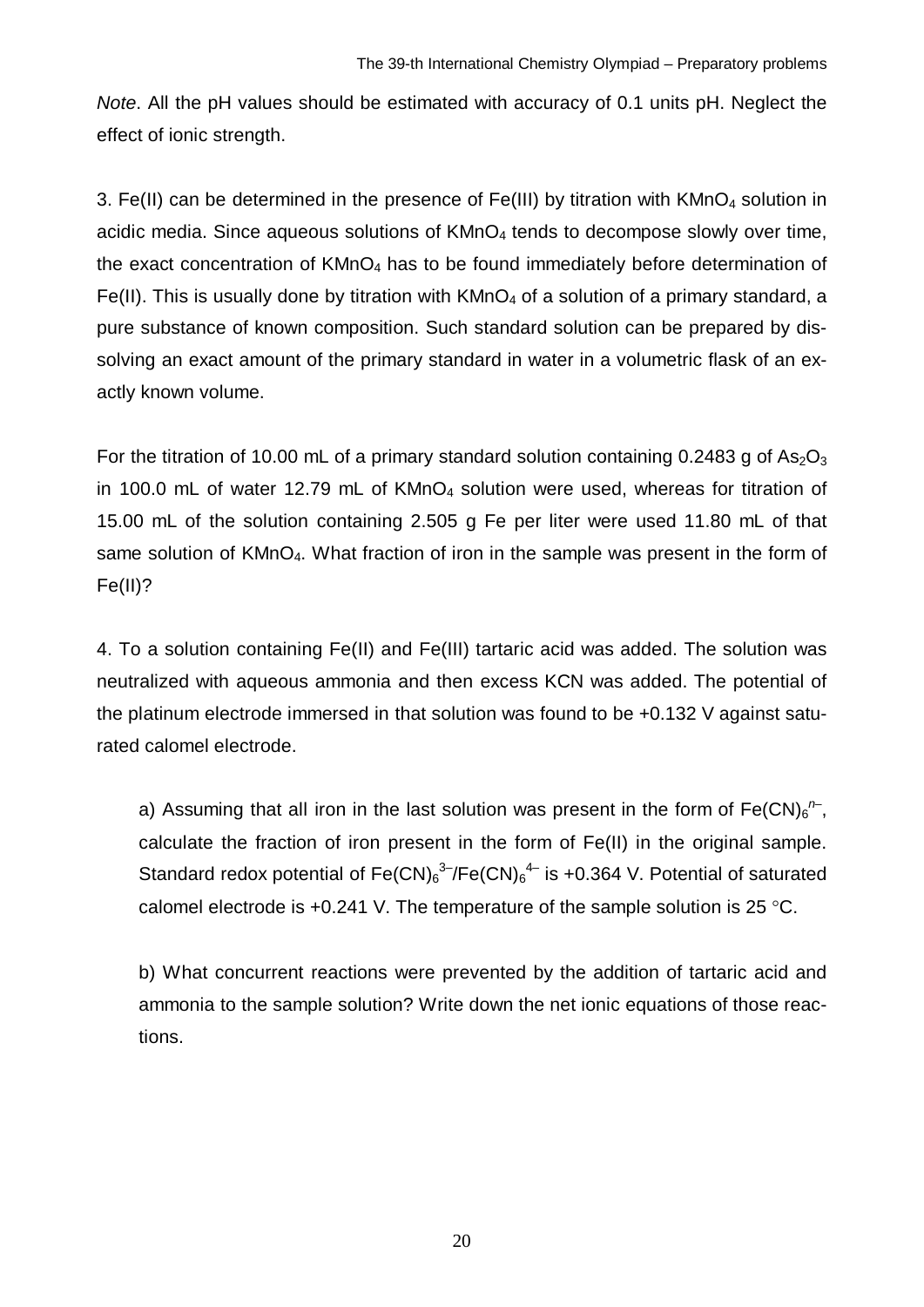#### <span id="page-20-0"></span>**Problem 13. SULFUR DETERMINATION**

Compounds of sulfur in its lower oxidation states are present in many industrial wastes (metallurgy, production of paper, chemical) and are dangerous ecotoxicants. The prevalent forms of sulfur in lower oxidation states in solutions are  $S^{2-}$ ,  $\mathrm{SO_3}^{2-}$  and  $\mathrm{S_2O_3}^{2-}$  ions. Their content can be determined by redox titration under different conditions.

1. To a 20.00 mL sample containing  $S^{2-}$ ,  $SO_3^2$  and  $S_2O_3^2$  an excess of ZnCO<sub>3</sub> suspended in water was added. Upon completion of the reaction the solution was filtered into a 50.00 mL volumetric flask and diluted to the mark. To 20.00 mL of the filtrate an excess of aqueous formaldehyde was added. The mixture was acidified with acetic acid and titrated with 5.20 mL of 0.01000 M standard solution of iodine.

a) Write down the net ionic equations of the reactions taking place during the analysis.

b) Which ion,  $S^{2-}$ ,  $SO_3^2$ <sup>-</sup> or  $S_2O_3^2$ <sup>-</sup>, can be determined by this method?

c) Calculate the concentration of this ion in ppm in the initial solution.

2. A 20.00 mL sample of the 0.01000 M iodine solution was acidified with acetic acid and then combined with 15.00 mL of the filtrate above. The mixture was titrated with 6.43 mL of the 0.01000 M sodium thiosulfate standard solution.

a) Write down the net ionic equations of the reactions taking place during the analysis.

b) Which ion,  $S^{2-}$ , SO<sub>3</sub><sup>2-</sup> or S<sub>2</sub>O<sub>3</sub><sup>2-</sup>, can be determined by this method taking into account the result of the previous experiment?

c) Calculate the concentration of this ion in ppm in the initial solution.

3. A 10.00 mL sample of 0.05000 M iodine solution was acidified with acetic acid and then 10.00 mL of the original sample containing  $S^{2-}$ , SO<sub>3</sub><sup>2-</sup> and S<sub>2</sub>O<sub>3</sub><sup>2-</sup> were added. The mixture was titrated with 4.12 mL of 0.05000 M sodium thiosulfate standard solution.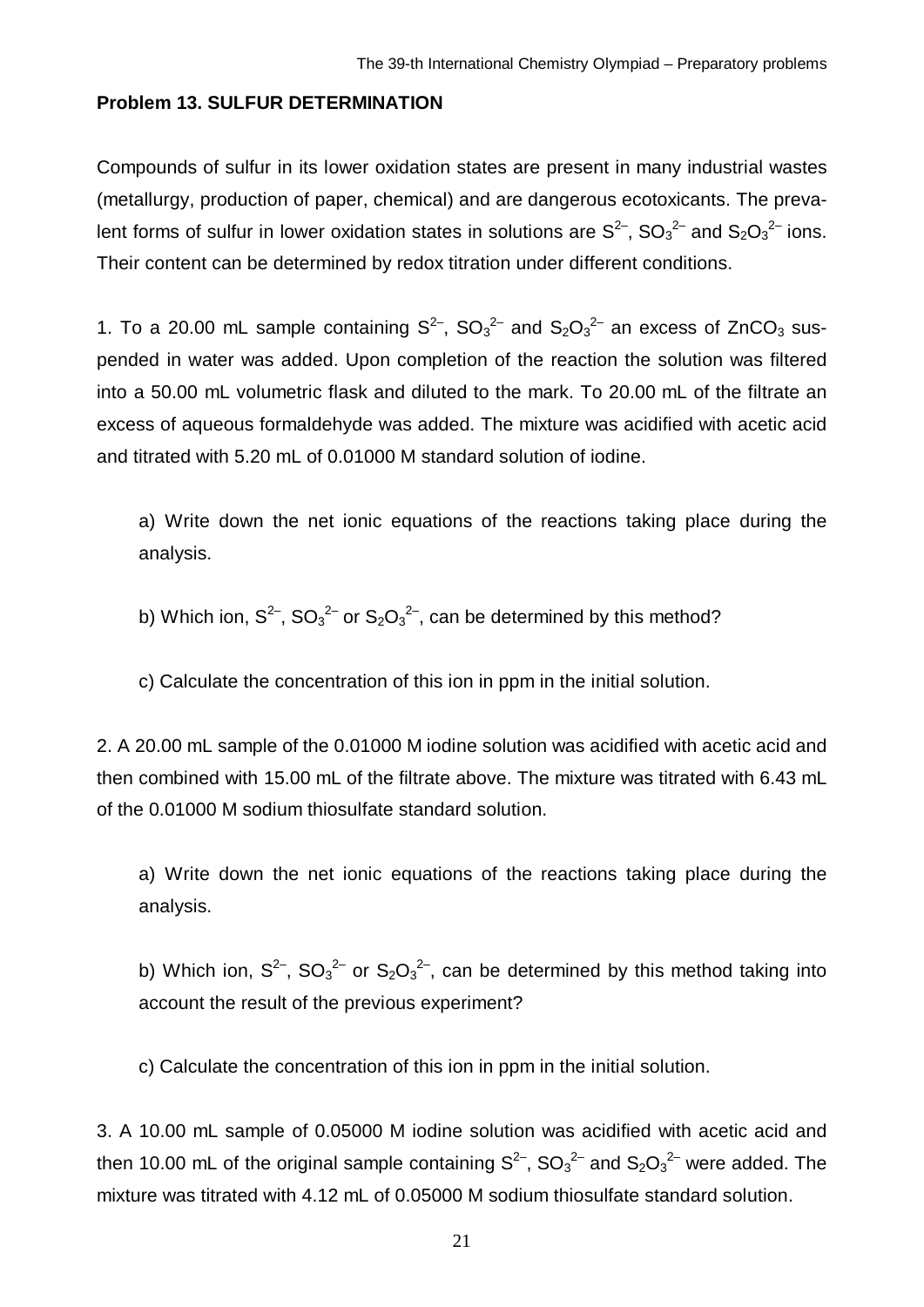a) Write down the net ionic equations of the reactions taking place during the analysis.

b) Which ion,  $S^{2-}$ , SO<sub>3</sub><sup>2-</sup> or S<sub>2</sub>O<sub>3</sub><sup>2-</sup>, can be determined by this method taking into account the results of two previous determinations?

c) Calculate the concentration of this ion in ppm in the initial solution.

#### <span id="page-21-0"></span>**Problem 14. MAGNESIUM DETERMINATION**

To determine the amount of magnesium in a solution, a sample of the liquid was first acidified with HCI, then made slightly alkaline by addition of  $NH<sub>3</sub>$  and then combined with an excess (NH<sub>4</sub>)<sub>2</sub>HPO<sub>4</sub> in water. The precipitate of MgNH<sub>4</sub>PO<sub>4</sub> formed was filtered off, washed with diluted aqueous  $NH<sub>3</sub>$ , annealed at 1000 °C to constant mass and weighed.

Answer the following questions using numerical data given in the end of the text whenever necessary.

1. Write down the net ionic equation for the precipitation reaction taking place in course of the analysis.

2. Write down the equation for the reaction taking place in the course of annealing.

3. When determining the content of magnesium in a granulated medicine preparation calmagin 0.1532 g of the annealed precipitate were obtained from a 1.8005 g sample of calmagin. Calculate the mass percent of MgO in the preparation.

4. During the precipitation of  $MgNH_4PO_4$  some impurities may coprecipitate such as MgHPO<sub>4</sub>, Mg(NH<sub>4</sub>)<sub>4</sub>(PO<sub>4</sub>)<sub>2</sub>, Mg<sub>3</sub>(PO<sub>4</sub>)<sub>2</sub>, Mg(OH)<sub>2</sub>, (NH<sub>4</sub>)<sub>2</sub>HPO<sub>4</sub> and NH<sub>4</sub>Cl. Some of these substances can undergo thermal decomposition at annealing. Write down the equations of the corresponding reactions.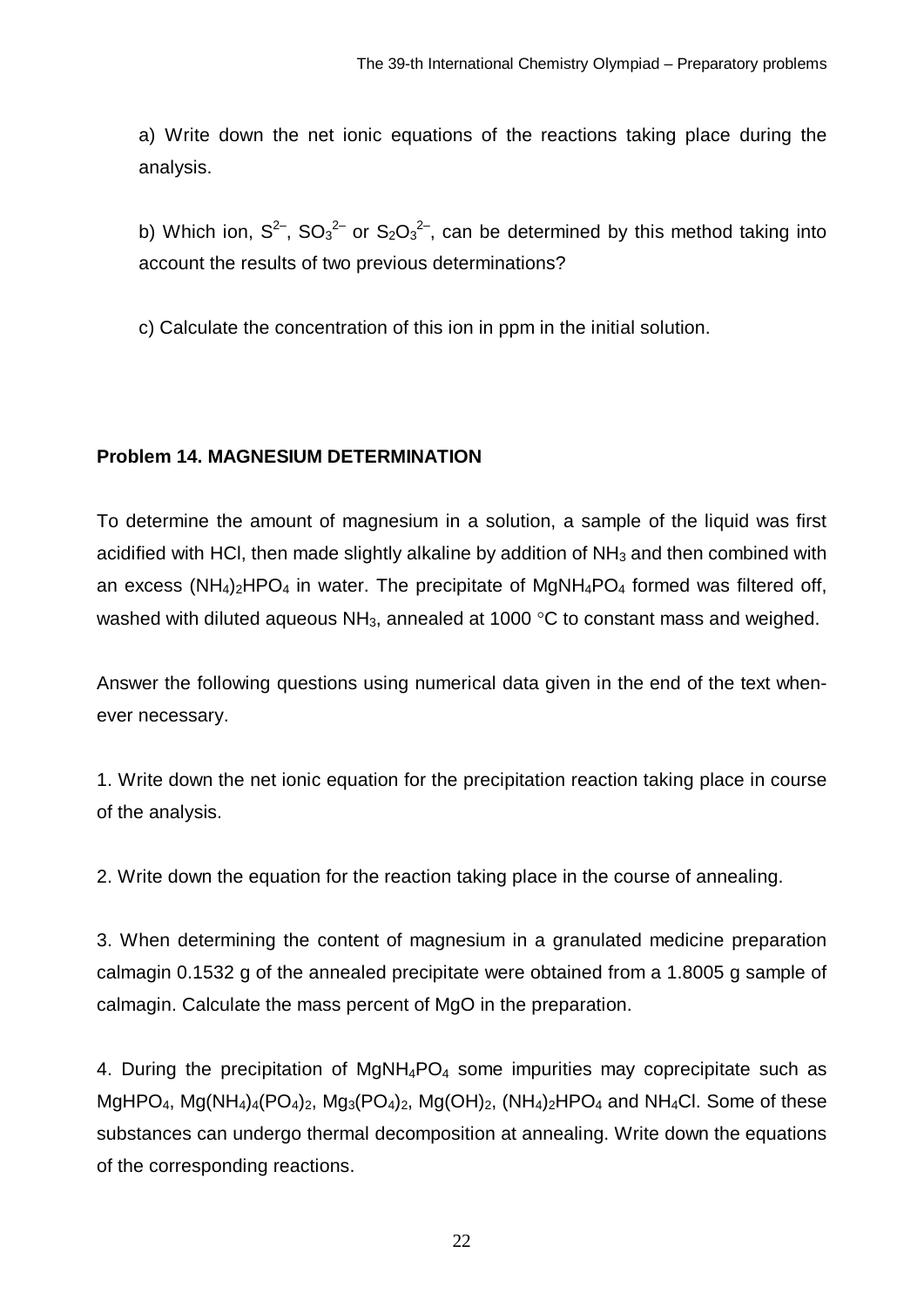5. Indicate if the presence of the impurities listed in Table below can lead to an error in the magnesium content as determined by the method described above. Put 0 in the Table if no error is expected, plus or minus sign if the error will be positive or negative respectively.

| Impurity             | Error |
|----------------------|-------|
| MgHPO <sub>4</sub>   |       |
| $Mg(NH_4)_4(PO_4)_2$ |       |
| $Mg_3(PO_4)_2$       |       |
| Mg(OH) <sub>2</sub>  |       |
| $(NH_4)_2HPO_4$      |       |
| $NH_4Cl$             |       |

6. At what maximum pH value the precipitation of  $MgNH_4PO_4$  may be carried out to avoid simultaneous precipitation of  $Mg(OH)_2$ ? Assume that the volume of the original sample was 200 mL and the content of magnesium in it was 0.10 g.

7. To determine the solubility product  $(K_{\text{SD}})$  of MgNH<sub>4</sub>PO<sub>4</sub> a NaOH solution was added dropwise until the beginning of precipitation to a 100 mL of solution containing 0.010 M MgCl<sub>2</sub>, NH<sub>4</sub>Cl and NaH<sub>2</sub>PO<sub>4</sub> each. The precipitation started at pH 6.48. Calculate  $K_{sp}$ . Neglect the volume change during the experiment.

Reference data

| $H_3PO_4$           | acidity constant   | $K_{a1}$                   | $7.1 \cdot 10^{-3}$ |
|---------------------|--------------------|----------------------------|---------------------|
|                     |                    | $K_{a2}$                   | $6.2 \cdot 10^{-8}$ |
|                     |                    | $\mathcal{K}_{a3}$         | $5.0.10^{-13}$      |
| NH <sub>3</sub>     | basicity constant  | $K_b$                      | $1.8 \cdot 10^{-5}$ |
| Mg(OH) <sub>2</sub> | solubility product | $K_{sp}$                   | $6.0.10^{-10}$      |
| $H_2O$              | ionic product      | $\mathcal{K}_{\mathsf{w}}$ | $1.0.10^{-14}$      |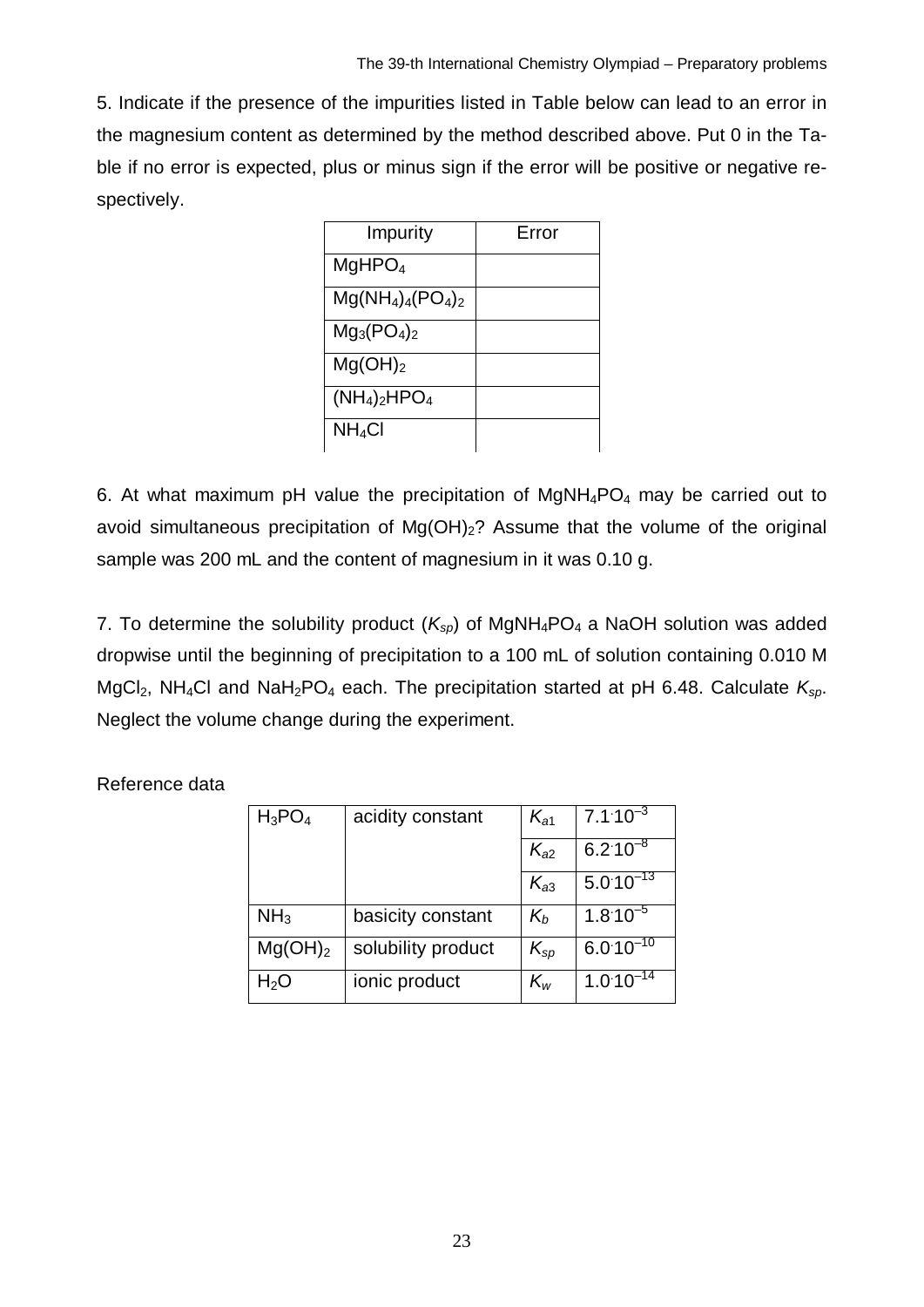#### <span id="page-23-0"></span>**Problem 15. INORGANIC PHOSPHATES: FROM SOLUTION TO CRYSTALS**

Inorganic acids containing phosphorus and oxygen and most of the salts of these acids are composed of oxygen tetrahedra, each with the phosphorus atom in the center. The tetrahedra can either be isolated or share an oxygen atom so being linked by means of P-O-P bridges.

- 1. a) Draw the structure of the anions present in the neutral salts of the following acids:  $H_3PO_4$ ,  $H_3PO_3$ ,  $H_3PO_2$ .
	- b) For the series of acids above, reveal the trends in:
		- 1) acidity of the substances (compare the values of  $pK_{a1}$ ),
		- 2) O-P-O valence angle.

2. The formula of metaphosphoric acid can be written as (HPO<sub>3</sub>)<sub>n</sub>. This acid is composed of the phosphorus-oxygen tetrahedra either. Suggest the structure of this compound assuming the minimal number of phosphorus atoms in its molecule.

3. a) To estimate the relative charge of atoms in  $P_nO_k^{(2k-5n)}$  anion, let us define a special secondary parameter *Ai* of an atom *i* as the oxidation number of this atom, *Zi*, divided by its coordination number, *CNi*,:

$$
A_i = \frac{Z_i}{CN_i}.
$$

The sum of the oxidation number  $(Z_N)$  of an atom N (for instance, phosphorus atom) and *Ai* values for the atoms forming the coordination environment (for instance, oxygen atoms) of the atom *N* gives the relative charge *Q*(*N*) of the atom *N*:

$$
Q(N) = Z_N + \sum_{i=1}^k \frac{Z_i}{CN_i}.
$$

Calculate  $Q_m(P)$  for the PO<sub>4</sub> tetrahedron considering  $m = 1, 2, 3$  and 4 of its oxygen atoms being shared with neighboring PO4-tetrahedra.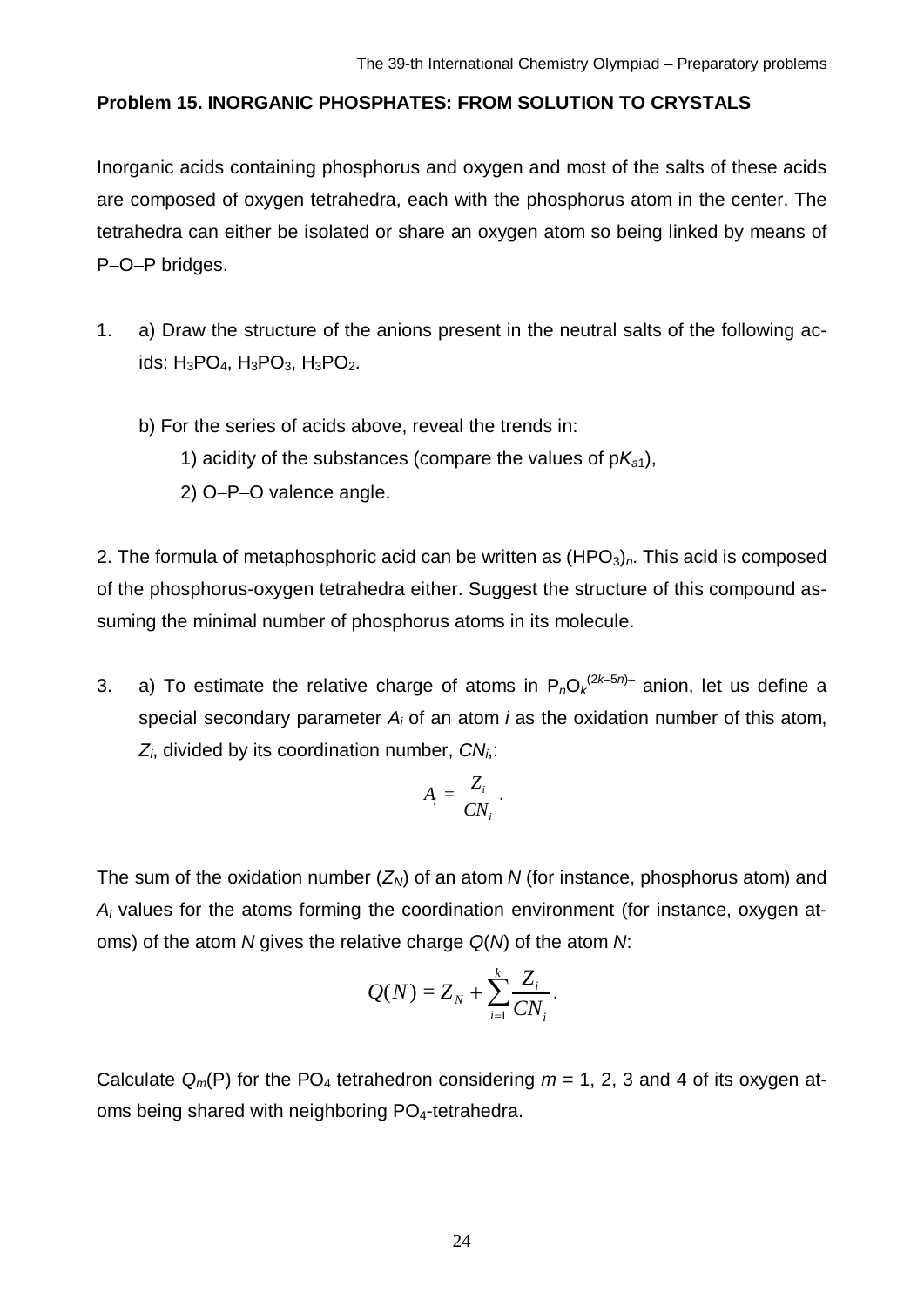b) Perform similar calculations for  $TO<sub>4</sub>$ -tetrahedra linked through the common vertices, where

1) 
$$
T = Si
$$
,  
2)  $T = S$ .

4. Let us suppose that a tetrahedron with the minimal absolute value of *Qm*(P) is the most stable towards hydrolysis.

a) Which value of *m* corresponds to the phosphorus-oxygen tetrahedron the most stable towards hydrolysis?

b) Which value of *m* corresponds to the  $TO_4$  tetrahedron (T = Si, S) the most stable towards hydrolysis?

5. Isolated phosphorus-oxygen tetrahedra (without P-O-P bonding) can be found in crystalline substances. Mixed phosphates (V) M<sub>a</sub>PO<sub>b</sub> are known to be composed of PO<sub>4</sub>and MO4-tetrahedra with each oxygen atom having the same number of M and P atoms coordinated to it.

a) Determine the *Q*(O) value for such compounds.

b) Suggest possible empirical formulas for such compounds.

6. Fluorapatite  $Ca<sub>5</sub>(PO<sub>4</sub>)<sub>3</sub>F$  is a constituent of human teeth. It can be synthesized using a double-diffusion method with a gelatin membrane separating solutions containing F– , HPO $4^{2-}$ , and Ca<sup>2+</sup> ions. The synthesis leads to a hybrid material – bioorganic polymer/inorganic phosphate, resembling tooth (or bone) tissue.

a) Give a reasonable composition of two solutions placed on different sides of the gelatin membrane, that allow preparation of fluorapatite as the target substance in this double-diffusion experiment.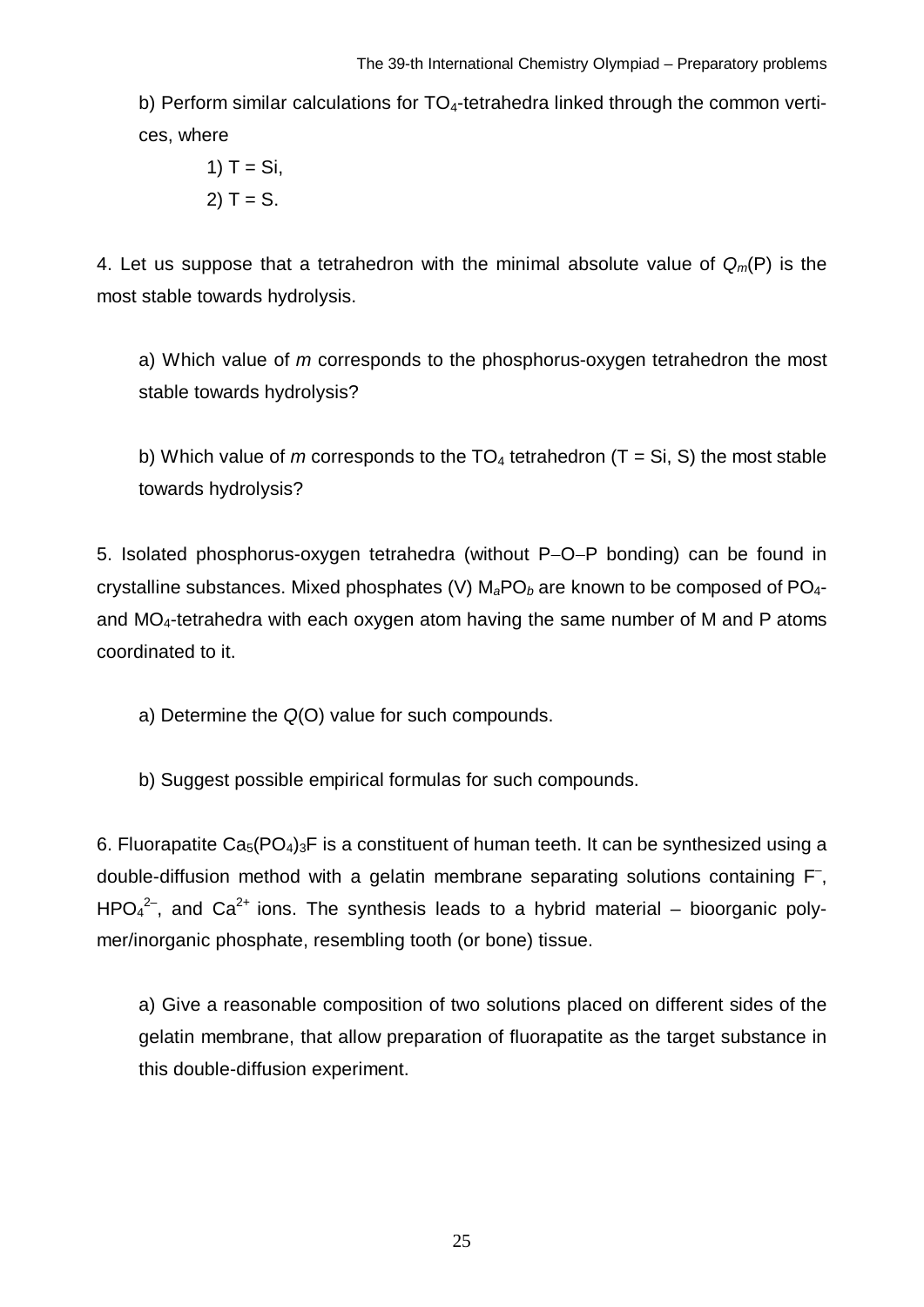The 39-th International Chemistry Olympiad – Preparatory problems

<span id="page-25-1"></span>

|            | 5 mM $Ca(NO3)2$ | 1 mM NaF | $\frac{1}{2}$ 3 mM Na <sub>2</sub> HPO <sub>4</sub> |
|------------|-----------------|----------|-----------------------------------------------------|
| Solution 1 |                 |          |                                                     |
| Solution 2 |                 |          |                                                     |

b) Write down the balanced equation of the reaction described above leading to fluorapatite.

c) Calculate the osmotic pressure acting on the membrane at the beginning of this experiment (25 °C, activity of all ions is equal to 1).

#### <span id="page-25-0"></span>**Problem 16. FRUITS, VEGETABLES, ATOMS**

*When solving this problem none of the fruits or vegetables was destroyed!*

In 1611 German mathematician and astronomer Johannes Kepler observed the stacking of cannonballs in a pyramid. He asserted there is the only way to fill the space the tightest possible with equal hard spheres, "…so that in no other arrangement could more pellets be stuffed into the same container". He was the first to formulate such a problem termed later as Kepler Conjecture. [In](#page-25-1) 1998 Professor Thomas Hales<sup>1</sup> announced a solution to the Kepler Conjecture, which was published in a series of papers in "Discrete and Computational Geometry" starting from 1997. He considered 150 more variants of space filling besides that asserted by Kepler. Hales' solution required about 250 pages in a printed version and a size of 3 Gb in computer files. Thus, the term of close-packing of spheres (c.p.s.) widely accepted in the field of solid state chemistry passed through the rigorous mathematical proof and remained valid.

We do not request that you provide an alternative solution to this problem. However, you can check with our help how the basic law of space filling is applicable to our everyday life.

1. In order to avoid smashing tomatoes during their transportation, it is useful to arrange them on a shelf in a uniform single layer. Let us consider two types of packing (Fig. 2).

 $1$  Currently at the University of Pittsburgh, PA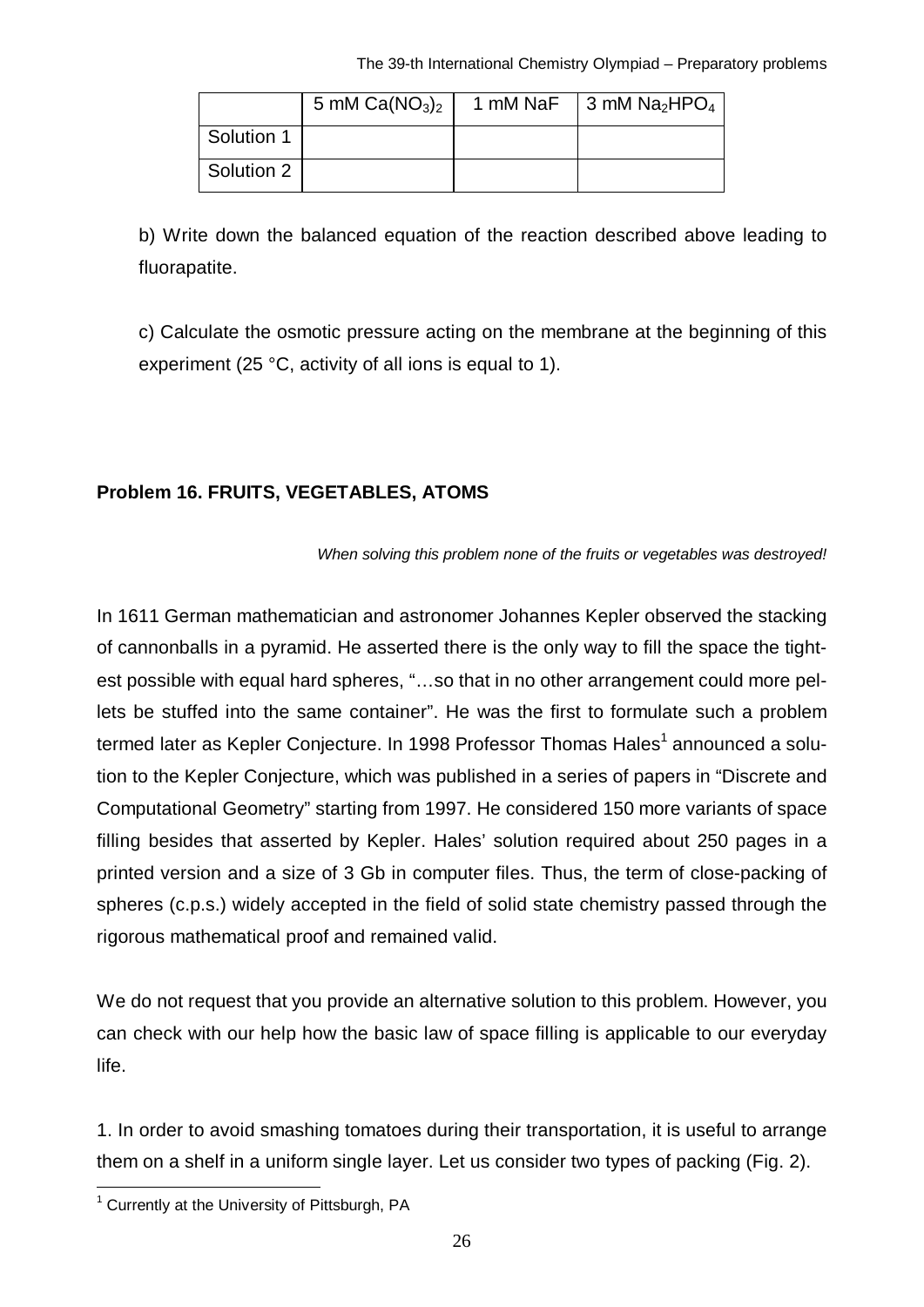a) Calculate the density of tomatoes packing (φ) for the case A and B as  $\Phi = S_{\text{tomato}} / (S_{\text{void}} + S_{\text{tomato}}).$ 

b) Which type of the packing requires less shelf area?



Fig. 2. Two possible types of packing tomatoes.

2. Hard vegetables such as potatoes or cabbage heads can be packed in containers. Consider several types of packing:

(1) The first layer is of the type A (see Fig. 2). The second layer is an exact copy of the first, a vegetable in the second layer is above another one in the first layer (such a packing is termed usually as simple cubic packing , or s.c.).

(2) The first layer is of the type A. In the second layer each vegetable is above a void space in the first layer (body centered cubic packing, or b.c.c.).

(3) The first layer is of the type B. The second layer is an exact copy of the first, a vegetable in the second layer is above another one in the first layer (hexagonal packing, or h.p.).

(4) The first layer is of the type B. In the second layer each vegetable is above a void space in the first layer (hexagonal close packing, or h.c.p.).

a) Calculate the densities of packing for the cases  $(1) - (4)$ .

b) Which type of packing is more efficient in the sense of van filling?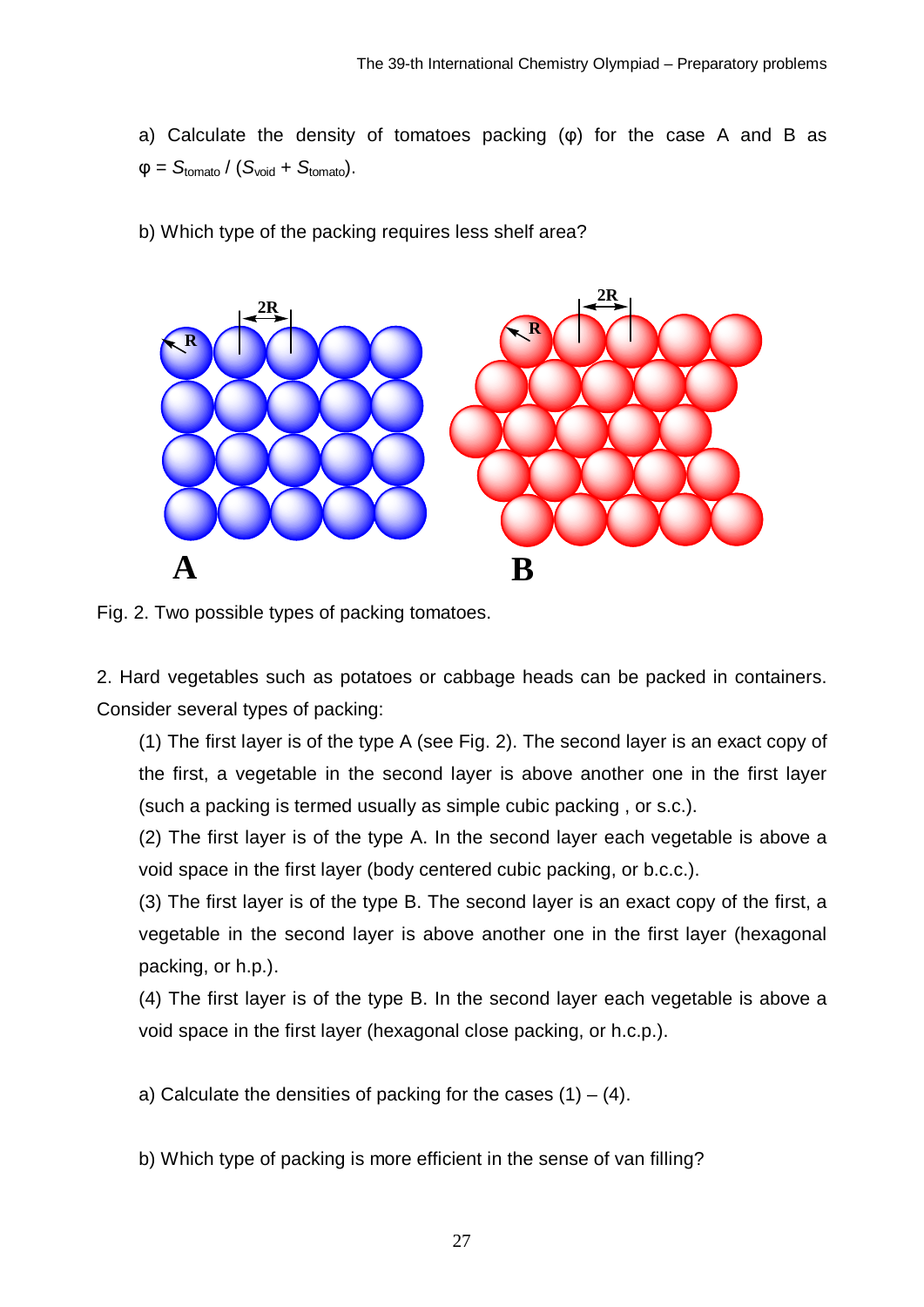c) There are two alternatives to arrange the third layer in the case B: i) by placing vegetables right above the vegetables of the first layer (that is to place them into the voids of the second layer) or ii) by arranging vegetables right above the voids of the first layer (see the case B in Fig. 2). Calculate the density of packing φ for the second alternative which is called the face centered cubic packing – f.c.c.

d) A farmer filled the third layer in the way of f.c.c. and now can not figure out where the voids and vegetables of the first layer are. How does the value of φ vary due to the faults in regular sequence of closed packed layers?

3. Assume now that the enterprising farmer decided to place peaches into the van with watermelons. His bright idea was to place peaches into the voids of watermelon packing.

a) Estimate the maximal value of the R<sub>peach</sub> / R<sub>watermelon</sub> peach/watermelon radii ratio that allows to avoid peach smashing in cases of:

- (1) cubic void within s.c.
- (2) octahedral void within b.c.c.
- (3) octahedral void within f.c.c.

b) How many peaches (maximum) per one watermelon can the farmer place using c.s., h.c.p., b.c.c. and f.c.c. types of packing?

c) What is the maximal φ value for c.s., b.c.c. and f.c.c. packings containing peaches in voids?

4. The fruits can go bad due to insufficient ventilation in the van.

a) In order to keep the voids in b.c.c. and f.c.c. packings the go-ahead farmer decided to put peaches only in the octahedral voids which are not linked by edges and faces. How many peaches per one watermelon can be packed in this case?

b) The enterprising farmer has got another idea: to feel all the octahedral voids in f.c.c. with peaches (you know about it), whereas (it's brilliant!) the tetrahedral voids with apples. How many apples per one watermelon can he arranged in this way?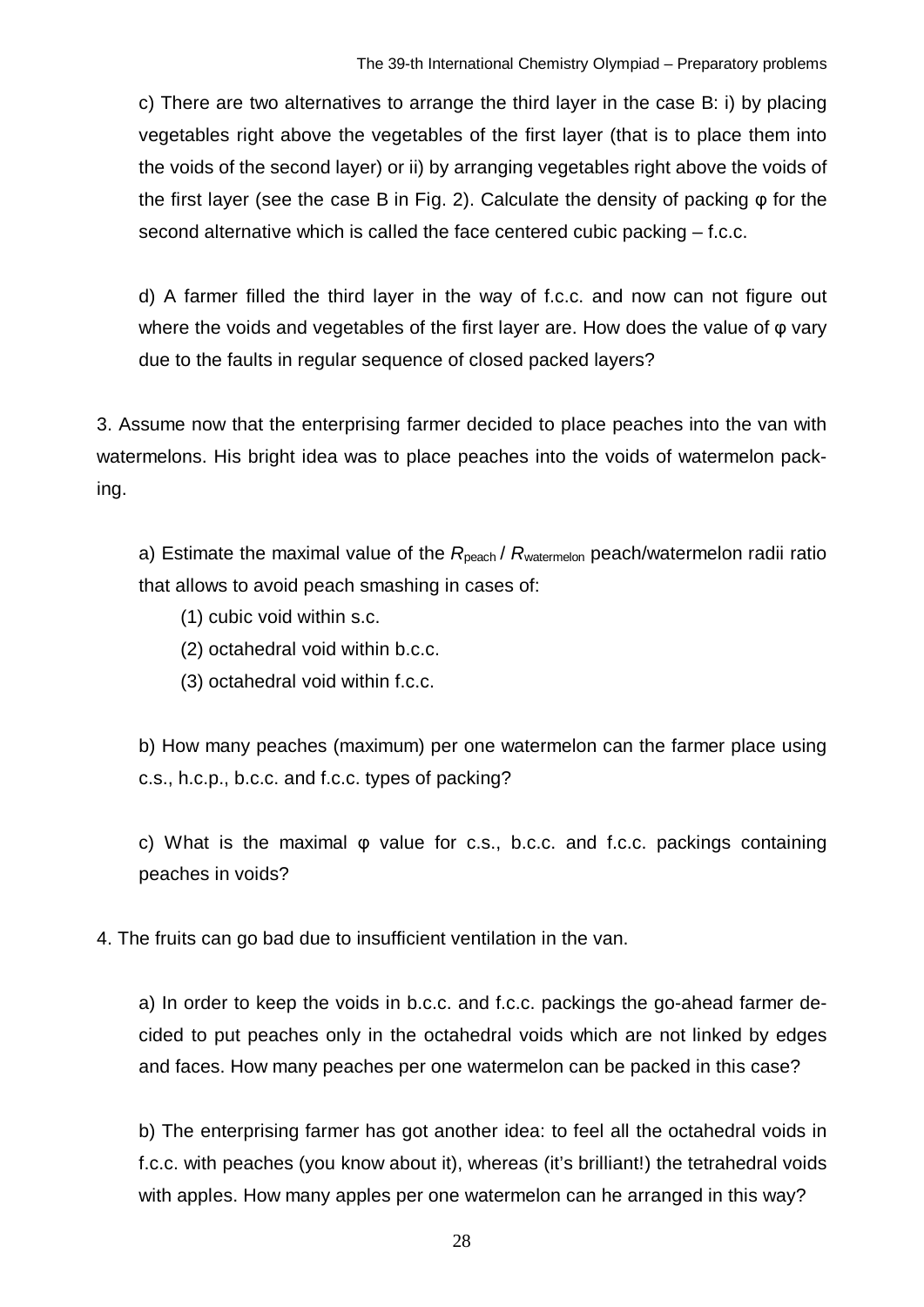Nature invents puzzles like the Kepler Conjecture. Opal is a natural stone composed of c.p.s.-packed  $SiO<sub>2</sub>$  microspheres. The main feature of opal is the distinguished shining (the so-called iridescence) when it is illuminated. This phenomenon is explained by the diffraction of visible light in accordance with Bragg's law:

#### λ = 2*d* sin θ

where λ is the wavelength of light, *d* is the distance between layers in c.p.s. of opal, 2θ is the angle between incident and diffracted beams (or, in other words, θ the inclination angle of the beam with respect to the surface of opal stone).

Opal is a prototype of photonic crystals, materials composed by closely packed microspheres with high refraction index. Optical spectra of photonic crystals demonstrate unusual features, for instance, photonic band gap (like electron band gap in semiconductors). Photonic crystals are considered to be the main active elements in photonics, the information technology of the future.

5. a) Find the minimal values of Miller indices – (*h k l*) related to the first "permitted" reflection in f.c.c.

b) Calculate the wavelength of light if the first reflection is observed for  $2\theta = 60^\circ$ . The radius of  $SiO<sub>2</sub>$  microspheres is equal to 450 nm. The dispersion of  $SiO<sub>2</sub>$  refraction index (that is, its dependence on wavelength) can be neglected.

#### <span id="page-28-0"></span>**Problem 17. CHAMELEONIC COBALT**

Information was always regarded as the most valuable product resulting from mankind activity. It is not striking that recognition of this fact was followed by numerous efforts aimed at information safety. Cryptography seemed to be a convenient way to reach such safety from unrecorded time. Cryptography cannot be detached from sympathetic ink that becomes visible only after special treatment, for instance, heating. History knows a number of recipes of such ink, among them that based on salts of cobalt(II). Being palepink in color, cobalt ink is virtually invisible when dried on paper. However, once heated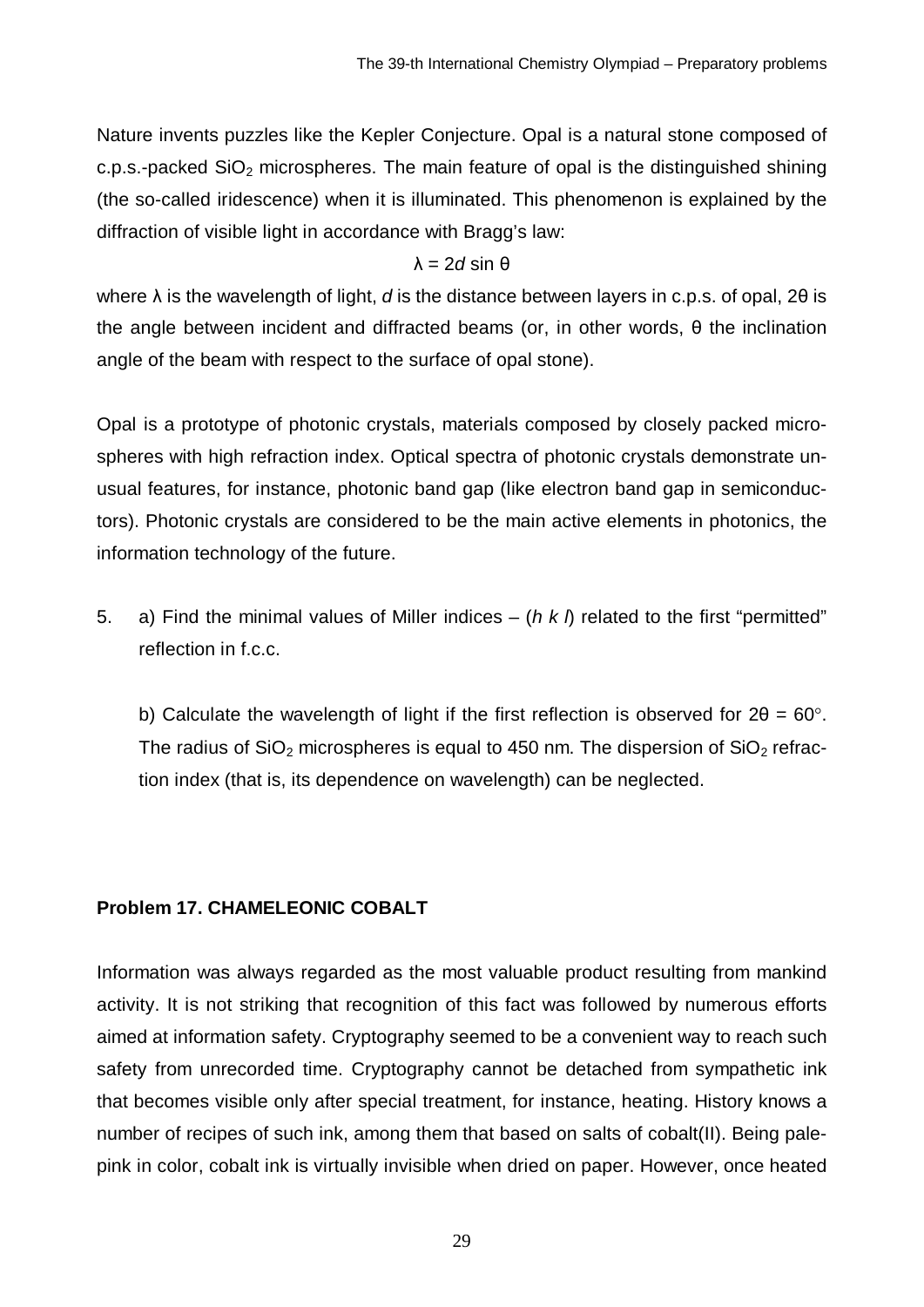with a candle flame, a letter written with such ink reveals hidden text colored in brightblue.

We know other applications of cobalt(II) salts, less secret, but dependent on the color transition described above. Blue granules of silica-gel doped with Co(II) salt and placed into a desiccators to dry some product, become pink at last. This is the signal to regenerate silica-gel (just to dry, since it accumulates too much water). Similarly, a paper soaked with saturated solution of  $CoCl<sub>2</sub>$  turns blue in dry air due to formation of  $CoCl<sub>2</sub>·4H<sub>2</sub>O$ , and changes its color back to pink  $CoCl<sub>2</sub>·6H<sub>2</sub>O$  in a humid environment. Apparently, the paper works as a humidity meter, hygrometer.

1. Using the thermodynamic data below, determine the threshold of air humidity (in %) specific to the response of such a hygrometer.

| Compound                         | $-\Delta_{\rm f} H_{298}^{\circ}$ , kJ mol <sup>-1</sup> | $S_{298}^{\circ}$ , J mol <sup>-1</sup> K <sup>-1</sup> |
|----------------------------------|----------------------------------------------------------|---------------------------------------------------------|
| $CoCl2·6H2O(cr)$                 | 2113.0                                                   | 346.0                                                   |
| $CoCl2·4H2O(cr)$                 | 1538.6                                                   | 211.4                                                   |
| H <sub>2</sub> O <sub>(Iq)</sub> | 285.8                                                    | 70.1                                                    |
| $H_2O_{(q)}$                     | 241.8                                                    | 188.7                                                   |

The "pink (sometimes, violet)  $\leftrightarrow$  blue" color transition described above is related to the reconstruction of the coordination sphere of  $Co^{2+}$  ion: octahedron  $\leftrightarrow$  tetrahedron. The examples discussed in a previous section deal with the transition  $[Co(H<sub>2</sub>O)<sub>6</sub>]<sub>oct</sub><sup>2+</sup> \leftrightarrow$  $[Co(H<sub>2</sub>O)<sub>4]</sub>_{\text{tet}}$ <sup>2+</sup>. As a rule, coordination compounds with tetrahedral geometry are less abundant compared to octahedral ones. However, in particular case of  $Co<sup>2+</sup>$  tetrahedral complexes competes with octahedral compounds.

2. To understand the reason behind such behavior, consider the following octahedral and tetrahedral complexes:

a) [Cr(H<sub>2</sub>O)<sub>6</sub>]<sup>3+</sup> and [Cr(H<sub>2</sub>O)<sub>4</sub>]<sup>3+</sup>,

b)  $[Co(H<sub>2</sub>O)<sub>6</sub>]<sup>2+</sup>$  and  $[Co(H<sub>2</sub>O)<sub>4</sub>]<sup>2+</sup>.$ 

Draw diagrams for the case of an octahedral and a tetrahedral ligand field showing clearly the energy levels of all metal 3*d*-orbitals; indicate the *d*-orbital splitting parameter  $\Delta$ . For each of the ions above use the appropriate diagram and fill it in with the electrons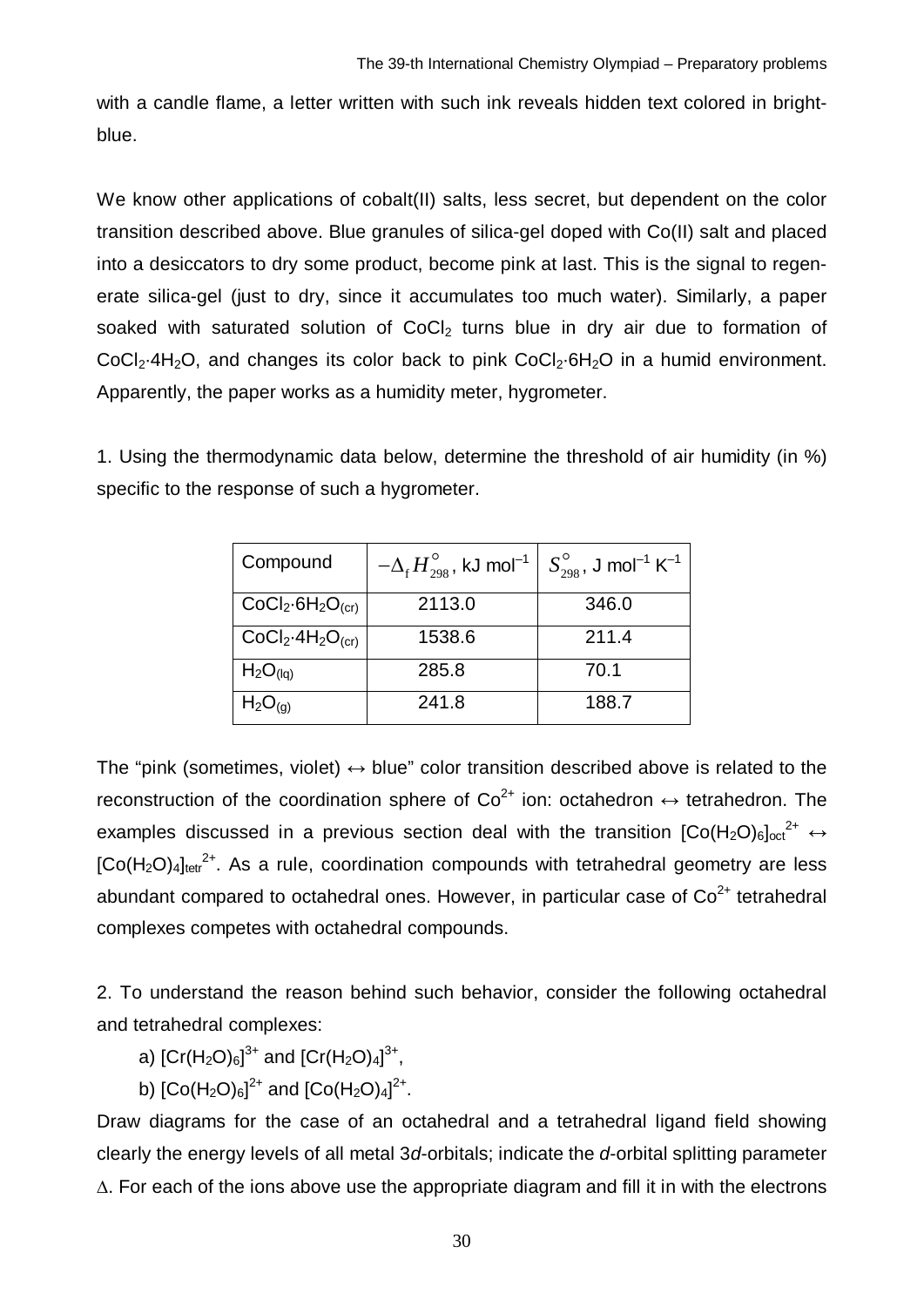available in the metal *d*-subshell. Calculate the Crystal Field Stabilization Energy (CFSE) for each of the ions.

Compare the results and draw a conclusion.

3. The following reaction

$$
[Co(H2O)6]2+ + 4X- = [CoX4]2- + 6H2O,
$$
 (1)

where  $X^-$  = Cl<sup>-</sup>, Br<sup>-</sup>, I<sup>-</sup>, SCN<sup>-</sup>, is used in some textbooks to illustrate Le Chatelier's principle related to equilibrium shifting. If one adds an excess of salt containing  $X^-$ , the solution becomes blue, and under dilution with water it turns back pale-pink.

a) Predict the signs of the enthalpy ( $\Delta^{}_{\rm r} H^{\circ}_{298}$ ) and entropy ( $\Delta^{}_{\rm r} S^{\circ}_{298}$ ) changes for the reaction (1).

b) What effect does temperature produce on the equilibrium (1)?

c) Consider reaction (1) and KCI and KSCN as a source of ions X<sup>-</sup> for it. Which salt present in the same molar concentration shifts the equilibrium (1) to the right in a greater extent? Explain using the principle of Hard and Soft Acids and Bases (HSAB).

#### 4. Consider a similar equilibrium (2):

$$
[CoX2L4] = [CoX2L2] + 2L.
$$
 (2)

a) If L = pyridine (py), which ligand X (CI<sup>-</sup> or I<sup>-</sup>) helps better shift the equilibrium (2) to the right? Explain using the principle of Hard and Soft Acids and Bases (HSAB).

b) If L = PH<sub>3</sub>, which ligand X (CI<sup>-</sup> or I<sup>-</sup>) helps better shift the equilibrium (2) to the right? Explain using the HSAB principle.

c) The coordination compound with the formula  $[CoX<sub>2</sub>L<sub>2</sub>]$ , where L = py, X = Cl<sup>-</sup> exists in two forms colored blue and violet. The structure of the former is quite apparent, whereas that of the latter is less obvious. For the violet form, draw a fragment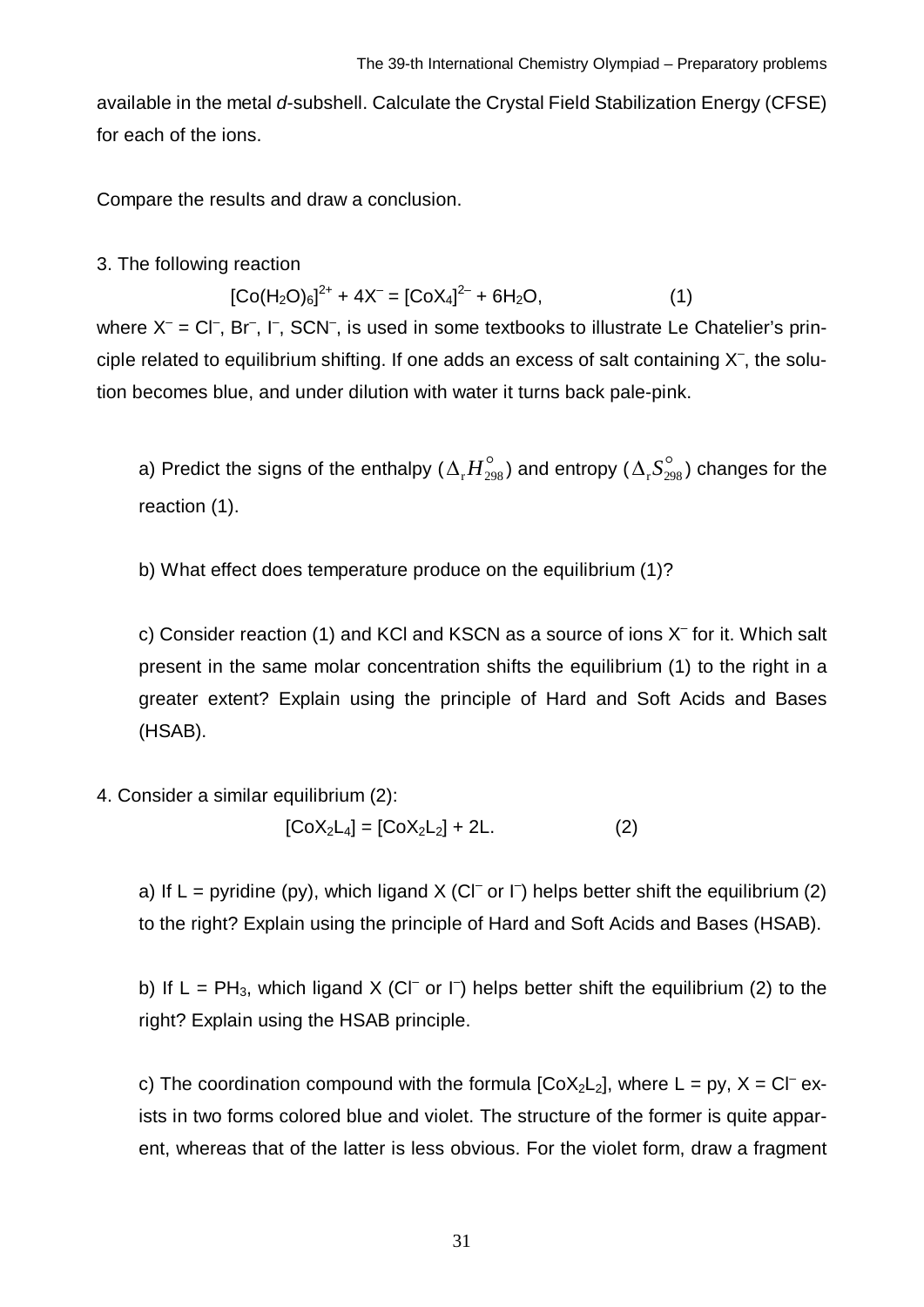of its structure large enough to show clearly the coordination mode of the cobalt ion.

With some knowledge of coordination chemistry of Co(II) described above, you may be able to account for the transformations described below.

NaOH solution is added dropwise to a solution of Co(II) under cooling (0 °C), which results in a precipitate of blue color. If the precipitate is left at room temperature (25 °C) for a while, it becomes pink. If an excess of alkali is further added to the precipitate, it dissolves giving blue solution.

5. Write down equations corresponding to the transformations described above.

#### <span id="page-31-0"></span>**Problem 18. THE FORMOSE REACTION**

Aldehydes have a high and versatile reactivity serving as indispensable reagents in the organic synthesis. Carbon atom of the carbonyl group is an electrophilic center. In the aldol condensation reactions a nucleophilic enol (or enolate) attacks the electrophilic carbonyl group of the other aldehyde (or ketone) molecule.

1. Fill in blank boxes in the representative aldol condensation reaction, and mark by letters **E** or **N** the respective nucleophilic and electrophilic reaction centers which take part in the process



The aldehydes lacking α-hydrogen atoms are commonly believed to be unable to take part in the aldol reactions as a nucleophilic component, thus such aldehydes are apparently unable to undergo self-condensation.

2. Such aldehydes are commonly referred to as *non-enolizable*. Why? Give any three examples of such aldehydes.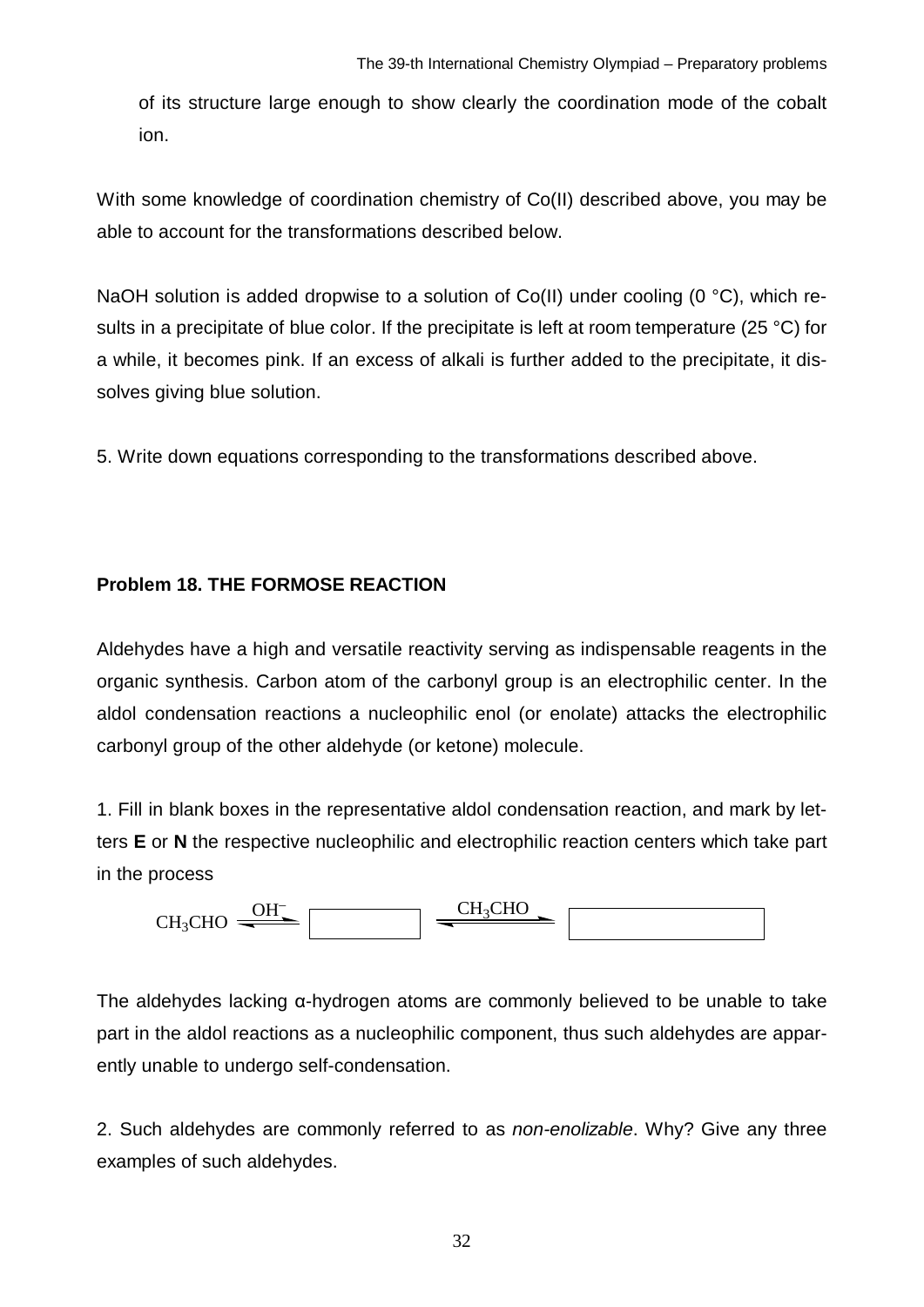Formaldehyde is the most famous among such aldehydes. It was discovered by one of the founding fathers of organic chemistry, Alexander M. Butlerov as early as in 1859. Studying the compound Butlerov discovered a very interesting transformation of aqueous formaldehyde in the presence of lime into sugary syrup. The other great chemist Emil Fischer studied this transformation in more detail about half a century later, and discovered that a complex mixture of racemic carbohydrates is actually formed.



The mixture was given a name "*formose*"; the transformation since then is called *the formose reaction*. This reaction is very interesting due to its possible role in the generation of sugar molecules in a prebiotic Earth. Also it is quite promising from a practical viewpoint as a very inexpensive source of sugars for biotechnology given that formaldehyde is a readily accessible raw material which is produced in huge amounts from carbon and water.

3. Suggest a method for industrial preparation of formaldehyde from coal and water in no more than 3 stages.

The way formaldehyde enters the condensation remained an enigma for a long time since Fischer's works. [One](#page-32-0) of the possible keys to this problem is the so-called *Um*polung<sup>2</sup>. The essence of this important synthetic notion can be illustrated using the benzoin condensation as an example:



4. Mark in structure of the product (benzoin) the fragments coming from benzaldehyde and put the letters **E** and **N** over electrophilic and nucleophilic centers.

The intermediate generation of a nucleophilic reagent from a compound ordinarily behaving as an electrophile (or vice versa) is referred to as the *Umpolung* principle in modern organic chemistry.

<span id="page-32-0"></span> $^{2}$  This German word is not usually translated in English due to lack of adequate and short translations.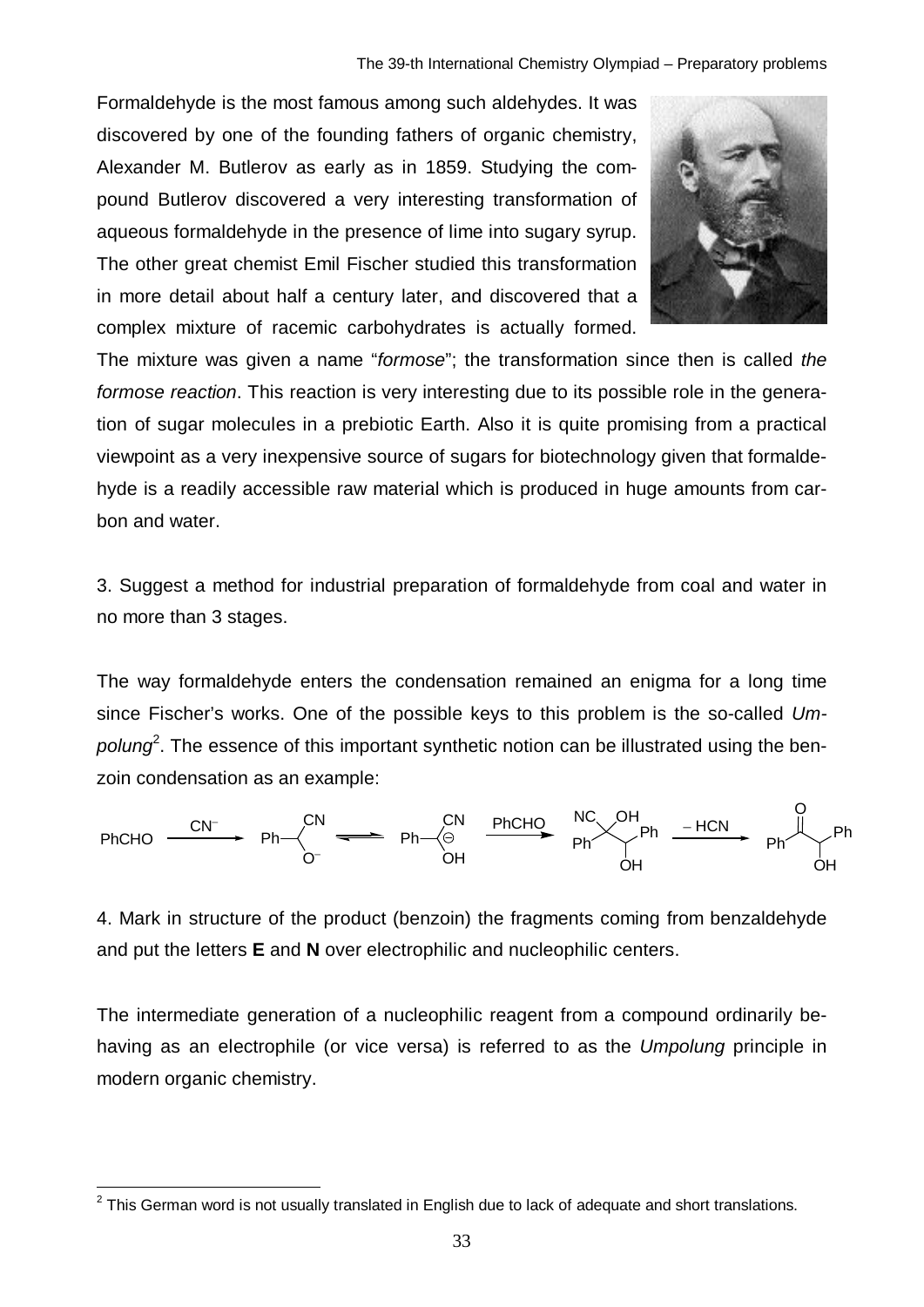In order to avoid handling deadly cyanides, other compounds having similar CH-acidity, thiazolium salts, can be used. Such a non-trivial choice comes from a far-reaching analogy. One of such thiazolium salts, vitamin  $B_1$  derivative, or thiamine pyrophosphate, is employed by Nature as a co-factor for trans-ketolases, that perform *in vivo* reactions closely resembling the benzoin condensation by transferring a carboxylic acid residue (acyl) as a nucleophilic rather than electrophilic reagent.



5. Mark in thiazolium the CH-acidic center equivalent to that in HCN. Draw the structure of the respective carbanion and show its resonance structures that account for the enhanced CH-acidity.

6. Alcohol addicts often suffer from an acute  $B_1$  deficiency. Why?

A model of formose reaction has been studied. Formaldehyde in the presence of calcium hydroxide and vitamin  $B_1$  (denoted as HZ in the Scheme below) gives the simplest ketotriose (dihydroxyacetone, DHA) in good yield.



7. Complete this scheme to the final product.

With all these data at hand, we can try to crack the enigma of the real formose reaction. An essential clue is that the reaction of pure aqueous formaldehyde in the presence of lime is autocatalytic, which means that it is extremely slow at the beginning (there is an induction period), but once it starts it runs at an increasing rate until exhaustion of formaldehyde. Traces of *any* carbohydrate dramatically accelerate the reaction and immediately launch it if introduced within the induction period. The process involves a catalytic cycle consisting of aldol condensations (AC), keto-enol tautomerizations (KET), proton transfers leading to enolates (E), enolate or enol isomerizations (EI).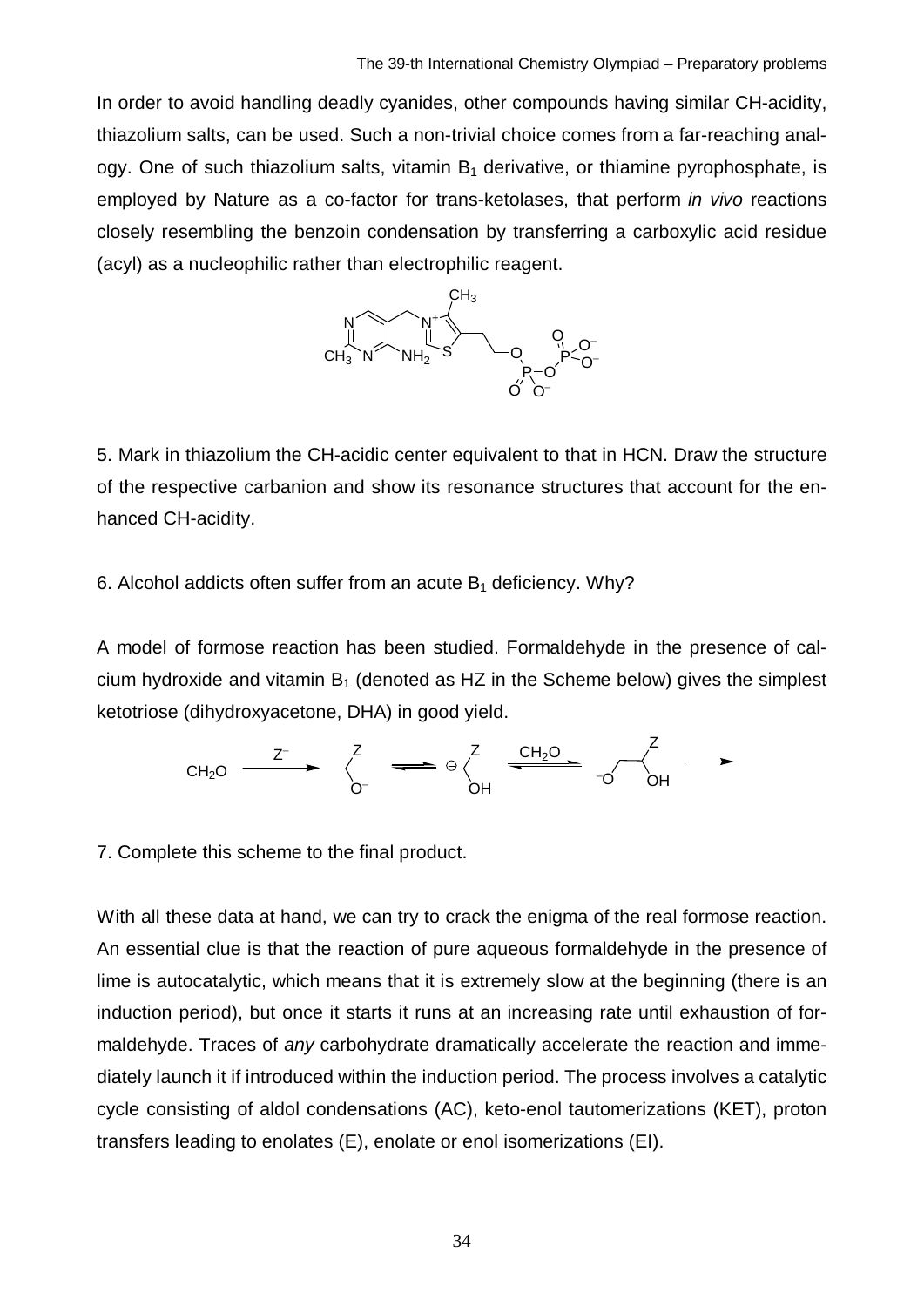- 8. Fill in empty boxes on the simplified scheme of formose reaction below.
- 9. Show the step(s) involved in the induction period.
- 10. Show the catalytic cycle. What compound(s) serve(s) as catalyst(s)?



#### <span id="page-34-0"></span>**Problem 19. THE ANALOGY IN ORGANIC CHEMISTRY**

Though not strict but rather an intuitive concept, the analogy (structural, electronic, stereochemical) is widely used by chemists for reasoning. For example, organic chemists often predict new reagents or even reactions by analogy with known ones.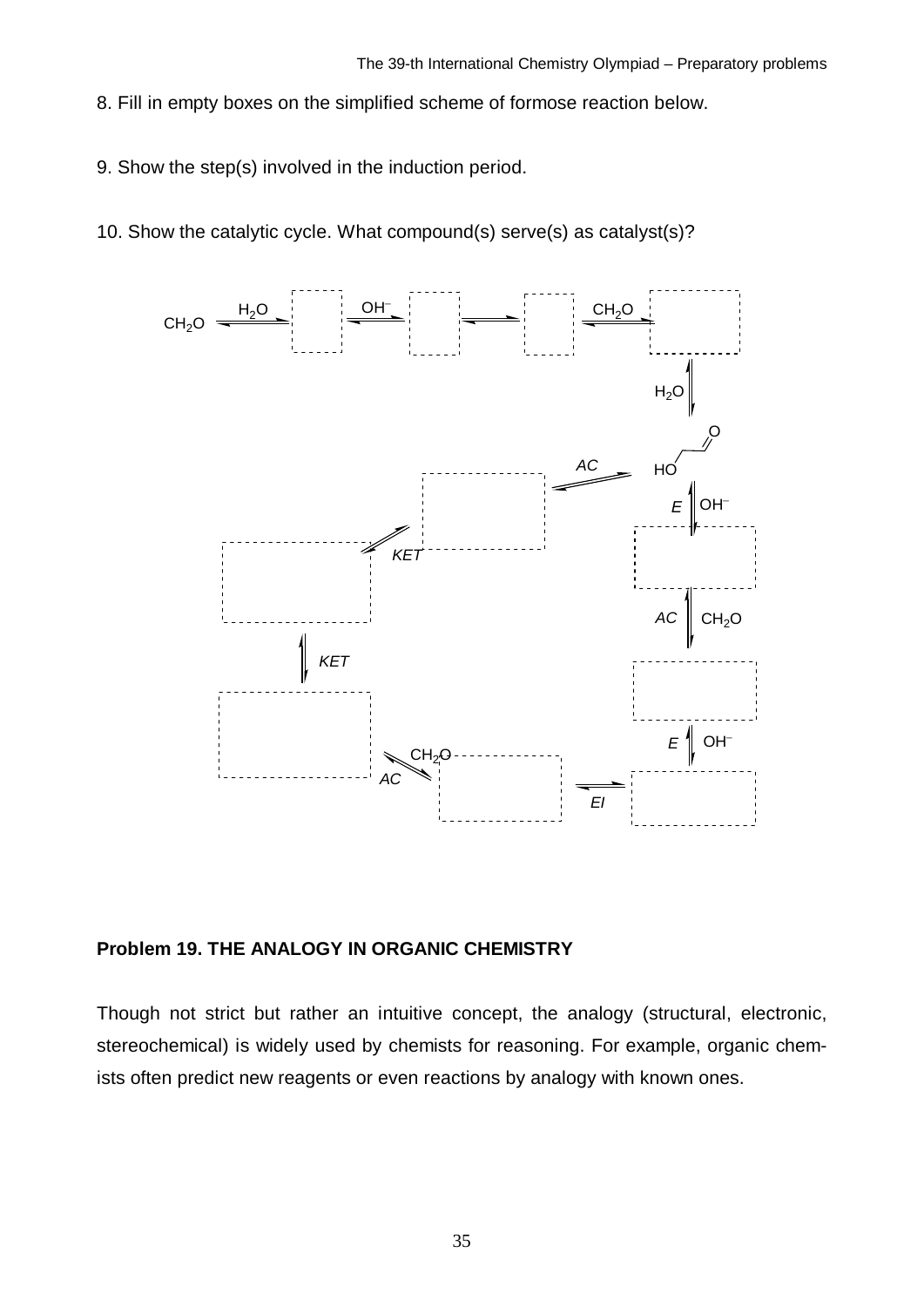An important sort of analogy is heteroanalogy – the similarity of compounds or reactions differing by substitution of an atom or group by another atom or group having the same type of bonding.

Thus, heteroanalogues of aldehydes are iminium salts, e.g. a well-known Eschenmoser's salt  $CH_2=NMe_2^+I^-$ .

1. Which type of reagent is the cation of Eschenmoser's salt? Electrophile  $\Box$ , nucleophile  $\Box$ , free radical  $\Box$ , Lewis acid  $\Box$ , oxidant  $\Box$ , protecting group  $\Box$ 

2. Write by analogy the reaction of Eschenmoser's salt with acetone. Why does this reaction not require a catalyst?

Further we may consider a heteroanalogy concept with respect to reactions. E.g. there is the Cope rearrangement, which takes place if 1,5-dienes are being heated. The reaction is a concerted movement of 6 electrons to involve two  $\pi$ -bonds and a  $\sigma$ -bond, a sigmatropic shift.



3. What products are formed on prolonged heating of 1,5-hexadiene substituted at C1 with one deuterium atom in inert atmosphere (possible isotope effects are to be neglected)?

If we take vinyl allyl ether  $CH_2=CH-O-CH_2CH=CH_2$  in place of diene, the same sort of rearrangement takes place, but with a more interesting result leading to a compound of the other class, unsaturated ketone. Such hetero- (oxa-)analogue is usually called the oxo-Cope rearrangement, or Claisen rearrangement. This reaction was discovered by a happy chance by great German chemist Ludwig Claisen.

4. Complete the reaction

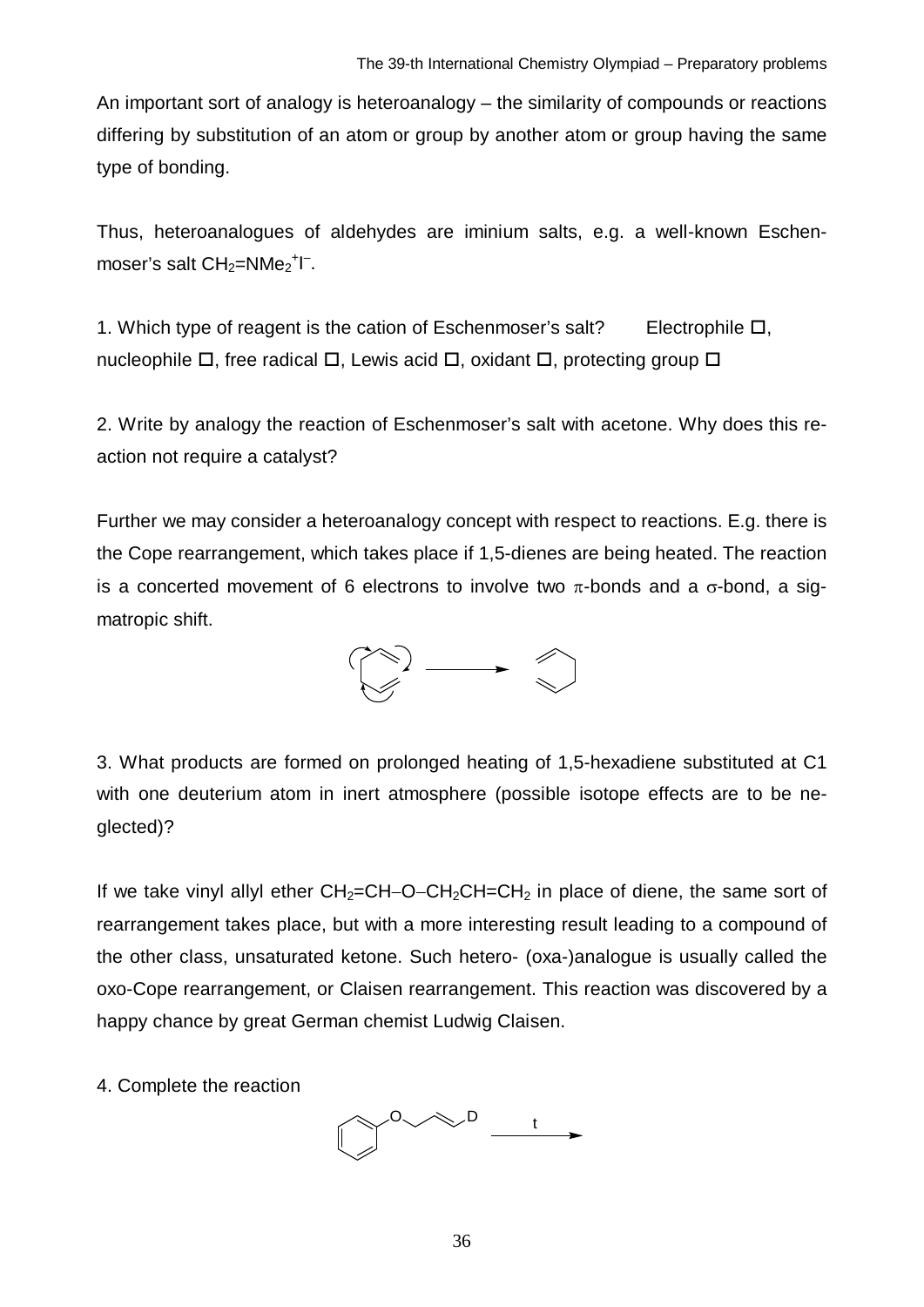The rearrangements of this sort are interesting because new reactive groups can form in a very simple process, and these newly-born groups can enter further reactions in the same reaction mixture without the isolation of intermediate compounds. Such chains of transformations are often called the domino-reactions, by analogy with a well-known trick when a long chain of standing dominoes is made to fall by a single click.

5. Your task would be to imagine how the following domino-process, which is initiated by a drop of strong acid and a dehydrating agent, such as  $HC(OEt)_{3}$ , takes place

HN CHO H<sup>+</sup> N H

Write the steps involved in this process.

#### <span id="page-36-0"></span>**Problem 20. KETO-ENOL TAUTOMERISM**

Aqueous or alcoholic solutions of ketones or aldehydes can be titrated by solutions of halogens or interhalides. In order to obtain reproducible results, the titration should be performed fast in the presence of buffer salts, such as  $N$ aHCO<sub>3</sub>.

Thus, to 10 g of cyclohexanone in aqueous methanol were added 2.00 mmol NaHCO<sub>3</sub>. and 1.00 ml 2.00 N methanolic solution of ICl. After thorough mixing an excess of aqueous NaI solution was added, followed by titration by 1.594 ml of 1.00 N  $Na<sub>2</sub>S<sub>2</sub>O<sub>3</sub>$  using starch as indicator.

1. Write the reactions involved in the analysis.

2. What compound reacts with ICl? Estimate the content of this compound in cyclohexanone.

3. What is the role of buffer salt? What can happen if  $Na<sub>2</sub>CO<sub>3</sub>$  is taken in place of  $NAHCO<sub>3</sub>$ ?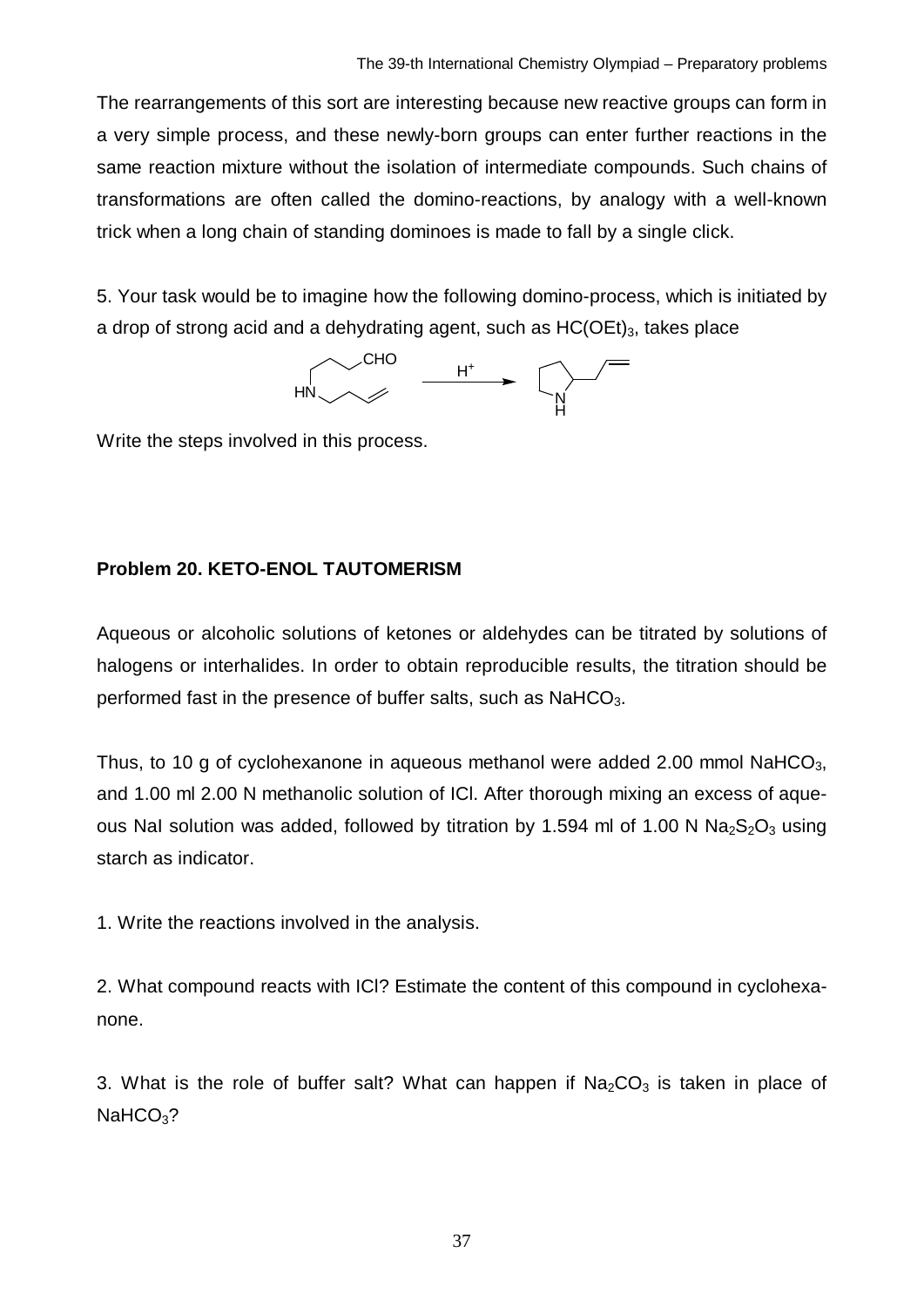A colorless substance **A** with the empirical formula  $C_2H_2O$  shows in <sup>13</sup>C NMR only two signals at 94 and 159 ppm. The reactions of **A** with halogens or interhalides are instantaneous, but titration, as described above, is not useful as more than one mole halogen per mole **A** is consumed to give off heavy precipitates.

**A** readily reacts with aldehydes in the presence of either acidic or basic catalysts, to form products of 1:1, 1:2 or 1:3 stoichiometry (depending on reagent ratio). Such products are often colored, which is used in many well-known qualitative reactions for aldehyde-containing materials. For example, carbohydrates give red coloration when treated by **A** and a drop of HCl.

Under alkaline conditions **A** reacts with methyl iodide to give a mixture of products. With a large excess of MeI a single compound **B** is produced. **B** turned out to be identical to a known trimer of dimethylketene formed under the conditions of basic catalysis. On the other hand, if the reaction of **A** with excess MeI is performed in the presence of NaHCO<sup>3</sup> a different compound **C** is formed. This compound possesses a fine odor and has been identified as one of important constituents of rose flavor. In <sup>1</sup>H NMR compound **B** shows a single resonance, while **C** shows two sharp singlets with integral intensities ratio of 1:3.

The reaction of **A** with NaHSO<sub>3</sub> on heating gives colorless water-soluble material (bruttoformula  $C_6H_5NaO_5S$ ) showing a purple coloration with FeCl<sub>3</sub> solution. The <sup>13</sup>C NMR spectrum in  $D_2O$  shows 4 signals at 157, 144, 106, 105 ppm.

The reaction of **A** with hydroxylamine gives a compound **D** (brutto-formula  $C_2H_3NO$ ), which is cleanly reduced by H<sub>2</sub> over Raney-Ni catalyst to give a compound **E** (bruttoformula  $C_2H_3N$ ) rapidly darkening in the air. The compound is poorly soluble in water, but readily dissolves in dilute HCl. Boiling of this solution gives back **A**.

4. Determine the structures of **A**, **B**, **C**, **D**, **E**.

5. Write the reactions mentioned in the text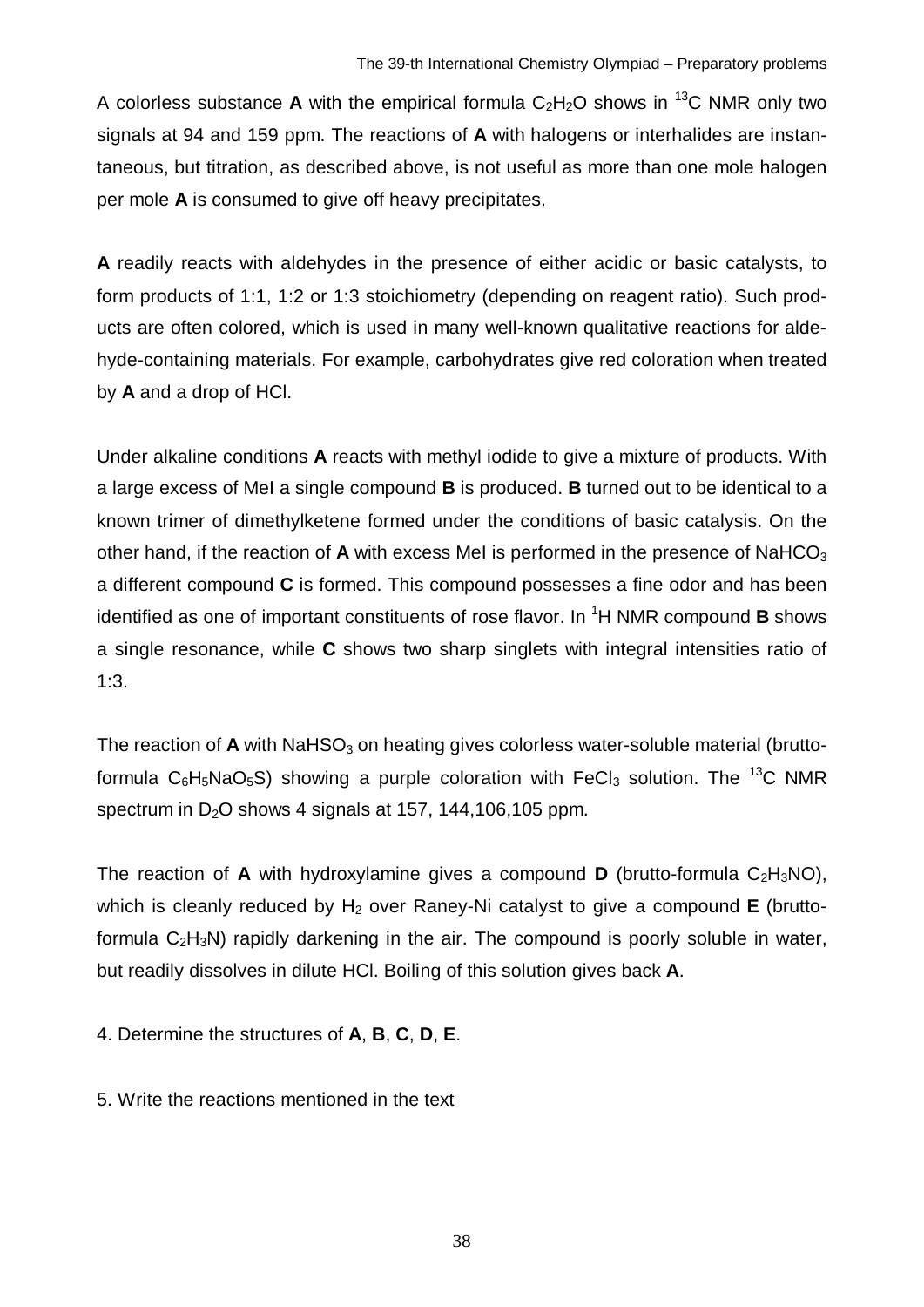# <span id="page-38-0"></span>**Problem 21. UNUSUAL PATHWAYS OF FATTY ACID OXIDATION: ALPHA-OXIDATION**

Oxidative destruction of fatty acids is a universal biochemical process inherent in all living systems. The so-called  $\beta$ -oxidation is the dominating pathway of fatty acid degradation in mitochondria. It can be described by the following scheme:

$$
R \longrightarrow \text{S}_{\text{COA}} \xrightarrow{1.3.} X \xrightarrow{4.2.} Y \xrightarrow{1.1.} Z \xrightarrow{2.3.} R \text{S}_{\text{COA}} + \text{S}_{\text{COA}}
$$

At all stages of  $\beta$ -oxidation, acyl residues are linked with coenzyme A by thioester bond. On the above scheme, classes and subclasses (numbers beyond the arrows) of enzymes catalyzing corresponding reactions are given in accordance with IUB classification. Note that substituent R remains unchanged within one cycle turnover.

1. Draw structures (without stereochemical details) of metabolites **X**, **Y** and **Z** using symbol "R" for the unchanged part of acyl residue.

Phytanic acid **A** is a saturated fatty acid which is found in nature as a mixture of two diastereomers. It is not involved in  $\beta$ -oxidation due to peculiar features of its structure. Nevertheless, mammals metabolize it into pristanic acid **B** with retention of configuration of chiral atoms. The latter process (usually referred to as α-oxidation) occurs in special cellar organelles, peroxisomes. Reaction equations on the scheme below illustrate metabolism of **A**:



NMP and NTP are mono– and triphosphates of ribonucleoside **N** (A, C, G or U), respectively,  $PP_i$  – pyrophosphate, CoA-SH – coenzyme A,  $NAD^+$  and  $NADH$  – oxidized and reduced forms of nicotine amide adenine dinucleotide, respectively, **E1**-**E4** – enzymes catalyzing corresponding reactions.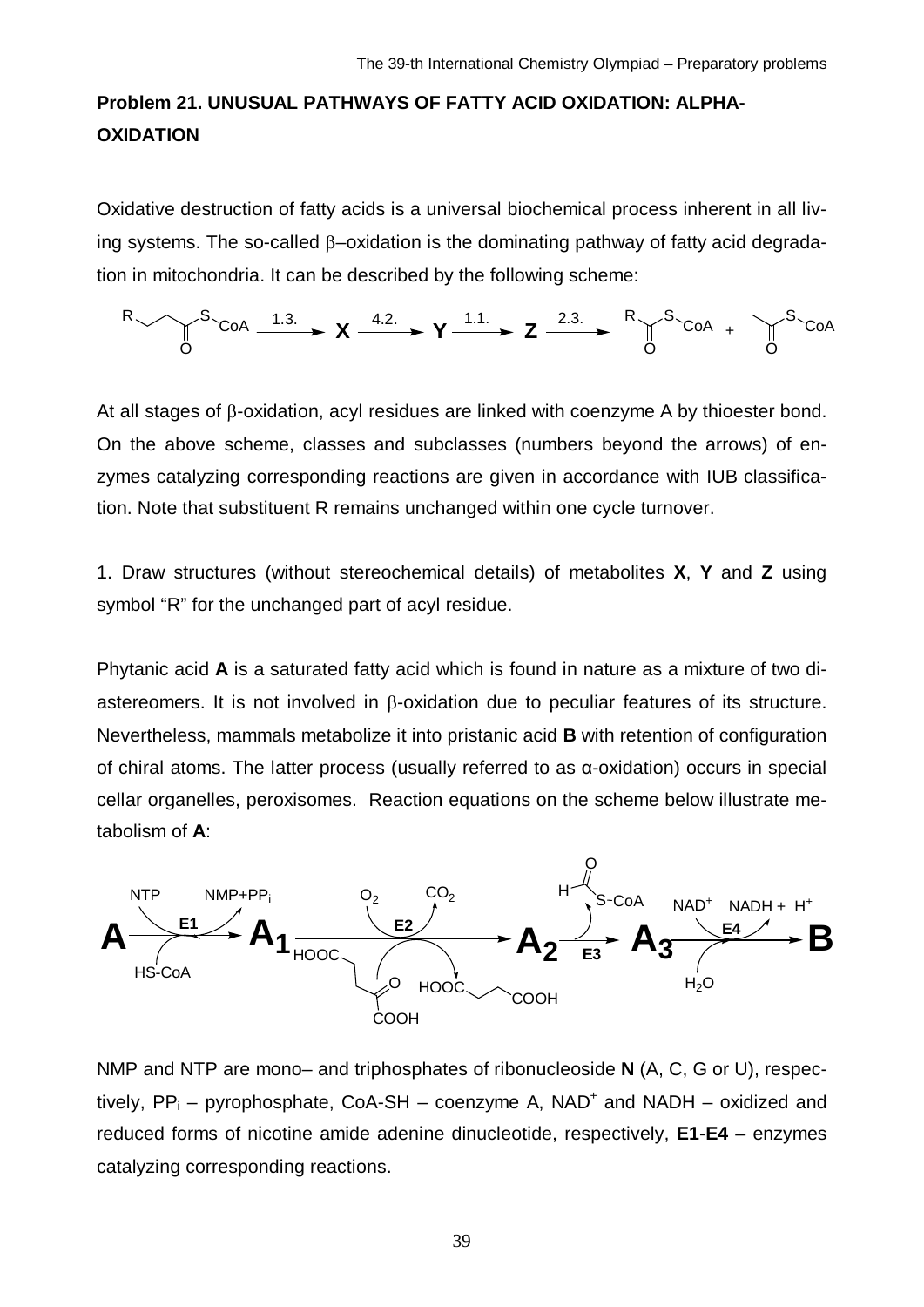Biosynthesis of **A1** catalyzed by **E1** is a two-stage process. The intermediate formed contains phosphorus and oxygen in a molar ratio of 1:8.

2. From the list of reaction types given below, choose those which correspond to the stages catalyzed by **E1** and **E3.**

a) Formation of an ester of ribonucleoside phosphate and carbonic acid,

b) transfer of a phosphoric acid residue on a substrate due to cleavage of high energy bond of another substrate (kinase reaction),

- c) hydrolysis of an ester bond,
- d) formation of a thioester of carbonic acid,
- e) oxidative decarboxylation,
- f) cleavage of a carbon-carbon bond.

3. Draw the intermediate of the **E1** catalyzed reaction considering the formula of phytanic acid as R-COOH, where R is a hydrocarbon residue.

**B** is further metabolized in a number of consecutive cycles of β-oxidation. Data on oxidative destruction of pristanic acid are given in the table below.

| <b>Stage</b>                                    | Cleavage Product(s)                                             |
|-------------------------------------------------|-----------------------------------------------------------------|
| Formation of pristanoyl CoA                     | <b>No</b>                                                       |
| The 1 <sup>st</sup> cycle of $\beta$ -oxidation | <b>Propionyl CoA</b>                                            |
| The $2^{nd}$ cycle of $\beta$ -oxidation        | <b>Acetyl CoA</b>                                               |
| The 3 <sup>rd</sup> cycle of $\beta$ -oxidation | Propionyl CoA                                                   |
| The $4^{th}$ cycle of $\beta$ -oxidation        | <b>Acetyl CoA</b>                                               |
| The $5^{th}$ cycle of $\beta$ -oxidation        | Propionyl CoA                                                   |
| The $6^{th}$ cycle of $\beta$ -oxidation        | <b>Acetyl CoA</b>                                               |
| The $7th$ cycle of $\beta$ -oxidation           | Propionyl CoA + Formyl CoA (final prod-<br>ucts of degradation) |

4. Determine the empirical and molecular formulae of phytanic acid **A** without deciphering α-cycle and establishing structural formula of pristanic acid.

5. Draw structural formulae of **A** and **B** with stereochemical details. Take into account that all chiral centers in these fatty acids but that nearest to the carboxylic group exist in R-configuration only.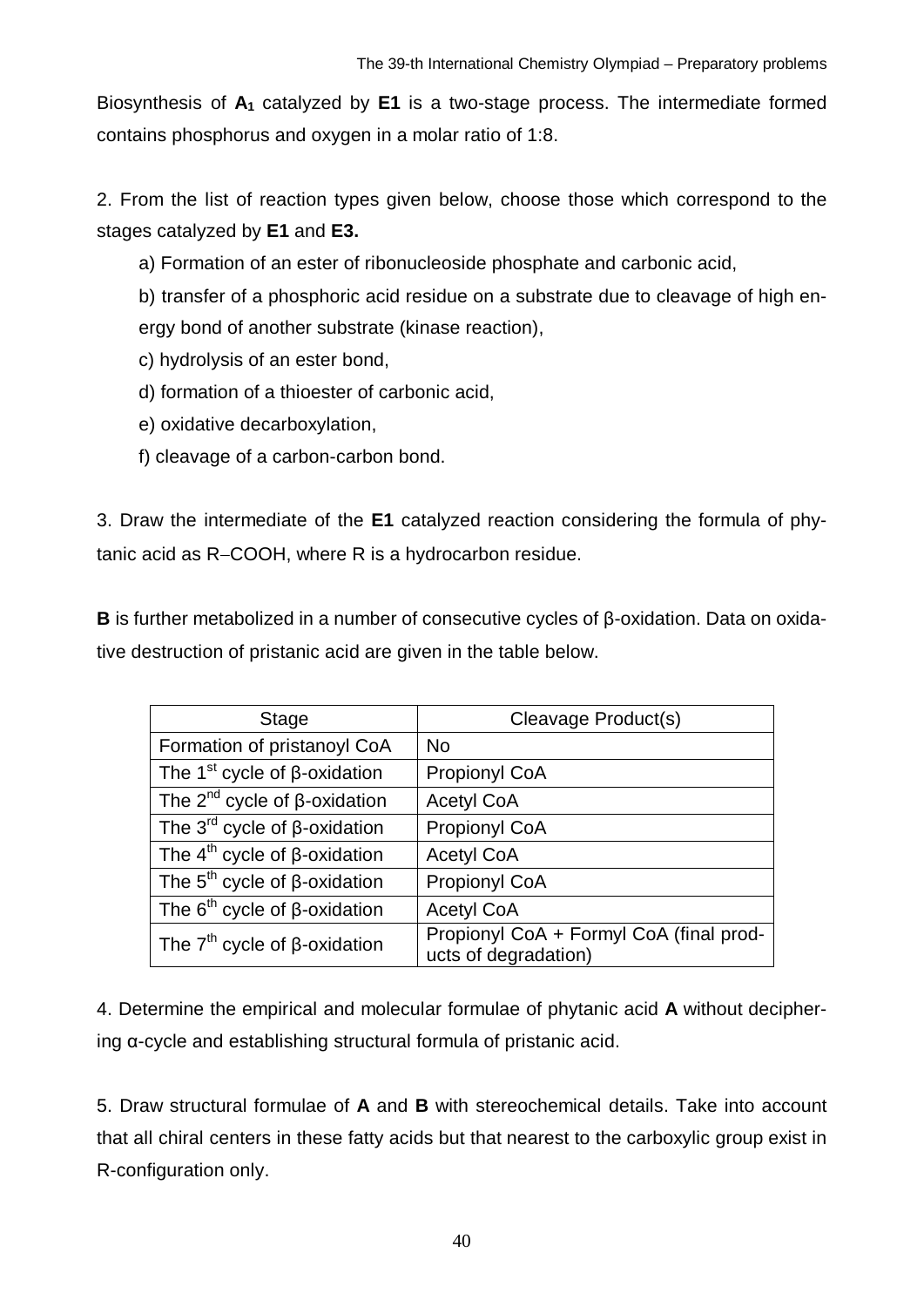6. Explain why phytanic acid cannot be involved in β-oxidation.

The enzyme catalyzing the first reaction of β-oxidation cycle is stereospecific. Acyl CoA is transformed by this enzyme only in case the chiral center most distant from ω-carbon atom is in S-configuration. There exists a special enzyme, racemase AMCAR (marker of some oncologic pathologies), which transforms pristanic acid and some of its β-oxidation metabolites by catalyzing  $R \rightarrow S$  transition in the chiral center most distant from  $\omega$ carbon atoms.

7. Suggest the mechanism of pristanoyl CoA racemization.

8. Draw (with stereochemical details) those metabolites of pristanic acid oxidation which are AMCAR substrates.

During α-oxidation of **A** in mammals, only one pair of diastereomers is formed in **E2** catalyzed reaction.

9. Based on sterical considerations, suggest configuration (R or S) of chiral centers in diastereomers **A2**.

# <span id="page-40-0"></span>**Problem 22. UNUSUAL PATHWAYS OF FATTY ACID OXIDATION: OMEGA- AND (OMEGA-1)-OXIDATION.**

#### **To be solved after problem 21**

ω-Oxidation is one of metabolic pathways of fatty acids, though less common than βoxidation. This unusual route starts with oxidation of the methyl group of a fatty acid to give new carboxyl group. The resulting dicarbonic acid is further involved into several βoxidation cycles developing in the direction towards the carboxyl group initially present in the acid. All reactions of ω-oxidation are non-stereospecific.

Due to peculiar features of its structure, synthetic saturated fatty acid **D** can be involved in mammals into ω-oxidation only (neither in α- nor in β-oxidation). The resulting dicar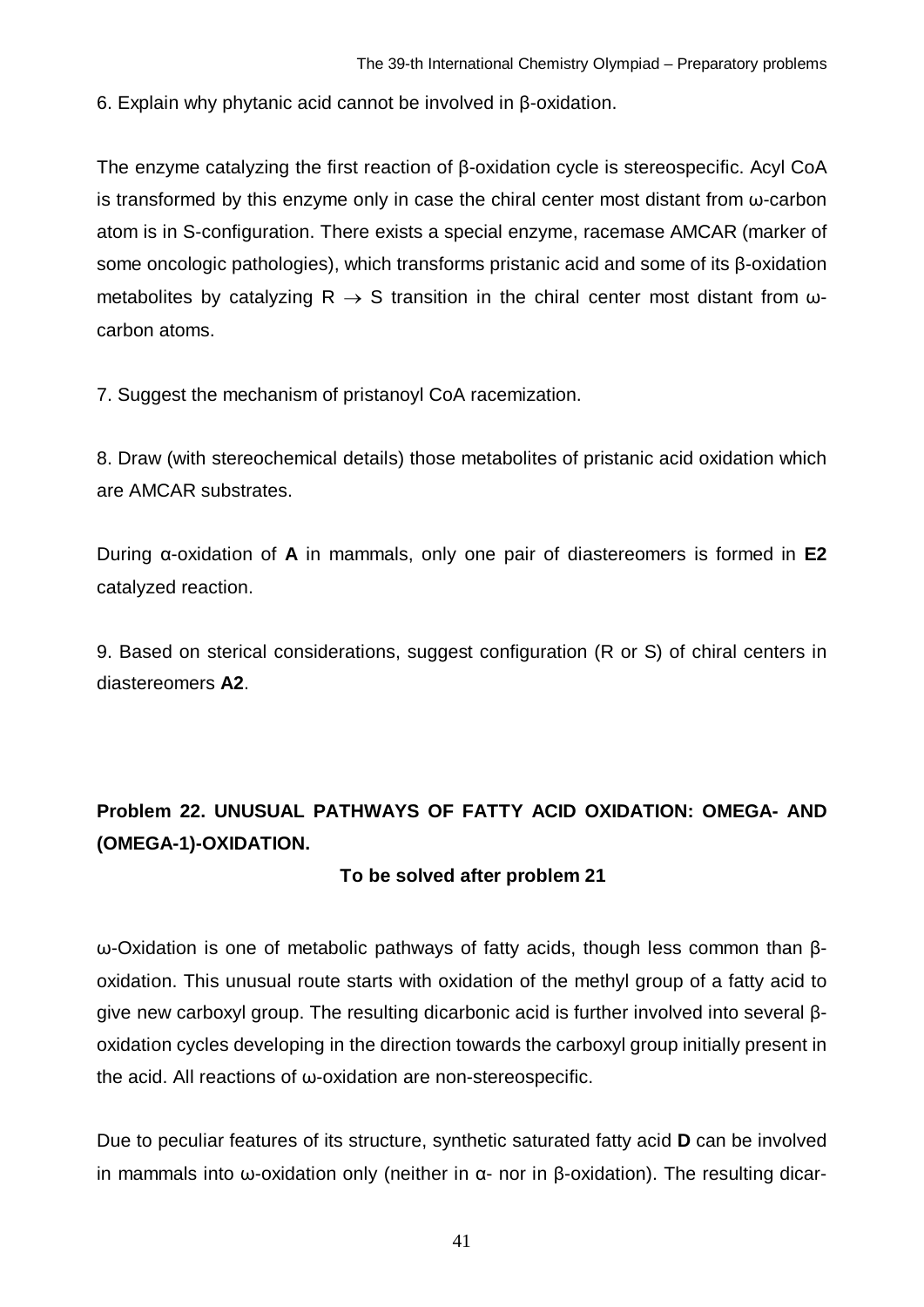bonic acid **E** is metabolized into corresponding acyl CoA, which is further subjected to seven consecutive cycles of β-oxidation to give seven acetyl CoA molecules. The formula of the remaining metabolite **F1** of the pathway is  $C_{27}H_{39}N_7P_3SO_{19}^{5-}$ . **F1** exists as anion at physiological pH values. Its hydrolysis leads to two products, one of which, substance **F2**, does not contain chiral carbon atoms.



1. Draw the structures of compounds **D**, **E**, **F2** and anion **F1** at pH 7. Show evidence to prove that the answer is unambiguous.

2. Explain why fatty acid **D** cannot be involved in both α- and β-oxidation.

3. Propose the structure (without stereochemical details) of synthetic fatty acid **G**, an isomer of compound **D**, which contains the same number of carbon atoms in the main chain and cannot be involved in both α- and β-oxidation for structural reasons.

(ω-1)-oxidation is another pathway of fatty acid degradation in mammals. It plays an important role in metabolism of prostaglandins and development of several genetic diseases. One (ω-1)-oxidation cycle includes five two-electron oxidation reactions of a fatty acid.

Fatty monocarbonic acid **H** that contains 75.97% C, 12.78% H, and 11.25% O by mass is widespread in nature. It gives compound **J** as the final product of (ω-1)-oxidation cycle. Compound **I** (72.42% C, 11.50% H, 16.08% O by mass) is one of intermediates of the pathway from **H** to **J**. <sup>1</sup>H NMR spectrum of **I** contains two singlets with different integral intensities and a number of multiplets. Integral intensity of any multiplet differs from those of singlets. One of the singlets is characterized by the maximal integral intensity among all the signals in the spectrum.

4. Draw the structures of **H** and **I**. Show evidence to prove that the answer is unambiguous.

5. Determine how many steps of two-electron oxidation of **H** are required to produce **I**, if it is known that the entire  $\omega$ -pathway is a part of ( $\omega$ -1)-pathway.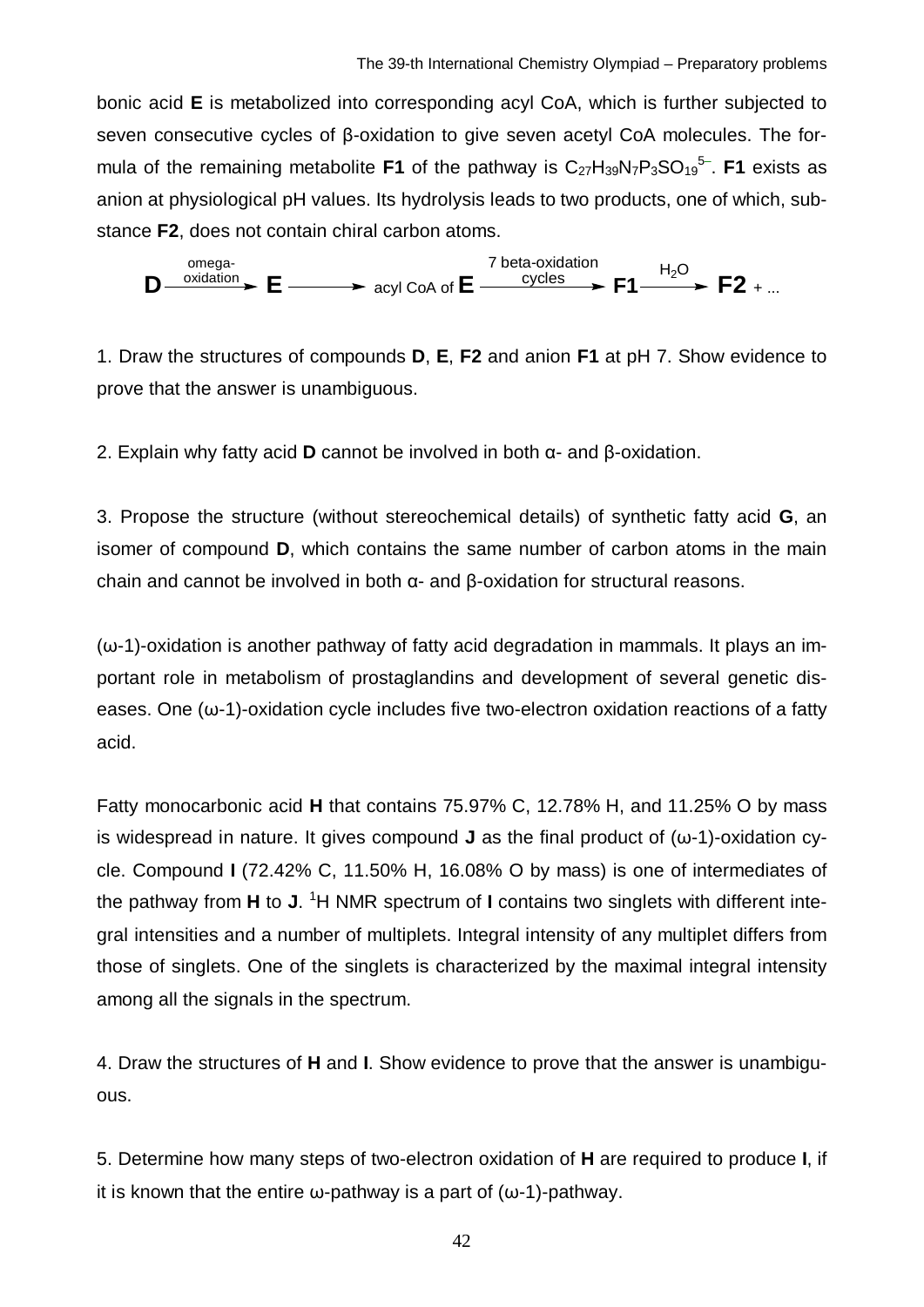6. Draw the structure of **J**.

α-Oxidation is impossible for patients with hereditary pathology Adult Refsum Disease (ARD) due to genetically determined absence of an enzyme of this oxidation pathway. Metabolism of phytanic acid **A** (a mixture of two diastereomers enriched with R-epimer, i.e. R>S, see problem 21) in organisms of such patients leads to dicarbonic acid **C** (nonequivalent mixture of two enantiomers, R>S).

7. Determine how many steps of oxidation pathways given below are needed to obtain **C** from **A** in organisms of patients with ARD, if it is known that malonyl CoA is not released at the first β-oxidation cycle.

β-oxidation \_\_\_\_ ω-oxidation (ω-1)-oxidation

AMCAR is the only epimerase involved in the process of oxidation of **A** to **C** (see problem 21 for detailed information on AMCAR).

8. Draw formula(e) (with stereochemical details) of intermediate(s) of **A** oxidation in organisms of patients with ARD, that can be AMCAR substrates.

#### <span id="page-42-0"></span>**Problem 23. UNUSUAL PATHWAYS OF FATTY ACID OXIDATION: PEROXIDATION**

Peroxidation of lipids, in particular of those found in biomembranes and lipoproteins, is considered as an important stage in the development of numerous diseases including atherosclerosis. Lipids containing residues of polyunsaturated fatty acids (PUFA) are most liable to oxidation of this type.

**X** is one of the final products of peroxidation of any polyunsaturated acids in mammals. **X** can by also obtained by reductive ozonolysis of PUFA.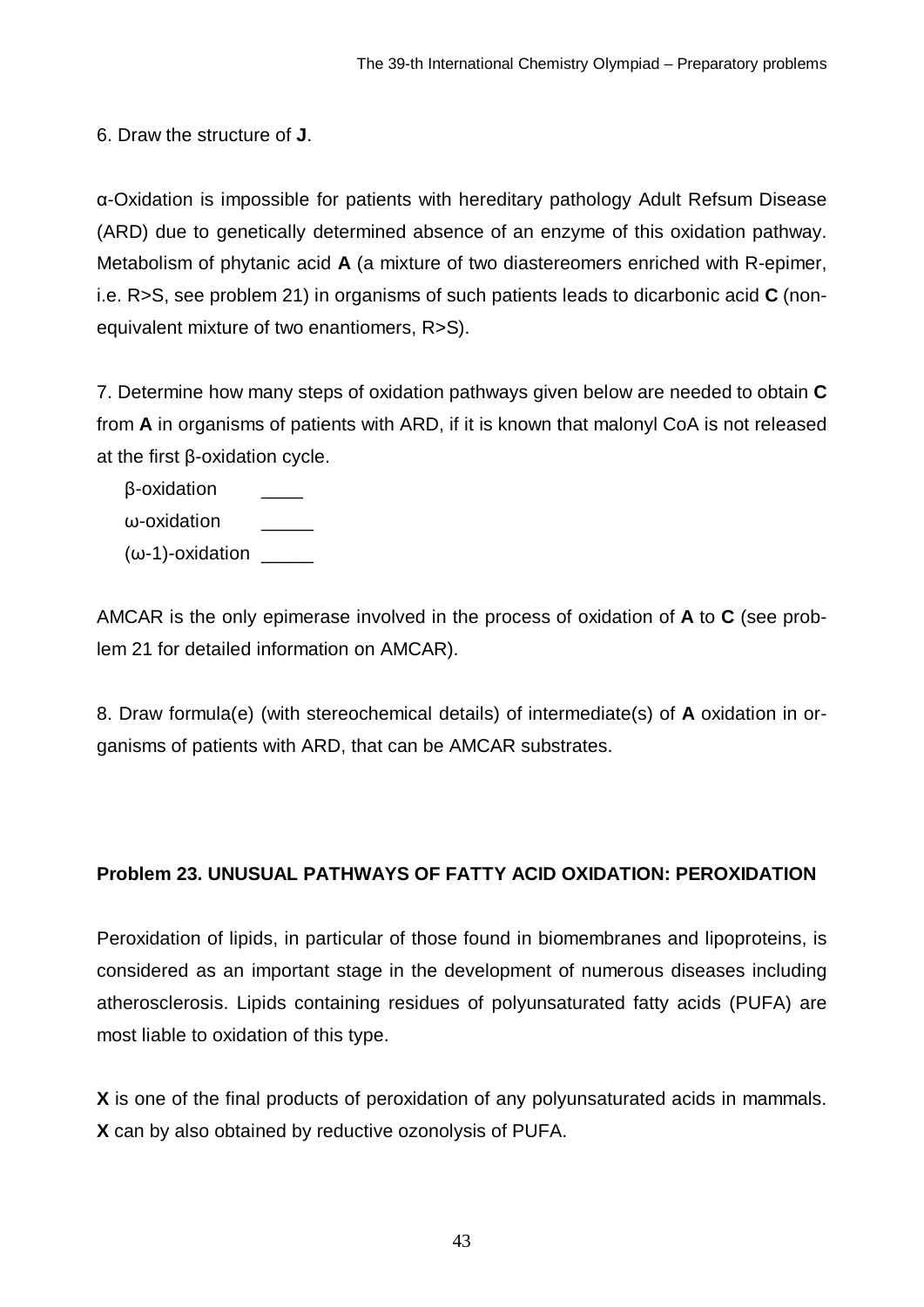1. Write down the overall reaction of exhaustive ozonolysis of timnodonic acid with subsequent treatment of the reaction mixture with dimethyl sulfide.



timnodonic acid (without stereochemical information)

**X** reveals high reaction ability towards various biomolecules including proteins. In particular, it interacts non-enzymatically with amino acid residues of albumin, an important transport protein of serum. As a result, side groups of two canonical amino acids are cross-linked. The linker formed in this reaction is depicted below ( $R_1$  and  $R_2$  are fragments of polypeptide chain of the protein):



2. Draw (with stereochemical details) the structures of **X** and canonical amino acids, side groups of which are involved in the cross-linking.

3. Suggest mechanism of the linker formation, if it is known that only water molecules are released during the cross-linking.

**Y** is another product of peroxidation of lipids. It contains the same number of carbon atoms as **X** and interacts with both proteins and nucleic acids.

Interaction of **Y** with lysine residues present in a protein results in formation of residues of non-canonical amino acid N<sup>ε</sup>-(3-formyl-3,4-dehydropiperidino) lysine (FDP-lysine):



4. Draw the structure of **Y**, taking into account that equimolar amount of water is released upon FDP-lysine formation.

5. Suggest mechanism of formation of FDP-lysine residue if the starting lysine residue is a part of a protein. Note that Michael reaction is one of the steps of the pathway.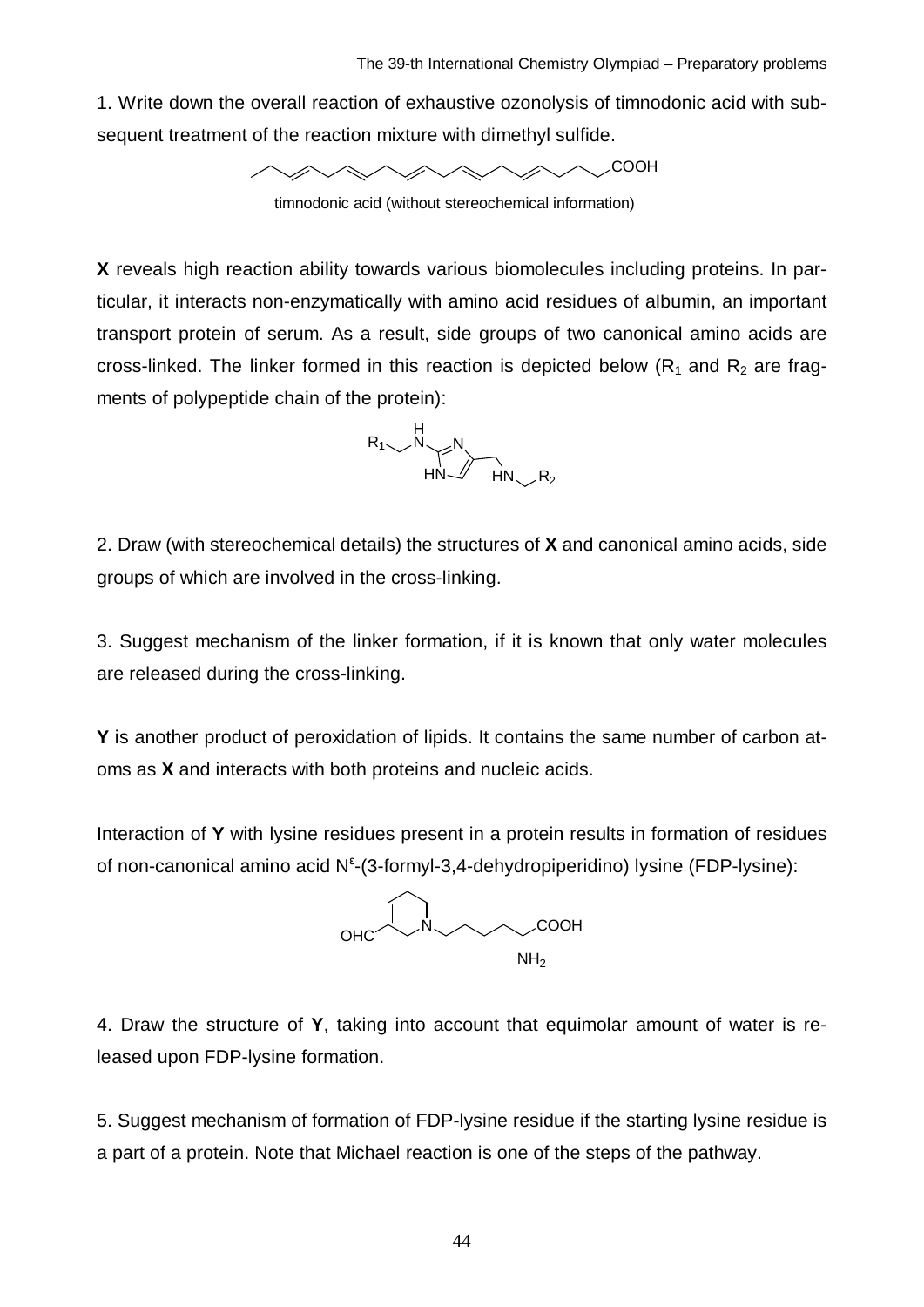Interaction of **Y** with nucleoside **Z** found in nucleic acids results in an adduct, nucleoside **Z1**. Mass spectrum of **Z1** obtained by using fast atom bombardment mass spectrometry (FAB-MS) contains two major peaks corresponding to monoprotonated fragments (M+H<sup>+</sup> ), *m*/*z* values being equal to 191 and 307.

6. Draw the structure of **Z**, if its reaction with **Y** gives solely product **Z1**.

**Z1** contains a base, a fragment of which is given below:



7. Draw the structure of **Z1**.

# <span id="page-44-0"></span>**Problem 24. BIOLOGICALLY ACTIVE PEPTIDES AND THEIR METABOLIC PATH-WAYS**

(*Hint*: for calculations round all values of atomic masses of elements to integers)

Angiotensins (Ang) form a class of biologically active oligopeptides with numerous significant effects on human organism. They play an important role in regulating blood pressure, maintaining water-saline balance and performing intellectual and mnestic functions.

Decapeptide angiotensin I (Ang I) is the initial oligopeptide, a precursor of all members of the class. Complete acidic hydrolysis of Ang I leads to the mixture of nine amino acids: aspartic acid, arginine, valine, histidine, isoleucine, leucine, proline, tyrosine and phenylalanine.

Asparagine is hydrolyzed to form aspartic acid under the conditions required for complete hydrolysis of peptides.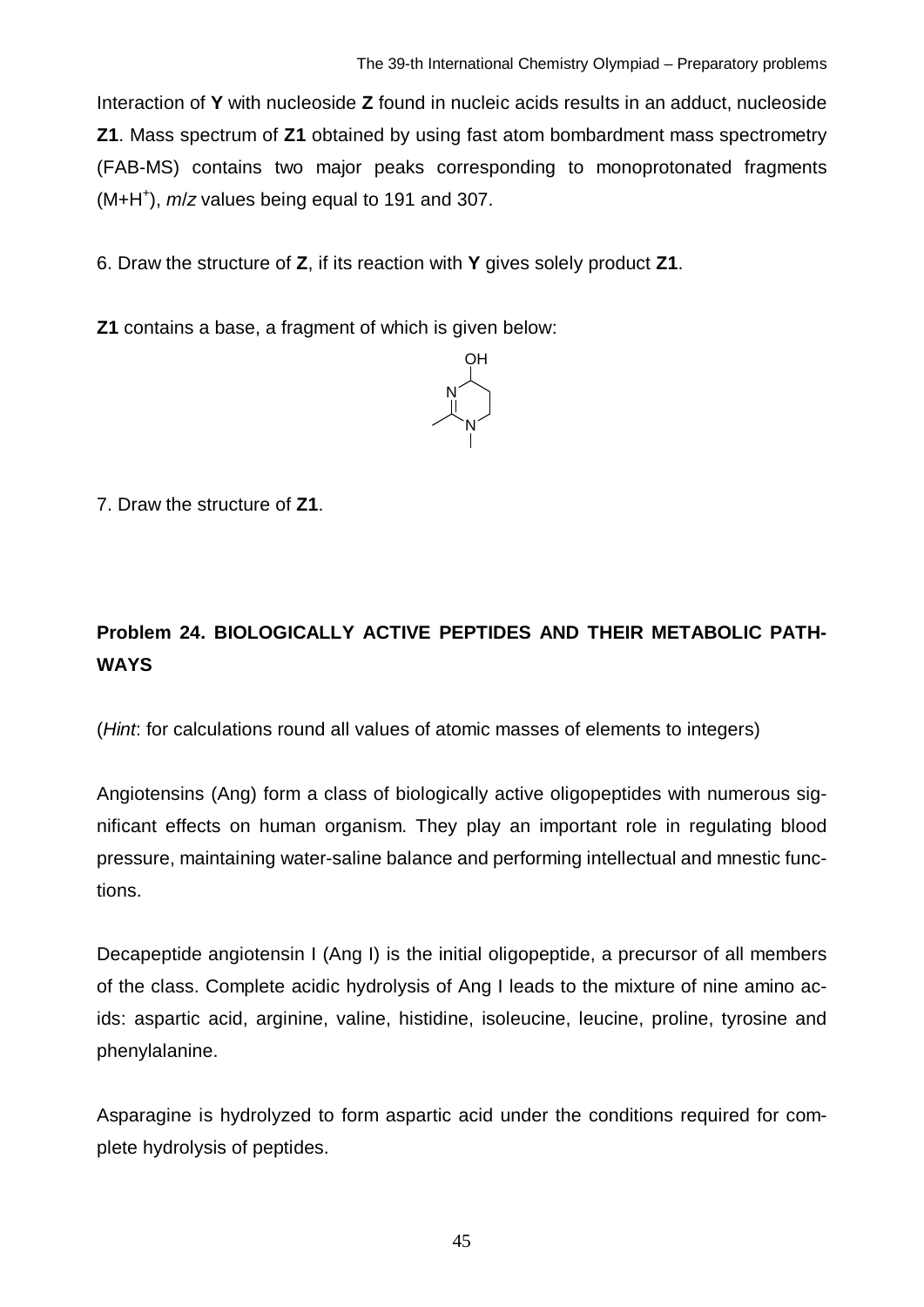1. Write down the equation of the acidic hydrolysis of asparagine.

Enzymes of several groups are involved in the metabolism of angiotensins. The first group includes amino peptidases (AMA and AMN), which cut off amino acids or peptide fragments from N-terminus of oligopeptides. The second group is represented by carboxypeptidases (Angiotensin-converting enzyme, ACE and its homolog ACE2), which cut off amino acids or peptide fragments from C-terminus of oligopeptides. The third group includes peptidases (neutral endopeptidase (NEP) and prolyl endopeptidase (PEP)), which split peptide bonds formed by specific amino acids residues.

Ang I is metabolized in man according to the scheme below:



1-5 are peptidases catalyzing corresponding reactions. Each of these peptidases catalyzes hydrolysis of only one peptide bond. One and the same peptidase may be encoded by different numbers.

To name angiotensins, a special nomenclature has been developed. Amino acid residues of Ang I are enumerated from N- to C-termini. Since all angiotensins contain fragments of Ang I, the word «angiotensin» in their names is followed by Arabic numerals in parenthesis, indicating the positions of N- and C-terminal residues they occupied in Ang I. For instance, Ang I should be named according to the nomenclature as «angiotensin  $(1-10)$ ».

2. Write down all possible variants of amino acids and/or oligopeptides, which can be cut off as a result of Ang II formation from Ang I.

3. Name oligopeptides **X**, **Y** and **Z** according to the Angiotensin nomenclature. Determine whether enzymes 1-3 are amino or carboxypeptidases.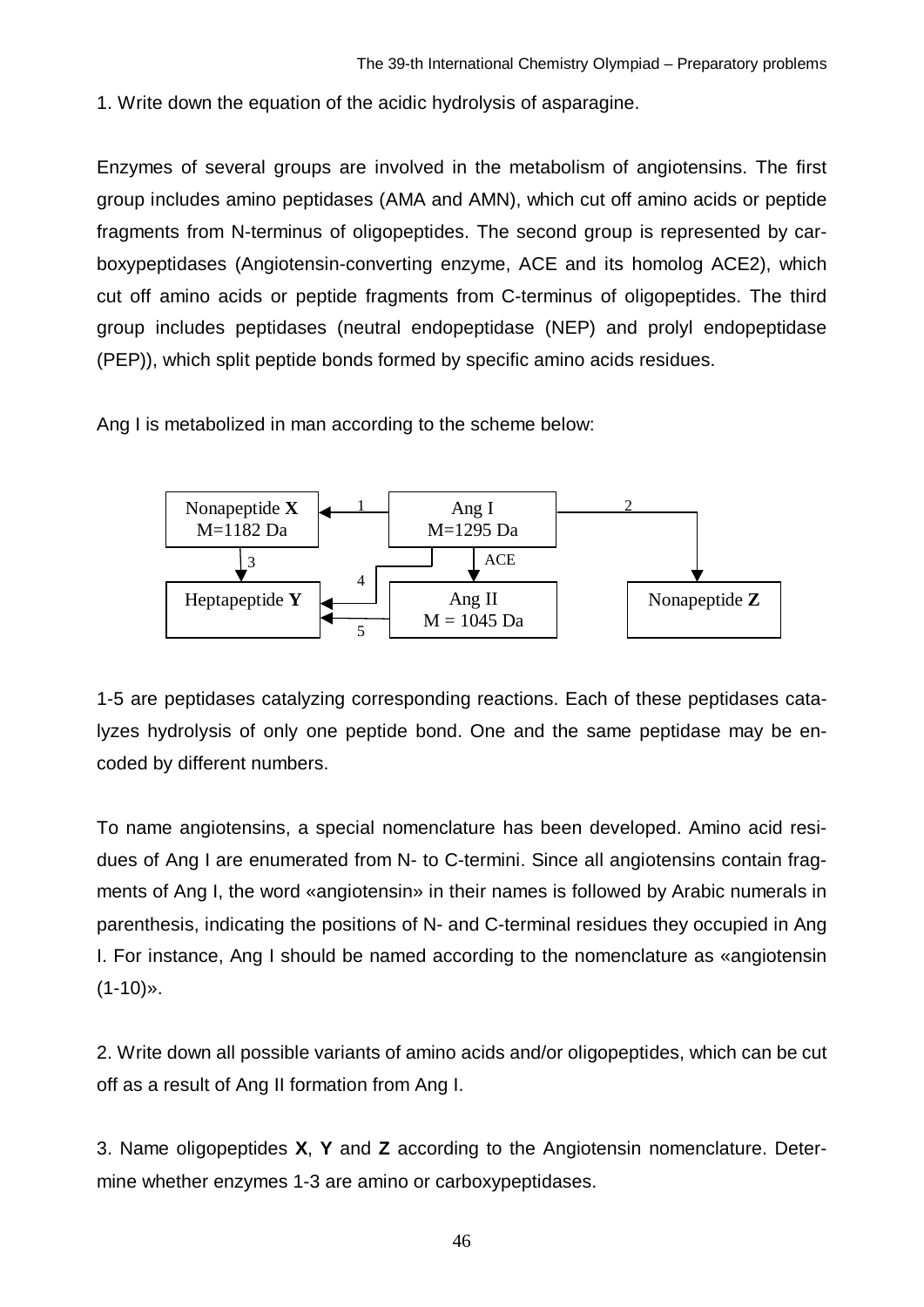4. Determine the gross amino acid content of Ang I. Show evidence to prove that the answer is unambiguous.



Metabolic pathways of Ang I derivatives are summarized in the following scheme:

6-12 are peptidases catalyzing corresponding reactions. One and the same peptidase may be encoded by different numbers.

Pancreatic proteinase trypsin catalyzes hydrolysis of peptide bonds formed by carboxyl groups of arginine or lysine. **Z1** has the highest molecular mass among all peptides formed as a result of trypsin catalyzed proteolysis of Ang I.

5. Determine which fragments are cut off as a result of the transformation from Ang II to Ang IV.

PEP selectively cleaves peptide bonds formed by carboxyl group of proline.

6. Determine the C-terminal amino acid in Ang II and structure of the dipeptide released when heptapeptide Y is treated with ACE.

Pancreatic proteinase chymotrypsin catalyzes hydrolysis of peptide bonds formed by carboxyl groups of aromatic amino acids phenylalanine, tyrosine or tryptophane. Quite often chymotrypsin also reveals specificity towards leucine, which is close to the mentioned above amino acids in hydrophobicity. Only two tetrapeptides are formed when Ang II is treated with chymotrypsin.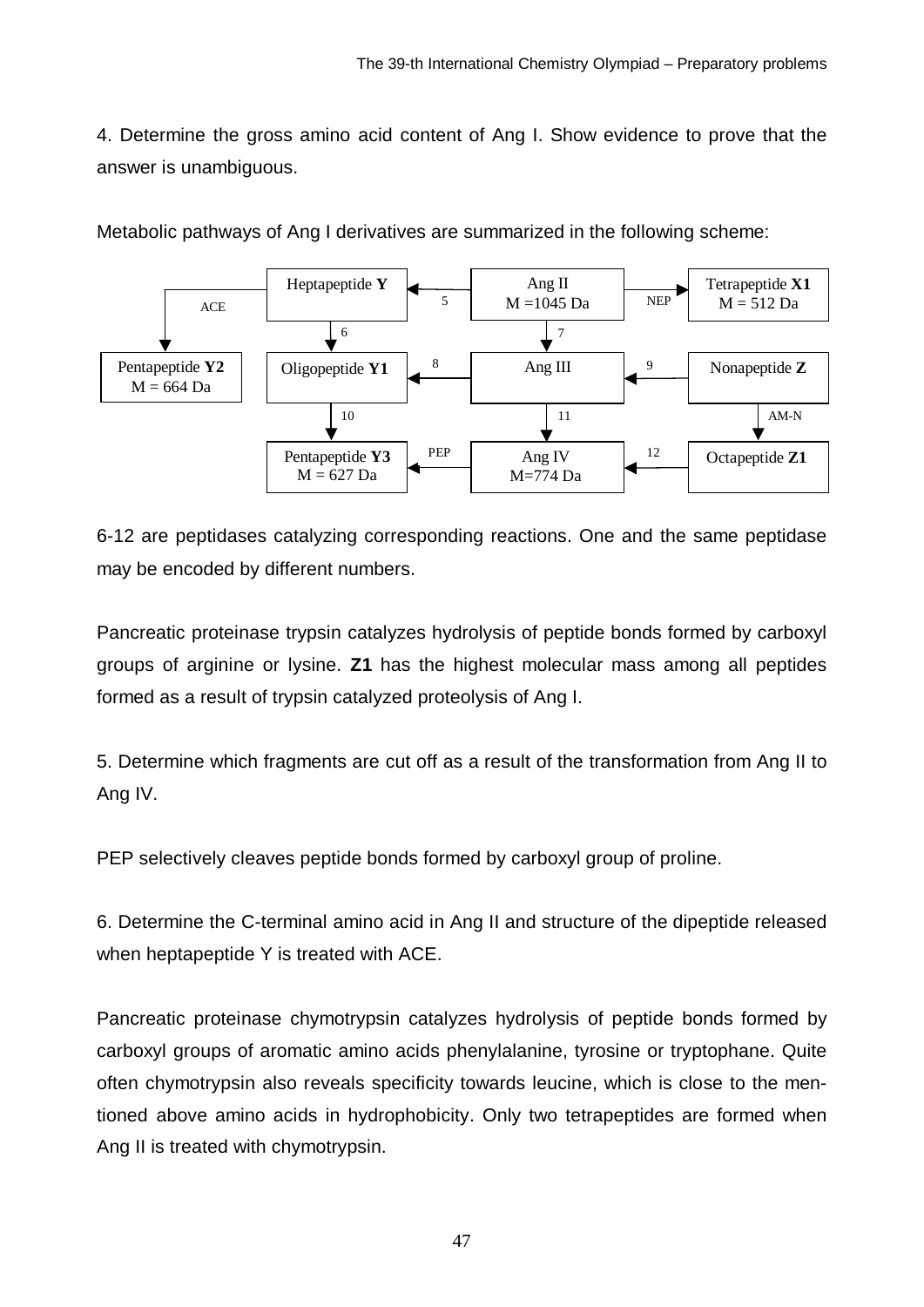7. Write down the finally established exact amino acid sequence of Ang I.

8. Name oligopeptides **X1**, **Y1** and **Z1** according to the Angiotensin nomenclature.

#### <span id="page-47-0"></span>**Problem 25. RADICAL POLYMERIZATION**

Radical polymerization is one of the most common methods of polymer synthesis. It involves the following stages:

Initiation – the stage at which active particles usually referred to as radicals appear as a result of particular chemical reaction and/or changes of physical properties of the system (heating, irradiation).

Chain propagation – consecutive addition of monomer molecules to a radical resulting in formation of new radicals of bigger size. Usually the rate constant of propagation is considered to be independent of polymerization degree of a growing radical (assumption of equal reactivity).

Chain termination – the stage at which chain growth is stopped due to bimolecular interaction of radicals. Recombination and disproportionation are possible ways of chain termination.

Chain transfer – the stage at which an inactive polymer molecule is formed due to interaction of a propagating radical with a chain transfer agent. This process is accompanied by transformation of the transfer agent into new radical. The latter can either initiate growth of a new polymer chain or terminate the chain. Molecules of the monomer, solvent or special additives can act as chain transfer agents.

To obtain poly-(methyl methacrylate) (poly-MMA), its monomer (9.4 g) was heated to 60  $°C$  in the presence of 0.1 g of  $α, α'$ -azodiisobutyronitrile (AIBN) and 0.5 g of  $α$ chlorotoluene. The density of the reaction mixture is 0.91 g/cm<sup>3</sup>. The rate constants of elementary stages are:  $k_{\text{in}} = 7.2 \cdot 10^{-4} \text{ s}^{-1}$  (initiation),  $k_{\text{p}} = 7.1 \cdot 10^{2}$  l $\cdot$ mol<sup>-1</sup> $\cdot$ s<sup>-1</sup> (propagation),  $k_t = 2.6.10^7$  l·mol<sup>-1</sup>·s<sup>-1</sup> (termination). Initiation efficiency is  $f_{in} = 0.8$ . Constants of chain transfer are:  $C_A = 4.2 \cdot 10^{-4}$  (to  $\alpha$ -chlorotoluene) and  $C_M = 1.0 \cdot 10^{-5}$  (to the monomer).

*Hint*: chain transfer constant is defined as the ratio of the rate constants of chain transfer to a given species and chain propagation  $(C = k<sub>tr</sub> / k<sub>o</sub>)$ .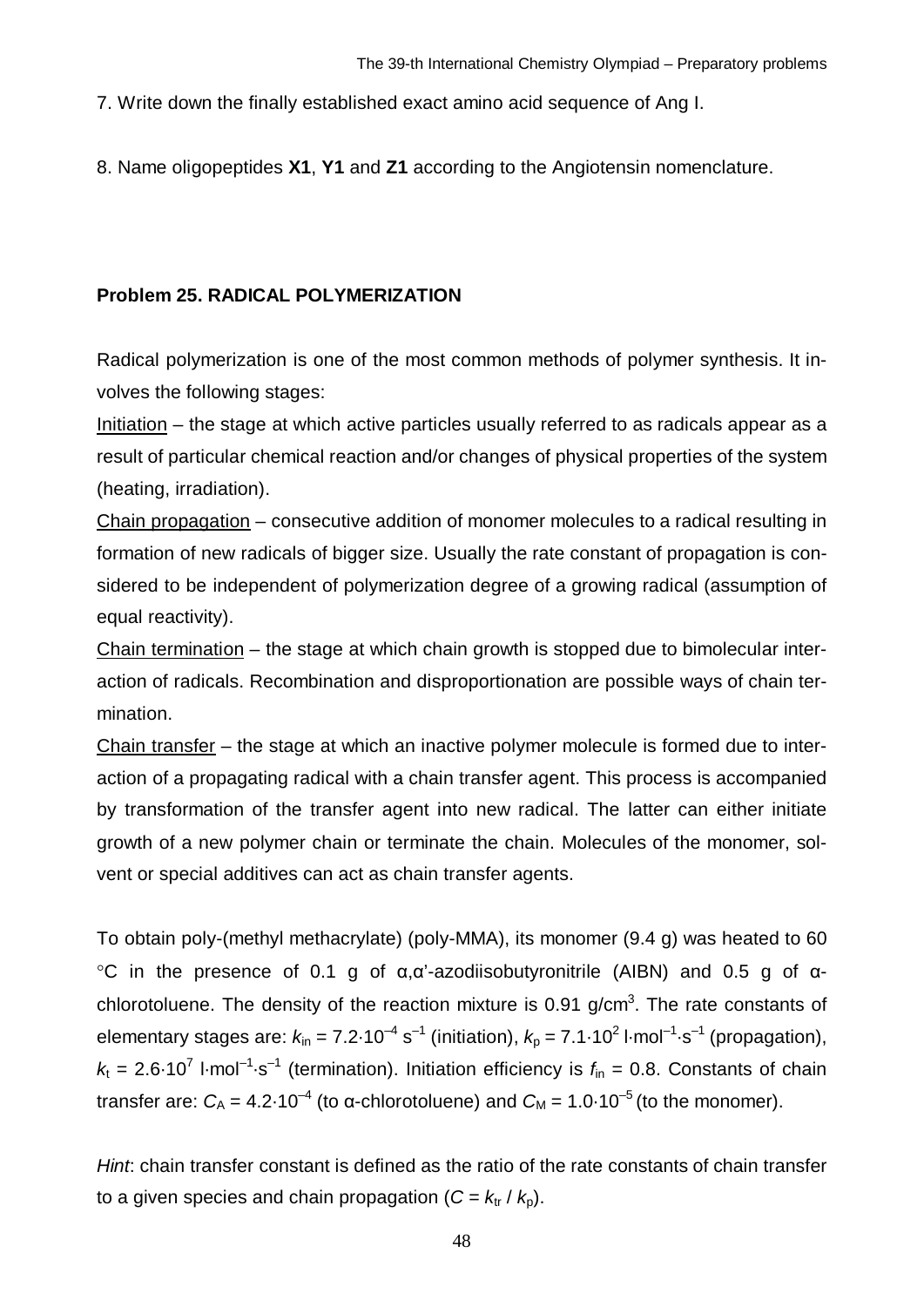

1. Write down reaction equations for initiation, chain propagation, chain termination, and chain transfer in the above given system.

2. Write down reaction equation(s) which decrease(s) initiation efficiency *f*in.

3. Write rate equations for:

- a) generation of active radicals
- b) monomer consumption
- c) changes of the concentration of radicals

4. Express equilibrium concentration of radicals under steady-state conditions as a function of kinetic parameters of elementary stages.

5. Express the rate of monomer consumption (rate of polymerization) as a function of immediate concentrations of the monomer and initiator and kinetic parameters of elementary stages. Find the order of polymerization reaction on the monomer and initiator.

Polymer obtained in the described above system at low conversion (less than 10% of the monomer consumed) possesses a number-average degree of polymerization *Pn* of 125.

6. Determine the value of the rate constant of termination via disproportionation. Arrange the following processes in the decreasing order of their influence on *Pn* value.

- a) chain termination
- b) chain transfer to monomer

49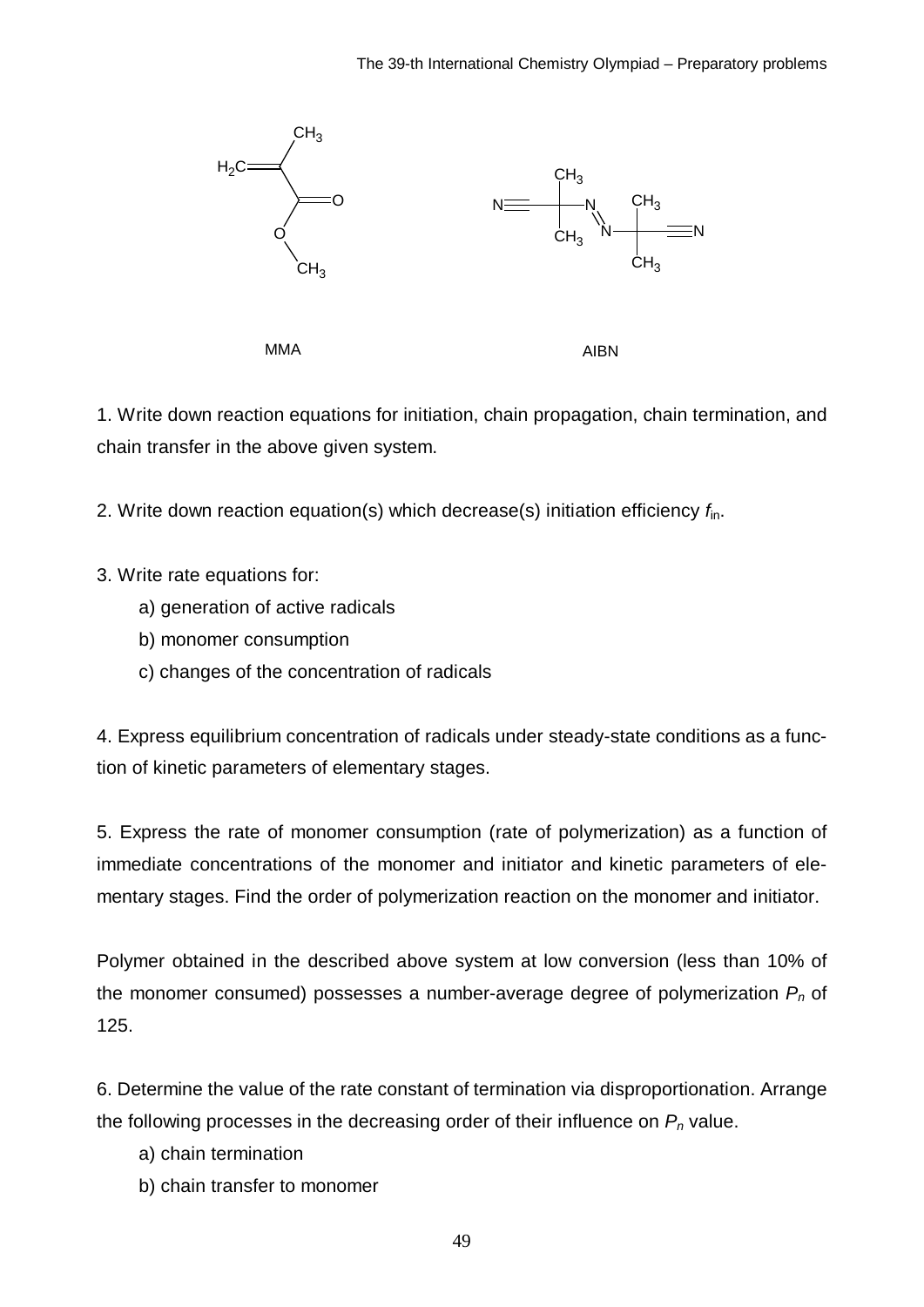c) chain transfer to α-chlorotoluene

 $1$ H NMR spectrum of a polymer obtained according to the above procedure is given hereunder.

7. Deduce the structure of the polymer using integral intensities of characteristic peaks given in the table.

| Signal | Integral intensity |  |
|--------|--------------------|--|
| а      | 5.0                |  |
| b      | 1.0                |  |
| C      | 1.0                |  |
| d      | 42                 |  |
| е      | 2.0                |  |
| f      | 27                 |  |
| g      | 39                 |  |
|        | 4.5                |  |

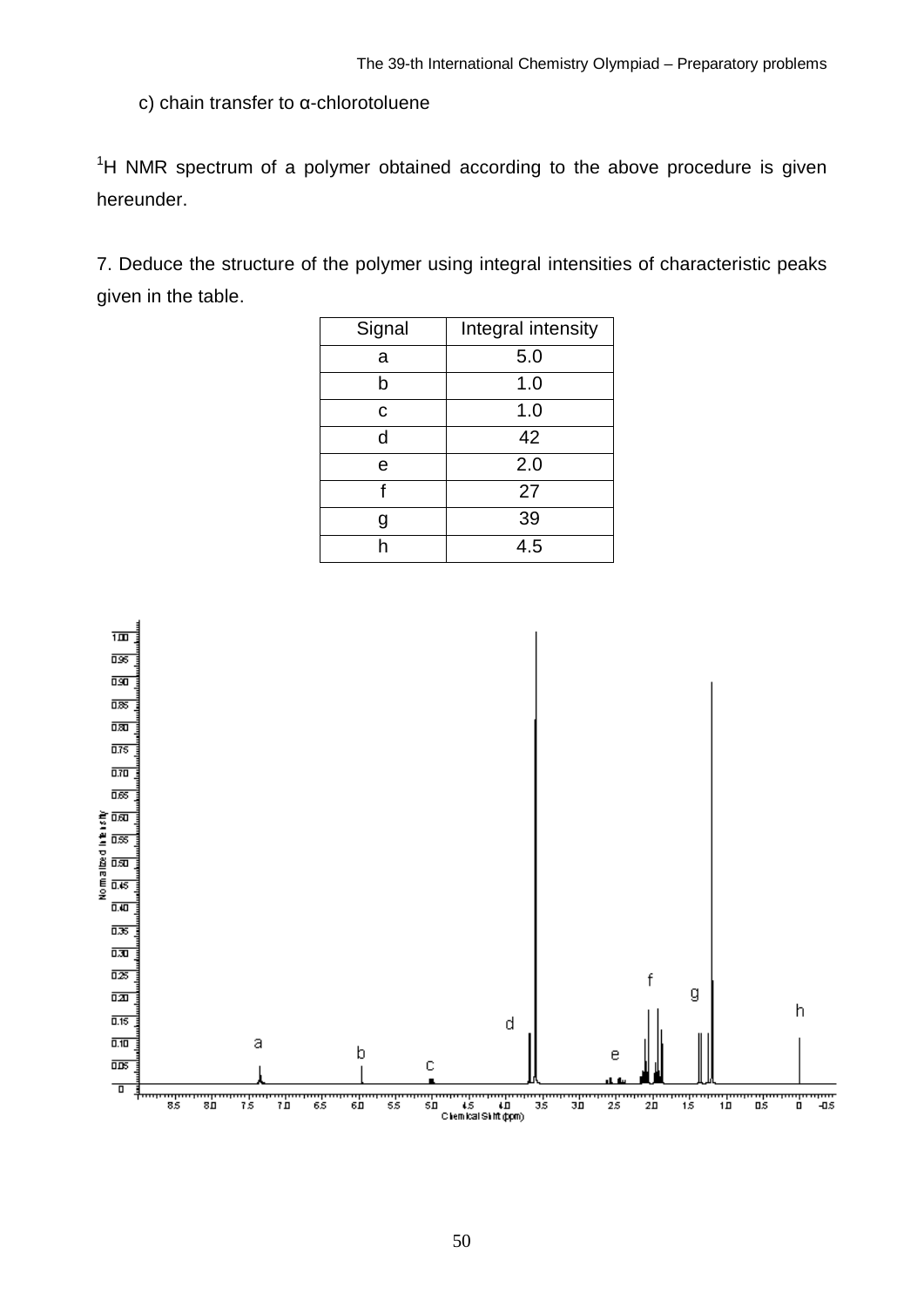#### **Problem 26. IONIC POLYMERIZATION**

Polymerization may be initiated by ionic species. Depending on the charge on the end group of a propagating chain, cationic and anionic polymerization types are distinguished. Ionic as well as radical polymerization involves the stages of initiation, propagation, termination and chain transfer. Cationic polymerization is initiated by strong acids and other electrophilic compounds, whereas anionic by strong bases and electron donors.

1. For each monomer given below, choose polymerization type(s) (radical, anionic, cationic) which it can be involved in.

<span id="page-50-0"></span>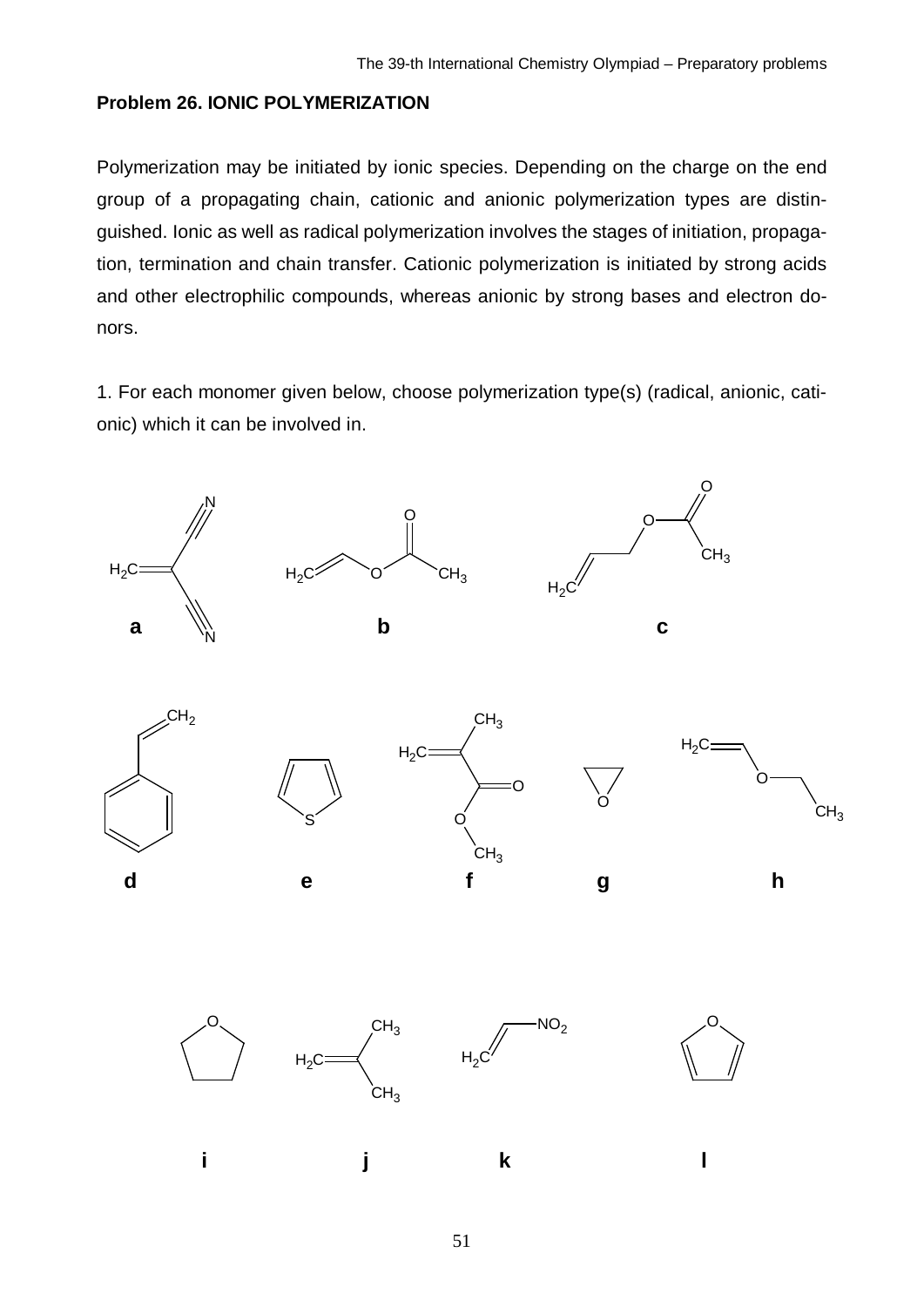Anionic polymerization initiated by metal alkyls can be described by the following kinetic scheme, which includes stages of initiation, chain propagation and chain termination. The latter occurs as a result of carbanion reaction with a terminating agent, acid HA.



2. a) Write down the rate equation for monomer consumption, expressing concentrations of monomer and active chains (macroanions) as [M] and [M– ], respectively.

b) Anionic polymerization allows synthesis of nearly monodisperse polymer. Based on this fact, compare qualitatively rate constants of initiation and chain propagation.

c) Calculate molecular mass of the polymer obtained as a result of polymerization of 100 g of styrene in 600 ml of 1,4-dioxane in the presence of 0.234 g of naphthalene and 0.042 g of metallic sodium, if 58.9% of the monomer was consumed during polymerization.

Polymerization is a perspective approach towards design of chain molecules of various shape and size. Still chain termination can be regarded as a drawback of the method, since it leads to species not capable of attaching new monomer units.

3. a) What chain termination processes are probable for radical and anionic polymerization? Fill in the table.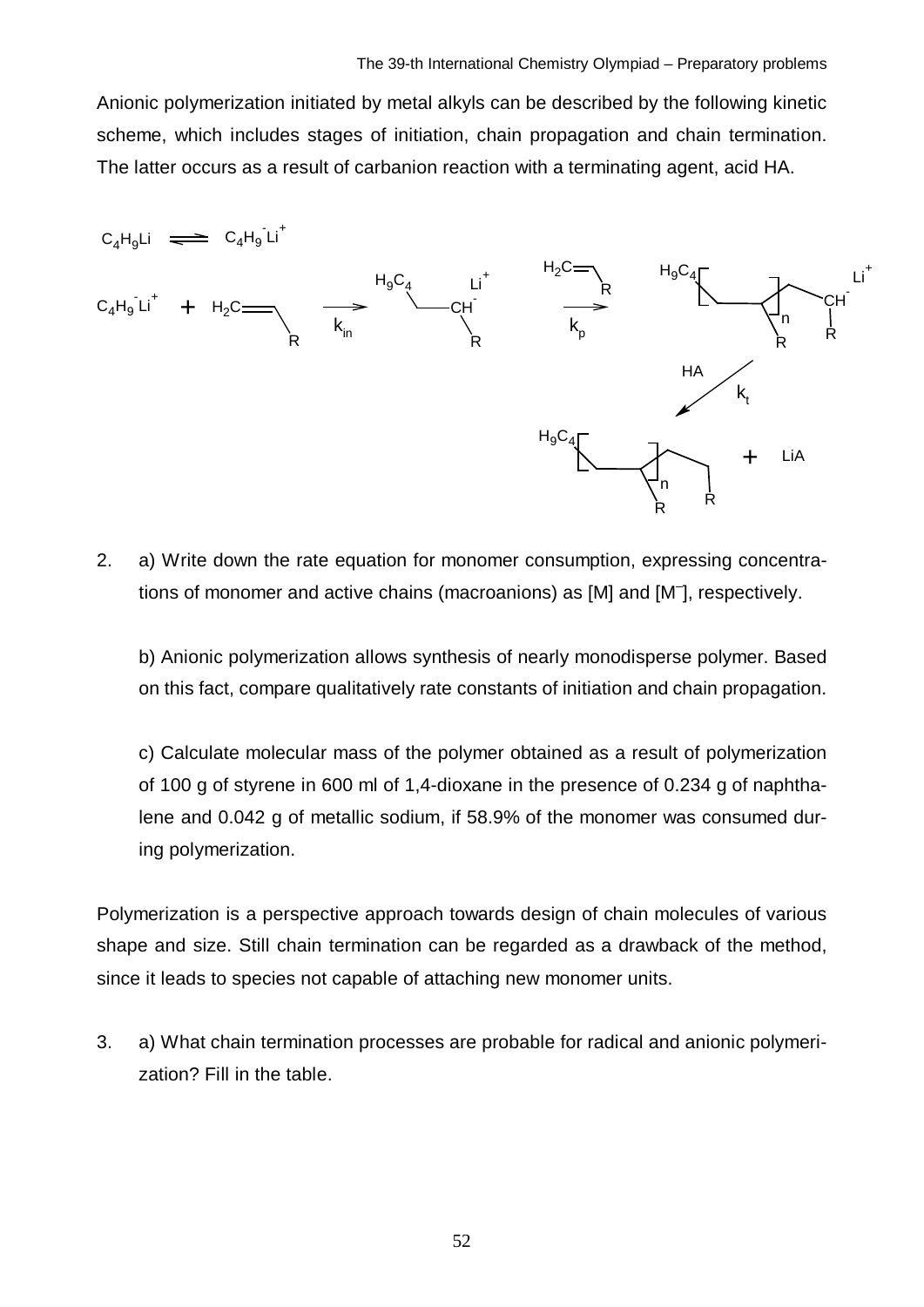| Type of chain termination | Radical polymerization   Anionic polymerization |
|---------------------------|-------------------------------------------------|
| Disproportionation        |                                                 |
| Recombination             |                                                 |
| Chain transfer to solvent |                                                 |
| Chain transfer to monomer |                                                 |

b) Explain why a polymer obtained by anionic polymerization has narrower molecular mass distribution than that obtained by radical polymerization.

c) The following solvents are used as a medium for anionic polymerization: (a) benzene; (b) 1,4-dioxane; (c) tetrahydrofuran; (d) 1,2-dimethoxyethane. Arrange the solvents in the order of increasing polymerization rate.

d) Compare the rates of anionic polymerization with sodium, potassium and cesium naphthalenides used as initiators.

### <span id="page-52-0"></span>**Problem 27. CO-POLYMERIZATION**

To synthesize macromolecules with complex architecture one can use various approaches: apply different types of polymerization, vary initiators, solvents and reaction conditions, copolymerize different monomers, as well as modify the obtained polymers. Some examples of copolymers are given in the table hereunder.

| Type of a copolymer | Schematic structure                                                     | Abbreviation                |
|---------------------|-------------------------------------------------------------------------|-----------------------------|
|                     |                                                                         |                             |
| <b>Block</b>        | AAAAAAAAAAAABBBBBBBBBBBBBBB                                             | poly(A)-block-poly(B)       |
| Alternating         | ABABABABABABABAB                                                        | poly(A-alt-B),<br>poly(AB)  |
| <b>Statistical</b>  | AABABAABBBAABBBAABABAABAAB                                              | poly(A-stat-B)              |
| Graft               | B<br>B<br>В<br>В<br>Β<br>B<br>B<br>B<br>в<br>В<br>B<br>B<br>в<br>B<br>B | $poly(A)$ -graft-poly $(B)$ |
| Gradient            | AAAAABAAABAABBABABBBBABBBB                                              | poly(A-grad-B)              |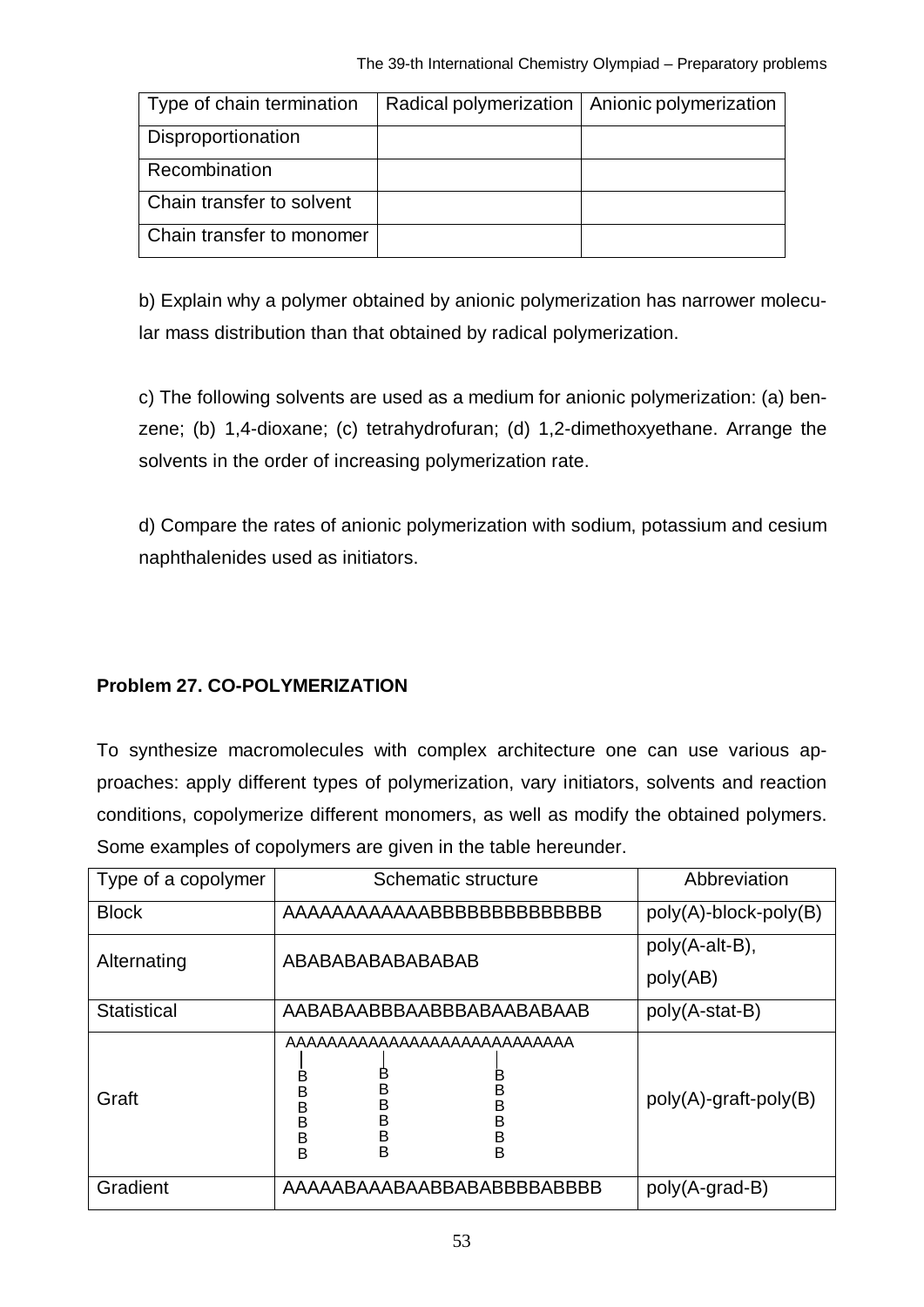While developing copolymerization technique it is important to take into account relative reactivity of monomers. Kinetics of copolymerization can be described by a set of elementary reactions with corresponding rate constants. In the case of binary radical copolymerization four elementary reactions of chain propagation should be considered (end-unit model):



Relative reactivity of monomers in copolymerization is characterized by the ratio of the rate constants of their addition to a given macroradical:  $r_1 = \frac{n_{11}}{l_1}$ 12 *k r k*  $=\frac{k_{11}}{l}$ , and  $r_2 = \frac{k_{22}}{l}$ 21 *k r k*  $=\frac{\kappa_{22}}{1}$ . These

ratios are referred to as copolymerization constants (*r* value is always between zero and unity). For instance, for styrene and maleic acid anhydride the copolymerization constants are 0.04 and 0.01, respectively. Sometimes, the same approach is applied to define constants of binary ionic copolymerization.

1. Complete equations of polymerization reactions below and draw structures of compounds  $X_1 - X_7$ . Give both detailed and short formulas of all copolymers. In short formulas represent styrene units as St, ethylene oxide units as EO, vinyl alcohol units as VA, and maleic anhydride units as MA. Use abbreviations from the above table when necessary.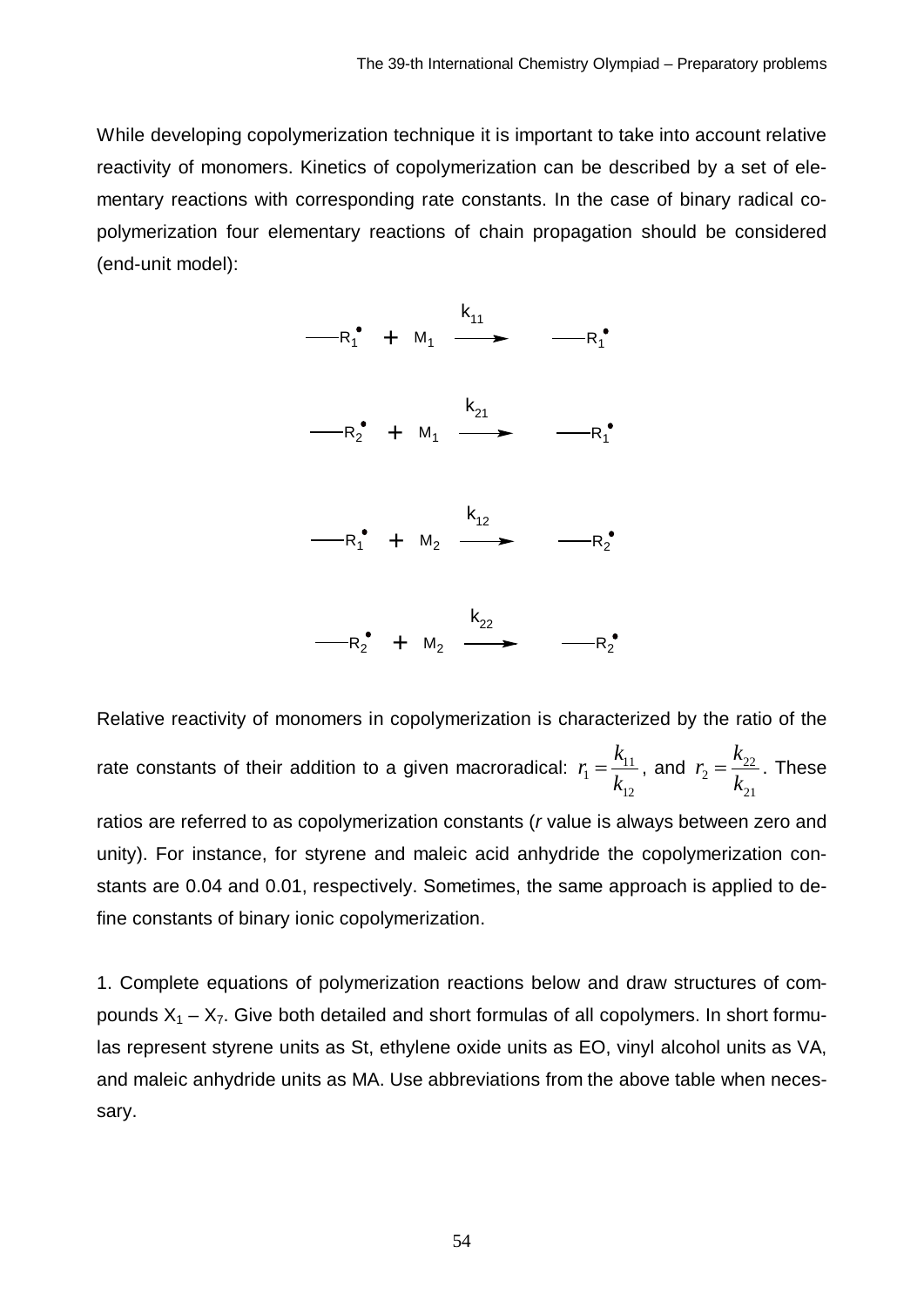

2. Calculate the average length of a chain of units A in the polymer obtained by radical copolymerization of equimolar mixture of two monomers of the same reactivity.

#### <span id="page-54-0"></span>**Problem 28. TUNNELING IN CHEMISTRY**

Tunneling through energy barriers is a purely quantum-mechanical effect. It is explained by the fact that wave functions can differ from zero even in the classically forbidden areas where energy of a particle is less than an energy barrier: